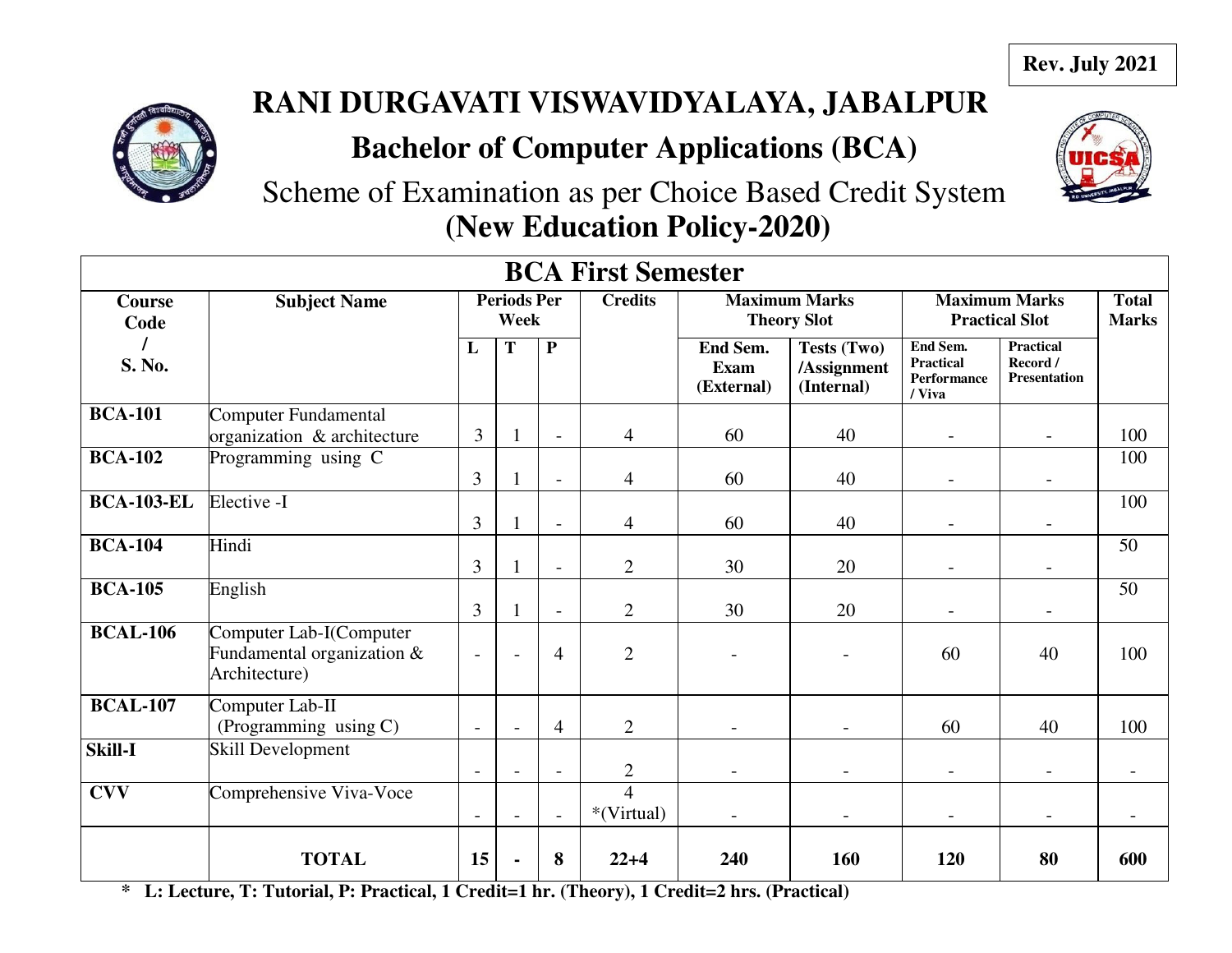|                       | <b>BCA Second Semester</b>                                          |                          |                            |                          |                              |                                            |                                          |                                                              |                                                     |                              |
|-----------------------|---------------------------------------------------------------------|--------------------------|----------------------------|--------------------------|------------------------------|--------------------------------------------|------------------------------------------|--------------------------------------------------------------|-----------------------------------------------------|------------------------------|
| <b>Course</b><br>Code | <b>Subject Name</b>                                                 |                          | <b>Periods Per</b><br>Week |                          | <b>Credits</b>               | <b>Maximum Marks</b><br><b>Theory Slot</b> |                                          | <b>Maximum Marks</b><br><b>Practical Slot</b>                |                                                     | <b>Total</b><br><b>Marks</b> |
| S. No.                |                                                                     | L                        | T                          | $\overline{\mathbf{P}}$  |                              | End Sem.<br><b>Exam</b><br>(External)      | Tests (Two)<br>/Assignment<br>(Internal) | End Sem.<br><b>Practical</b><br><b>Performance</b><br>/ Viva | <b>Practical</b><br>Record /<br><b>Presentation</b> |                              |
| <b>BCA-201</b>        | Programming methodology<br>using data structure                     | 3                        |                            | $\overline{a}$           | $\overline{4}$               | 60                                         | 40                                       |                                                              | $\overline{\phantom{a}}$                            | 100                          |
| <b>BCA-202</b>        | <b>Operating System</b>                                             | 3                        |                            | $\overline{a}$           | 4                            | 60                                         | 40                                       |                                                              |                                                     | 100                          |
| <b>BCA-203-EL</b>     | Elective-II                                                         | $\mathfrak{Z}$           |                            | $\overline{a}$           | 4                            | 60                                         | 40                                       |                                                              |                                                     | 100                          |
| <b>BCA-204</b>        | Yoga                                                                | $\mathfrak{Z}$           |                            | $\overline{a}$           | $\overline{2}$               | 30                                         | 20                                       | $\overline{\phantom{a}}$                                     |                                                     | 50                           |
| <b>BCA-205</b>        | <b>EVS</b>                                                          | 3                        |                            | $\overline{a}$           | $\overline{2}$               | 30                                         | 20                                       | $\overline{\phantom{a}}$                                     |                                                     | 50                           |
| <b>BCAL-206</b>       | Computer Lab-I<br>(Programming methodology<br>using data structure) | $\overline{a}$           |                            | $\overline{4}$           | $\overline{2}$               |                                            |                                          | 60                                                           | 40                                                  | 100                          |
| <b>BCAL-207</b>       | Computer Lab-II<br>(Operating System)                               | $\overline{\phantom{a}}$ | $\overline{a}$             | $\overline{4}$           | $\overline{2}$               | $\overline{\phantom{0}}$                   |                                          | 60                                                           | 40                                                  | 100                          |
| SKILL-II              | Skill Development                                                   | $\overline{\phantom{a}}$ |                            | $\overline{\phantom{a}}$ | $\overline{c}$               | $\overline{\phantom{0}}$                   |                                          |                                                              | $\overline{\phantom{a}}$                            |                              |
| <b>CVV</b>            | Comprehensive Viva-Voce                                             |                          |                            |                          | $\overline{4}$<br>*(Virtual) |                                            |                                          |                                                              |                                                     |                              |
|                       | <b>TOTAL</b>                                                        | 15                       |                            | 8                        | $22+4$                       | 240                                        | 160                                      | 120                                                          | 80                                                  | 600                          |

**\* L: Lecture, T: Tutorial, P: Practical, 1 Credit=1 hr. (Theory), 1 Credit=2 hrs. (Practical)**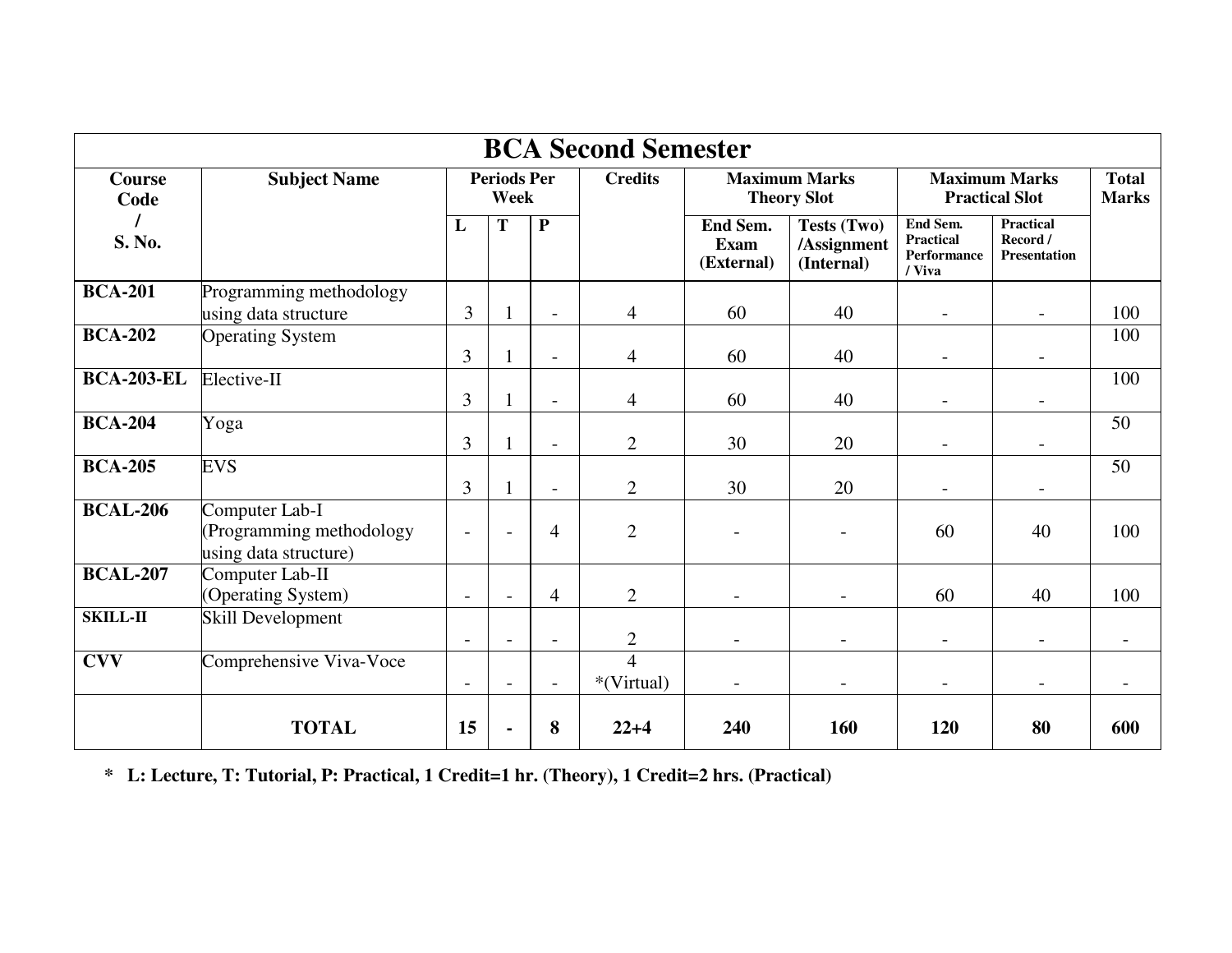## **List of Elective Courses Identified- Computer Science (CS) and Non Computer Science (NCS)**

## **Elective: I**

| <b>Course Code</b> | Subject Name                              |
|--------------------|-------------------------------------------|
|                    | BCA-103- EL-1   Computational Mathematics |
|                    | BCA-103- EL-2   Discrete Mathematics      |

## **Elective: II**

| <b>Course Code</b> | <b>Subject Name</b>                        |
|--------------------|--------------------------------------------|
|                    | BCA-203- EL-1   Numerical Methods          |
|                    | BCA-203- EL-2   Probability and Statistics |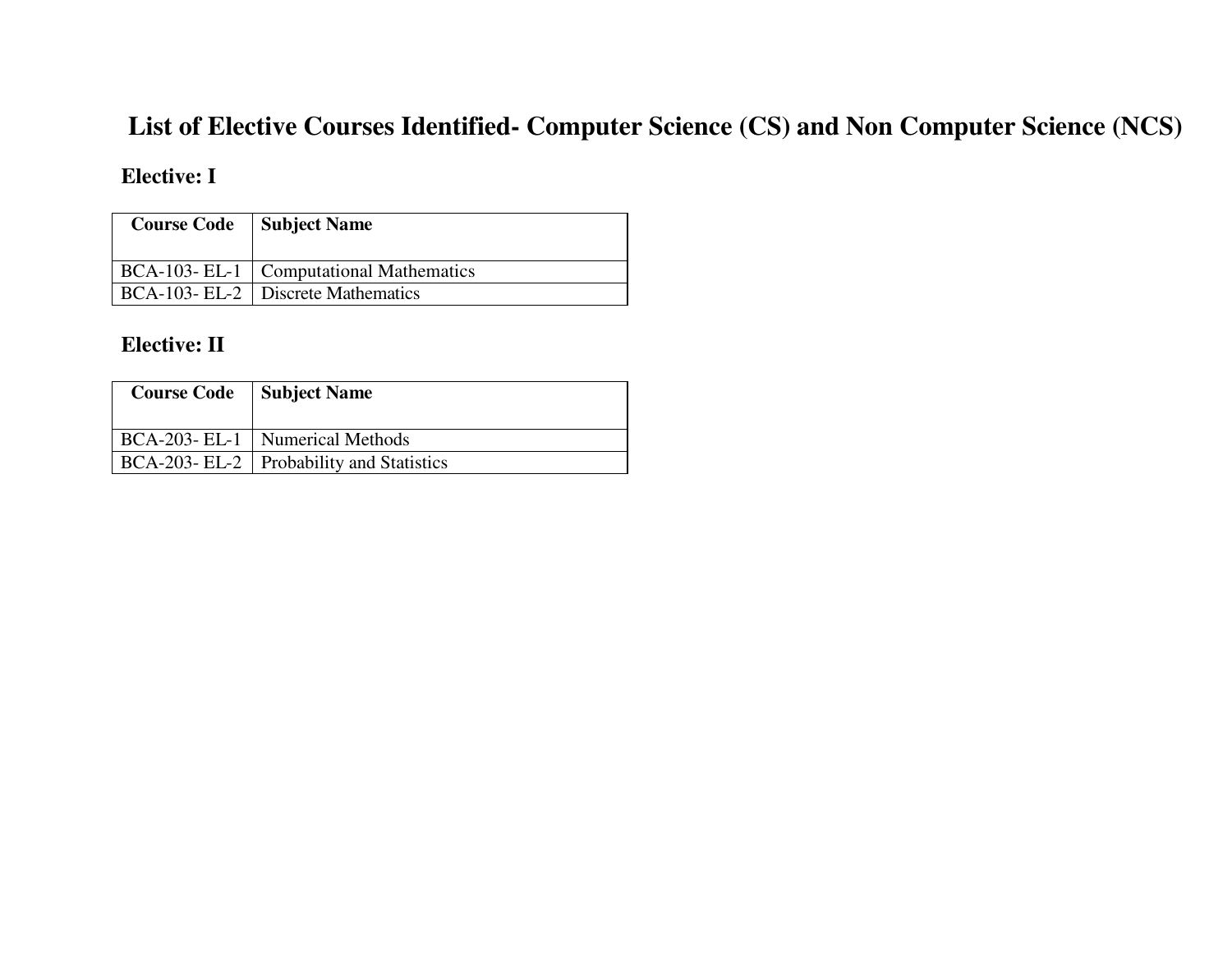## **Bachelor of Computer Applications (BCA)**

## **Examination Pattern**

- $\checkmark$  End semester examination will contain three sections as A, B & C.
- **Section-A will be of objective type**
- **Section- B will have short answers**
- **Section- C will consist of long answers.**
- **Marks distribution for all sections will be as follows:**

| <b>Section-A</b> | $1*10 = 10$ marks |
|------------------|-------------------|
| <b>Section-B</b> | $4*5 = 20$ marks  |
| <b>Section-C</b> | $6*5 = 30$ marks  |
| 60 marks         |                   |

**----------------------------------------------------------------**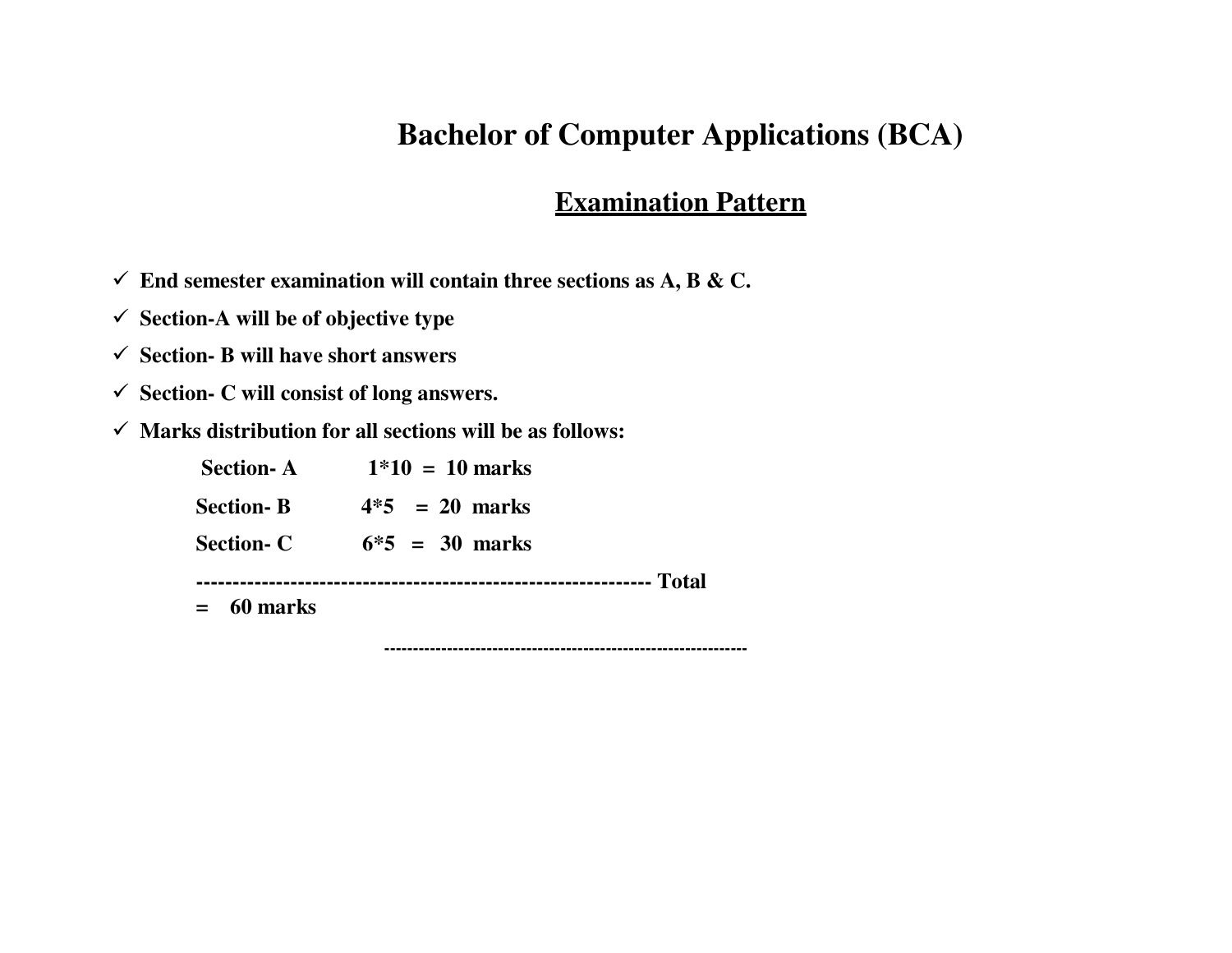|                                                                     | <b>PART A: Introduction</b>                               |                                                                        |  |                                                                            |     |                                      |  |                                                               |
|---------------------------------------------------------------------|-----------------------------------------------------------|------------------------------------------------------------------------|--|----------------------------------------------------------------------------|-----|--------------------------------------|--|---------------------------------------------------------------|
| Program: Certificate                                                |                                                           |                                                                        |  | Semester: $1st$<br>Class: B.C.A.<br>Session: 2021-22                       |     |                                      |  |                                                               |
|                                                                     |                                                           |                                                                        |  | <b>Subject: Computer Applications</b>                                      |     |                                      |  |                                                               |
| 1.                                                                  |                                                           | Course Code                                                            |  | <b>BCA-101</b>                                                             |     |                                      |  |                                                               |
| 2.                                                                  |                                                           | <b>Course Title</b>                                                    |  | <b>Computer Fundamentals, Organization and Architecture</b>                |     |                                      |  |                                                               |
| 3.                                                                  |                                                           | Course Type (Core                                                      |  | <b>Major</b>                                                               |     |                                      |  |                                                               |
|                                                                     |                                                           | Course/Elective/Generic                                                |  |                                                                            |     |                                      |  |                                                               |
|                                                                     |                                                           | <b>Elective/Vocational</b>                                             |  |                                                                            |     |                                      |  |                                                               |
| 4.                                                                  |                                                           | Pre-Requisite (if any)                                                 |  | To study this course, a student must have basic knowledge of               |     |                                      |  |                                                               |
|                                                                     |                                                           |                                                                        |  | Computers.                                                                 |     |                                      |  |                                                               |
| 5.                                                                  |                                                           | <b>Course Learning Outcomes</b>                                        |  |                                                                            |     |                                      |  | After the completion of this course, a successful student     |
|                                                                     | (CLO)                                                     |                                                                        |  | will be able to do the following:                                          |     |                                      |  |                                                               |
|                                                                     |                                                           |                                                                        |  | 1. Understand                                                              | the | basic<br>structure,                  |  | operation<br>and                                              |
|                                                                     |                                                           |                                                                        |  |                                                                            |     | characteristics of digital computer. |  |                                                               |
|                                                                     |                                                           |                                                                        |  |                                                                            |     |                                      |  | 2. Be able to design simple combinational digital circuits    |
|                                                                     |                                                           | based on given parameters.                                             |  |                                                                            |     |                                      |  |                                                               |
|                                                                     | 3. Familiarity with working of arithmetic and logic unit. |                                                                        |  |                                                                            |     |                                      |  |                                                               |
|                                                                     |                                                           |                                                                        |  |                                                                            |     |                                      |  | 4. Know about hierarchical memory system including cache      |
|                                                                     |                                                           |                                                                        |  | memories and virtual memory.                                               |     |                                      |  |                                                               |
|                                                                     |                                                           |                                                                        |  |                                                                            |     |                                      |  | 5. Know the contributions of Indians in the field of computer |
|                                                                     |                                                           |                                                                        |  | architecture and related technologies.                                     |     |                                      |  |                                                               |
|                                                                     |                                                           |                                                                        |  |                                                                            |     |                                      |  |                                                               |
| 6.                                                                  |                                                           | Credit Value                                                           |  | Theory - 4 Credits Practical - 2 Credits                                   |     |                                      |  |                                                               |
| 7.                                                                  |                                                           | <b>Total Marks</b>                                                     |  | Max. Marks: 40+60<br>Min. Passing Marks: 35                                |     |                                      |  |                                                               |
|                                                                     |                                                           |                                                                        |  | <b>PART B: Content of the Course</b>                                       |     |                                      |  |                                                               |
|                                                                     |                                                           |                                                                        |  | No. of Lectures (in hours per week): 3 Hrs. per week                       |     |                                      |  |                                                               |
|                                                                     |                                                           |                                                                        |  | Total No. of Lectures: 60 Hrs.                                             |     |                                      |  |                                                               |
| <b>Module</b><br>I                                                  |                                                           |                                                                        |  | <b>Topics</b>                                                              |     |                                      |  | <b>No. of Lectures</b><br>8                                   |
|                                                                     |                                                           | Fundamentals of computers: Definition, Characteristics, capabilities   |  |                                                                            |     |                                      |  |                                                               |
|                                                                     |                                                           | and limitations, Types of Computers: Analog, Digital, Micro, Mini,     |  |                                                                            |     |                                      |  |                                                               |
|                                                                     |                                                           | Mainframe & Super Computers, Generations of Computers, Server.         |  |                                                                            |     |                                      |  |                                                               |
|                                                                     |                                                           |                                                                        |  | Smart Systems: definition, characteristics and applications. Definition of |     |                                      |  |                                                               |
|                                                                     |                                                           | Embedded system, GIS, GPS, Cloud Computing,                            |  |                                                                            |     |                                      |  |                                                               |
|                                                                     |                                                           | Concept of hardware, software and firmware.                            |  |                                                                            |     |                                      |  |                                                               |
|                                                                     |                                                           | Use of computers in e-governance and various public domains and        |  |                                                                            |     |                                      |  |                                                               |
|                                                                     |                                                           | services.                                                              |  |                                                                            |     |                                      |  |                                                               |
|                                                                     |                                                           |                                                                        |  | Block diagram of computer and its functional units.                        |     |                                      |  |                                                               |
| $\mathbf{I}$                                                        |                                                           | Input devices - keyboard, scanner, mouse, light pen, bar code reader,  |  |                                                                            |     |                                      |  | 10                                                            |
| OMR, OCR, MICR, track ball, joystick, touch screen camera, mic etc. |                                                           |                                                                        |  |                                                                            |     |                                      |  |                                                               |
|                                                                     |                                                           | Output devices: monitors – classification of monitors based on         |  |                                                                            |     |                                      |  |                                                               |
|                                                                     |                                                           | technology -CRT & flat panel, LCD, LED monitors, speakers, printers –  |  |                                                                            |     |                                      |  |                                                               |
|                                                                     |                                                           | dot matrix printer, ink jet printer, laser printer, 3D Printers, Wi-Fi |  |                                                                            |     |                                      |  |                                                               |
|                                                                     |                                                           | enabled printers, plotters and their types, LCD/LED projectors.        |  |                                                                            |     |                                      |  |                                                               |
|                                                                     |                                                           |                                                                        |  | Computer memory and its types, Storage devices: Magnetic tapes,            |     |                                      |  |                                                               |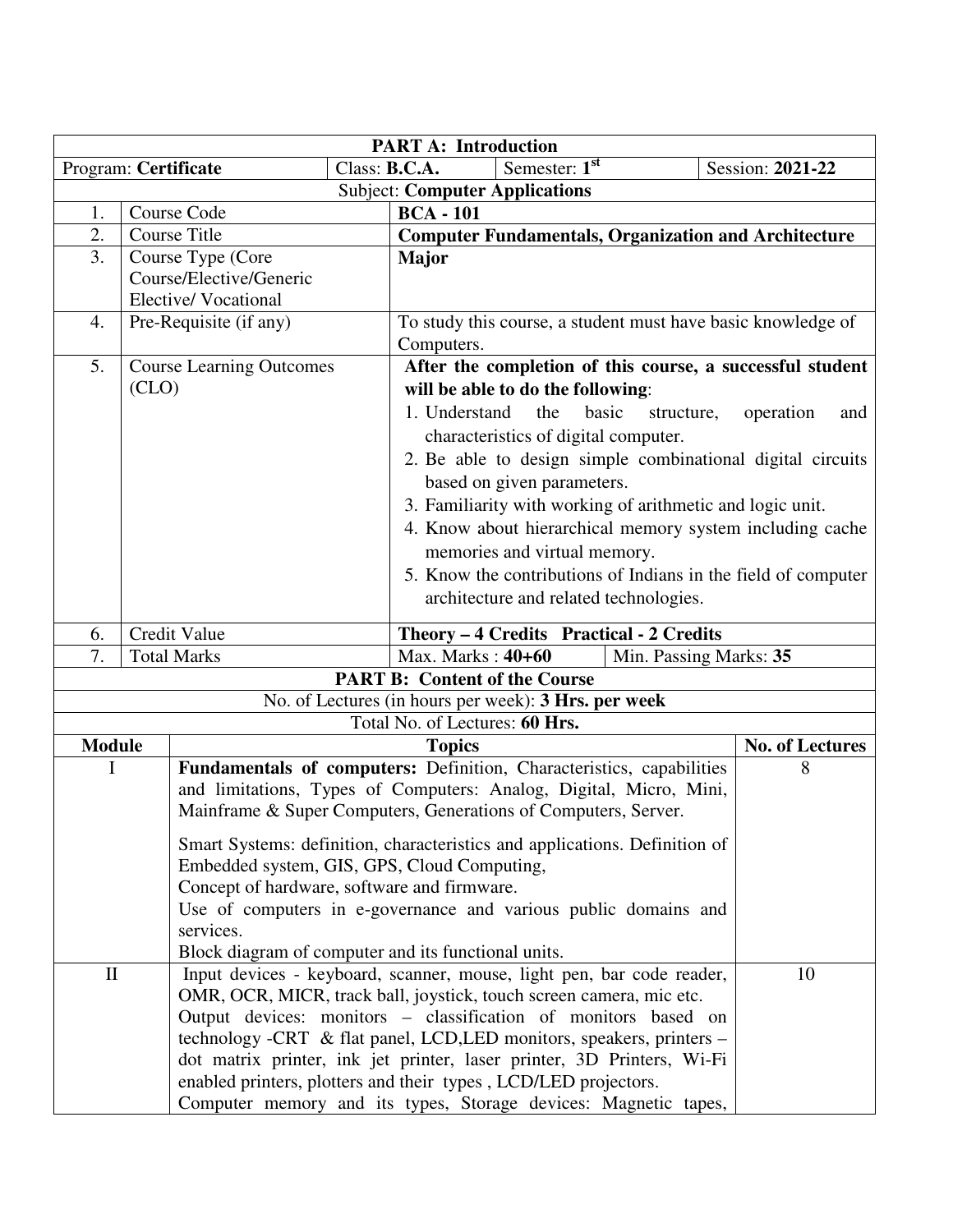|                                                                     | Floppy Disks, Hard Disks, Compact Disc - CD-ROM, CD-RW, VCD,                                                                      |    |  |  |  |  |
|---------------------------------------------------------------------|-----------------------------------------------------------------------------------------------------------------------------------|----|--|--|--|--|
|                                                                     | DVD, DVD-RW, usb drives, Blue Ray Disc, SD/MMC Memory cards.                                                                      |    |  |  |  |  |
| $\rm III$                                                           | Fundamentals of Digital Electronics: Data Types, Complements,                                                                     | 10 |  |  |  |  |
|                                                                     | Fixed-Point Representation, Floating-Point Representation, Binary and                                                             |    |  |  |  |  |
|                                                                     | other Codes, Error Detection Codes.                                                                                               |    |  |  |  |  |
|                                                                     | Logic Gates, Boolean Algebra, Map Simplification, Combinational                                                                   |    |  |  |  |  |
|                                                                     | Circuits, Sequential Circuits, simple combinational circuit design                                                                |    |  |  |  |  |
|                                                                     | problems.                                                                                                                         |    |  |  |  |  |
|                                                                     | <b>Combinational</b><br>Adder-<br><b>Circuits-</b><br>Subtractor,<br>Multiplexer,                                                 |    |  |  |  |  |
|                                                                     | Demultiplexer, Decoders, Encoders                                                                                                 |    |  |  |  |  |
|                                                                     | <b>Sequential Circuits - Flip - Flops, Registers, Counters.</b>                                                                   |    |  |  |  |  |
| IV                                                                  | Basic Computer Organization: Instruction codes, Computer Registers,                                                               | 10 |  |  |  |  |
|                                                                     | Computer Instructions, Timing & Control, Instruction Cycles, Memory                                                               |    |  |  |  |  |
|                                                                     | Reference Instruction, Input - Output & Interrupts                                                                                |    |  |  |  |  |
|                                                                     | Instruction formats, Addressing modes, Instruction codes, Machine                                                                 |    |  |  |  |  |
|                                                                     | language, Assembly language.                                                                                                      |    |  |  |  |  |
|                                                                     | Register Transfer and Micro operations: Register Transfer Language,                                                               |    |  |  |  |  |
|                                                                     | Register Transfer, Bus & Memory Transfer, Arithmetic Micro-                                                                       |    |  |  |  |  |
|                                                                     | operations, Logic Micro-operations, Shift Micro-operations.                                                                       |    |  |  |  |  |
| $\mathbf V$                                                         | <b>Processor and Control Unit: Hardwired vs. Micro programmed Control</b>                                                         | 10 |  |  |  |  |
|                                                                     | Unit, General Register Organization, Stack Organization, Instruction                                                              |    |  |  |  |  |
|                                                                     | Format, Data Transfer & Manipulation, Program Control, Introductory                                                               |    |  |  |  |  |
|                                                                     | concept of RISC, CISC, advantages and disadvantages of both.                                                                      |    |  |  |  |  |
|                                                                     | Pipelining – concept of pipelining, introduction to Pipelined data path<br>and control - Handling Data hazards & Control hazards. |    |  |  |  |  |
| VI                                                                  | Memory and I/O Systems - Peripheral Devices, I/O Interface,                                                                       | 10 |  |  |  |  |
|                                                                     | Data Transfer Schemes - Program Control, Interrupt, DMA Transfer.                                                                 |    |  |  |  |  |
|                                                                     | I/O Processor.                                                                                                                    |    |  |  |  |  |
|                                                                     | Memory Hierarchy, Processor vs. Memory Speed, High-Speed                                                                          |    |  |  |  |  |
|                                                                     | Memories, Main memory, Auxiliary memory, Cache<br>Memory,                                                                         |    |  |  |  |  |
|                                                                     | Memory, Interleaving, Virtual Memory,<br>Associative<br>Memory                                                                    |    |  |  |  |  |
|                                                                     | Management.                                                                                                                       |    |  |  |  |  |
| VII                                                                 | <b>Indian contribution to the field</b> – Contributions of reputed scientists of                                                  | 2  |  |  |  |  |
|                                                                     | Indian origin - like - Dr. Vinod Dham - Father of Intel Pentium                                                                   |    |  |  |  |  |
|                                                                     | Processor, Dr. Ajay Bhat - Co-Inventor of USB Technology, Dr. Vinod                                                               |    |  |  |  |  |
|                                                                     | Khosla-co-founder of Sun Microsystems, Dr. Vijay P Bhatkar - architect                                                            |    |  |  |  |  |
|                                                                     | of India's national initiative in supercomputing, and many others.                                                                |    |  |  |  |  |
|                                                                     | Parallel Computing projects of India - PARAM, ANUPAM,                                                                             |    |  |  |  |  |
|                                                                     | FLOSOLVER,<br>CHIPPS etc. Other relevant<br>contributors<br>and                                                                   |    |  |  |  |  |
|                                                                     | contributions.                                                                                                                    |    |  |  |  |  |
| <b>PART C: Learning Resources</b>                                   |                                                                                                                                   |    |  |  |  |  |
|                                                                     | Textbooks, Reference Books, Other Resources                                                                                       |    |  |  |  |  |
| <b>Suggested Readings</b>                                           |                                                                                                                                   |    |  |  |  |  |
| <b>Textbooks:</b>                                                   |                                                                                                                                   |    |  |  |  |  |
|                                                                     | 1. M. Morris Mano, "Computer System Architecture", PHI.                                                                           |    |  |  |  |  |
| 2. Heuring Jordan, "Computer System Design & Architecture" (A.W.L.) |                                                                                                                                   |    |  |  |  |  |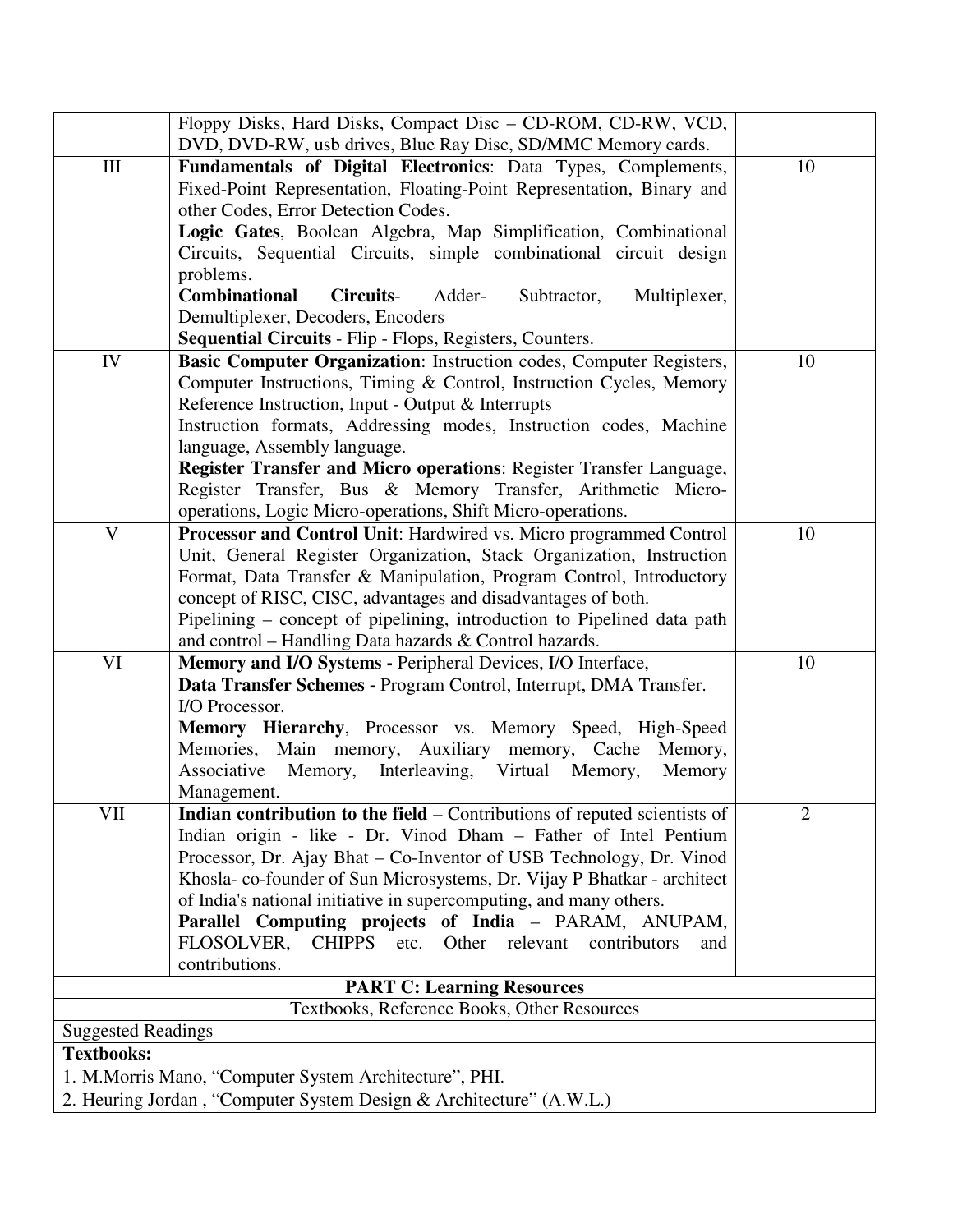|                                                                                               | <b>Reference Books:</b>                                                                        |                                          |                           |  |  |  |  |  |  |
|-----------------------------------------------------------------------------------------------|------------------------------------------------------------------------------------------------|------------------------------------------|---------------------------|--|--|--|--|--|--|
| 3. William Stalling, "Computer Organization & Architecture", Pearson Education Asia.          |                                                                                                |                                          |                           |  |  |  |  |  |  |
| 4. V. Carl Hamacher, "Computer Organization", TMH                                             |                                                                                                |                                          |                           |  |  |  |  |  |  |
| 5. Tannenbaum, "Structured Computer Organization", PHI.                                       |                                                                                                |                                          |                           |  |  |  |  |  |  |
| 6. Er. Rajiv Chopra, "Computer Architecture", Revised 3rdEdition, S. Chand & Company Pvt. Ltd |                                                                                                |                                          |                           |  |  |  |  |  |  |
| Suggestive digital platform web links                                                         |                                                                                                |                                          |                           |  |  |  |  |  |  |
|                                                                                               | https://www.youtube.com/watch?v=4TzMyXmzL8M                                                    |                                          |                           |  |  |  |  |  |  |
| https://nptel.ac.in/courses/106/106/106106166/                                                |                                                                                                |                                          |                           |  |  |  |  |  |  |
| https://nptel.ac.in/courses/106/106/106106134/                                                |                                                                                                |                                          |                           |  |  |  |  |  |  |
|                                                                                               |                                                                                                |                                          |                           |  |  |  |  |  |  |
| Suggested equivalent online courses                                                           |                                                                                                |                                          |                           |  |  |  |  |  |  |
| https://nptel.ac.in/courses/106/105/106105163/                                                |                                                                                                |                                          |                           |  |  |  |  |  |  |
|                                                                                               |                                                                                                | <b>PART D: Assessment and Evaluation</b> |                           |  |  |  |  |  |  |
|                                                                                               | <b>Internal Assessment: Continuous</b><br><b>External Assessment:</b> University Exam (UE): 60 |                                          |                           |  |  |  |  |  |  |
| Comprehensive Evaluation (CCE): 40 Marks                                                      |                                                                                                | <b>Marks</b>                             |                           |  |  |  |  |  |  |
| Shall be based on allotted assignments and Class                                              |                                                                                                | Time: 03.00 Hours                        |                           |  |  |  |  |  |  |
| Tests. The marks shall be as follows:                                                         |                                                                                                |                                          |                           |  |  |  |  |  |  |
| Assessment and                                                                                | 10 Marks                                                                                       | Section (A): Ten MCQ                     | $01 \times 10 = 10$ Marks |  |  |  |  |  |  |
| presentation of                                                                               |                                                                                                | Questions                                |                           |  |  |  |  |  |  |
| assignment                                                                                    |                                                                                                |                                          |                           |  |  |  |  |  |  |
| Class Test I (Objective                                                                       | 10 Marks                                                                                       |                                          |                           |  |  |  |  |  |  |
| Questions)                                                                                    |                                                                                                |                                          |                           |  |  |  |  |  |  |
| <b>Class Test II</b>                                                                          | 10 Marks                                                                                       | Section (B): Five Short                  |                           |  |  |  |  |  |  |
| (Descriptive Questions)                                                                       |                                                                                                | Questions (200 Words                     |                           |  |  |  |  |  |  |
| Class Test III (Based on                                                                      | 10 Marks                                                                                       | Each)                                    | $05 \times 04 = 20$ Marks |  |  |  |  |  |  |
| solving circuit design                                                                        |                                                                                                | Section (C): Five Long                   | $06 \times 05 = 30$ Marks |  |  |  |  |  |  |
| problems)                                                                                     |                                                                                                | Questions (500 Words                     |                           |  |  |  |  |  |  |
|                                                                                               |                                                                                                | Each)                                    |                           |  |  |  |  |  |  |
| Total                                                                                         | <b>40 Marks</b>                                                                                | Total                                    | <b>60 Marks</b>           |  |  |  |  |  |  |
| Any remarks/suggestions:                                                                      |                                                                                                |                                          |                           |  |  |  |  |  |  |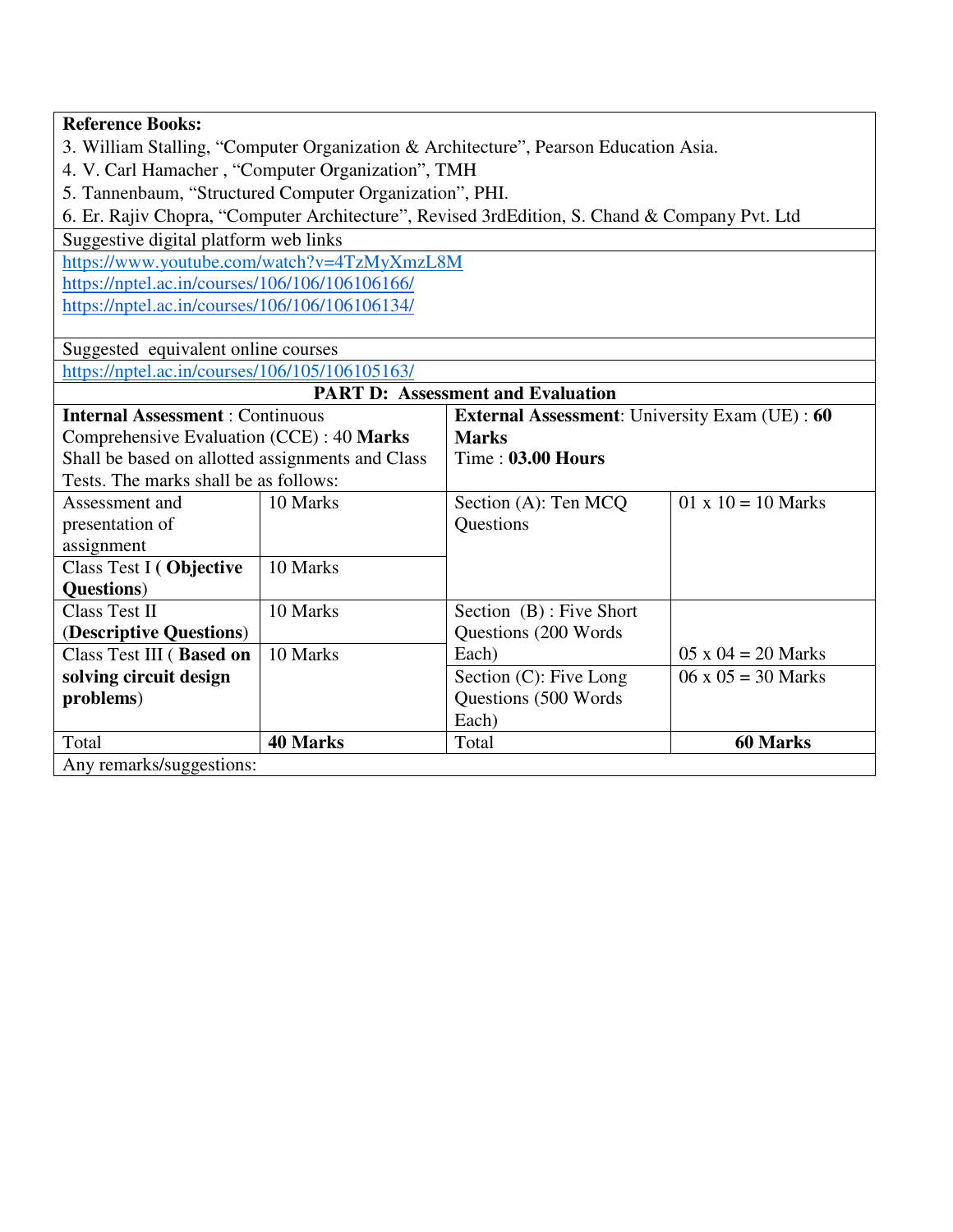| <b>PART A: Introduction</b> |                                                                      |                                                                                                                 |                  |  |  |  |  |
|-----------------------------|----------------------------------------------------------------------|-----------------------------------------------------------------------------------------------------------------|------------------|--|--|--|--|
|                             | Class: $B.C.A$<br>Program: Certificate                               | Semester: $1st$                                                                                                 | Session: 2021-22 |  |  |  |  |
|                             |                                                                      | <b>Subject: Computer Applications</b>                                                                           |                  |  |  |  |  |
| 1.                          | Course Code                                                          |                                                                                                                 |                  |  |  |  |  |
| 2.                          | <b>Course Title</b>                                                  | <b>Computer Fundamentals and Architecture Lab</b>                                                               |                  |  |  |  |  |
| 3.                          | Course Type (Core                                                    | <b>Core Course</b>                                                                                              |                  |  |  |  |  |
|                             | Course/Elective/Generic                                              |                                                                                                                 |                  |  |  |  |  |
|                             | Elective/Vocational                                                  |                                                                                                                 |                  |  |  |  |  |
| 4.                          | Pre-Requisite (if any)                                               | Nil                                                                                                             |                  |  |  |  |  |
| 5.                          | Course Learning                                                      | After the completion of this course, a successful student                                                       |                  |  |  |  |  |
|                             | Outcomes(CLO)                                                        | will be able to do the following:                                                                               |                  |  |  |  |  |
|                             |                                                                      | 1. Realization of the basic logic and universal gates.                                                          |                  |  |  |  |  |
|                             |                                                                      | 2. Verify the behavior of logic gates using truth tables.<br>3. Implement Binary-to -Gray, Gray-to -Binary code |                  |  |  |  |  |
|                             |                                                                      | conversions.                                                                                                    |                  |  |  |  |  |
|                             |                                                                      | 4. Design half and full adder circuit using basic gates.                                                        |                  |  |  |  |  |
|                             |                                                                      | 5. Design and construct flip flops and verify the excitation                                                    |                  |  |  |  |  |
|                             |                                                                      | tables.                                                                                                         |                  |  |  |  |  |
| 6.                          | Credit Value                                                         | <b>Practical - 2 Credits</b>                                                                                    |                  |  |  |  |  |
| 7.                          | <b>Total Marks</b>                                                   | Max.Marks: 40+60<br>Min. Passing Marks: 35                                                                      |                  |  |  |  |  |
|                             |                                                                      | <b>PART B: Content of the Course</b>                                                                            |                  |  |  |  |  |
|                             |                                                                      | No. of Lab. Practicals (in hours per week): 2 Hrs. per week                                                     |                  |  |  |  |  |
|                             |                                                                      | Total No. of Labs: 60 Hrs.                                                                                      |                  |  |  |  |  |
|                             |                                                                      | <b>Suggestive list of Practicals</b>                                                                            | No. of Labs.     |  |  |  |  |
|                             |                                                                      | 1. Verification and interpretation of truth table for AND, OR, NOT                                              | 60 Hrs.          |  |  |  |  |
|                             | gates                                                                |                                                                                                                 |                  |  |  |  |  |
|                             |                                                                      | 2. Verification and interpretation of truth table for NAND, NOR gates                                           |                  |  |  |  |  |
|                             |                                                                      | 3. Verification and interpretation of truth table for Ex-OR, Ex-NOR                                             |                  |  |  |  |  |
|                             | gates                                                                |                                                                                                                 |                  |  |  |  |  |
|                             |                                                                      | 4. Study of half adder using XOR and NAND gates and verification of                                             |                  |  |  |  |  |
|                             | its operation                                                        |                                                                                                                 |                  |  |  |  |  |
|                             |                                                                      | 5. Study of full adder using XOR and NAND gates and verification of                                             |                  |  |  |  |  |
|                             | its operation                                                        |                                                                                                                 |                  |  |  |  |  |
|                             |                                                                      | 6. Study of half subtractor and verification of its operation                                                   |                  |  |  |  |  |
|                             | 7.                                                                   | Study of full subtractor and verification of its operation                                                      |                  |  |  |  |  |
|                             | Gates                                                                | 8. Realization of logic functions with the help of NAND -Universal                                              |                  |  |  |  |  |
|                             |                                                                      | 9. Realization of logic functions with the help of NOR -Universal Gates                                         |                  |  |  |  |  |
|                             | 10. Verify the truth table of RS flip-flops using NAND and NOR gates |                                                                                                                 |                  |  |  |  |  |
|                             |                                                                      | 11. Verify the truth table of JK flip-flops using NAND and NOR gates                                            |                  |  |  |  |  |
|                             |                                                                      | 12. Verify the truth table of T and D flip-flops using NAND and NOR                                             |                  |  |  |  |  |
|                             | gates                                                                |                                                                                                                 |                  |  |  |  |  |
|                             |                                                                      | 13. Implementation of 4x1 multiplexer using logic gates                                                         |                  |  |  |  |  |
|                             | 14. Implementation of 1x4 demultiplexer using logic gates            |                                                                                                                 |                  |  |  |  |  |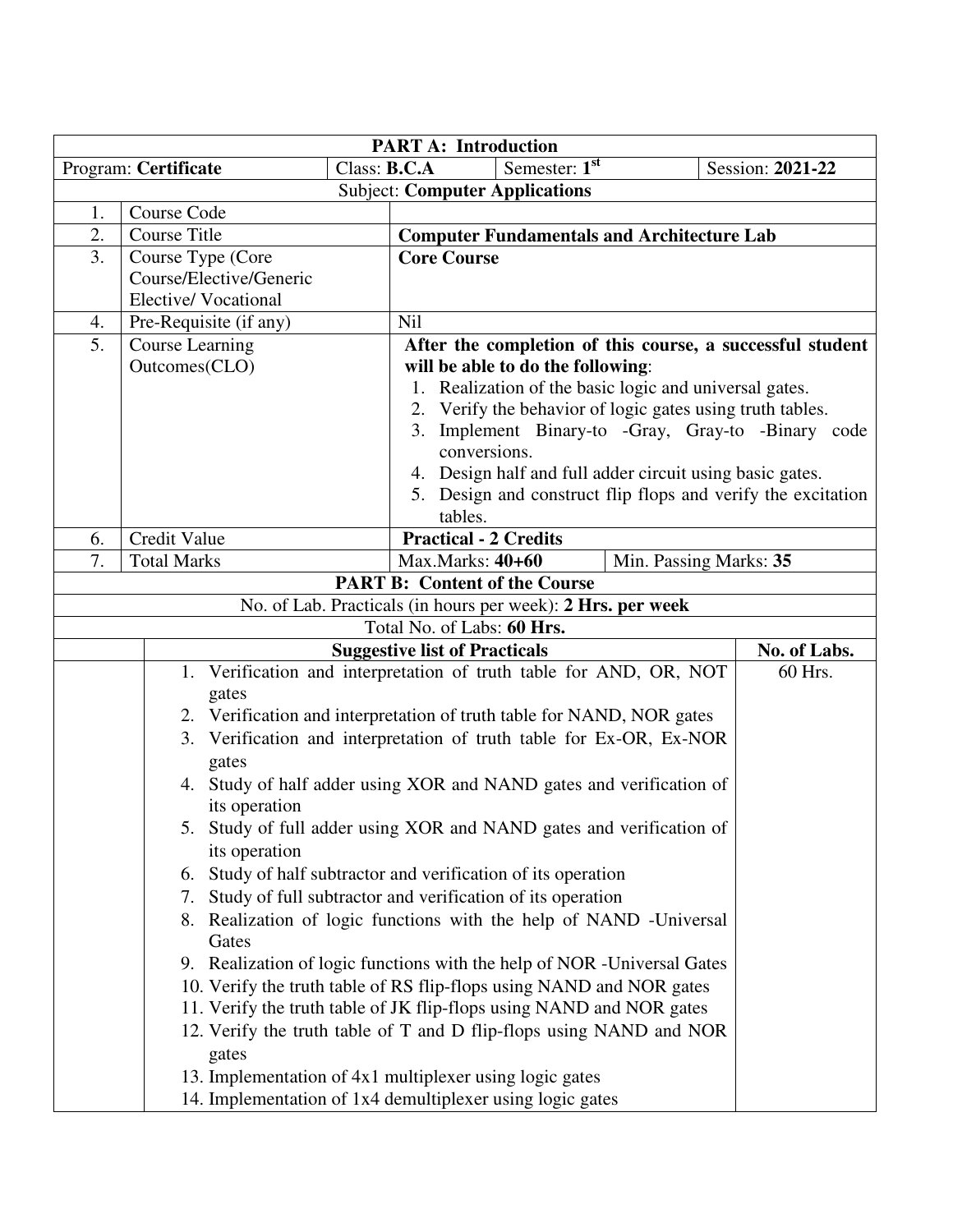| 15. Verify Gray to Binary conversion using NAND gates only<br>16. Verify Gray to Binary conversion using NAND gates only |                                                                  |                                                      |                                                                                   |                 |  |  |  |  |  |
|--------------------------------------------------------------------------------------------------------------------------|------------------------------------------------------------------|------------------------------------------------------|-----------------------------------------------------------------------------------|-----------------|--|--|--|--|--|
|                                                                                                                          |                                                                  |                                                      | <b>PART C: Learning Resources</b><br>Textbooks, Reference Books, Other Resources  |                 |  |  |  |  |  |
| <b>Suggested Readings</b>                                                                                                |                                                                  |                                                      |                                                                                   |                 |  |  |  |  |  |
| <b>Textbooks:</b>                                                                                                        |                                                                  |                                                      |                                                                                   |                 |  |  |  |  |  |
| M. Morris Mano, "Computer System Architecture", PHI.                                                                     |                                                                  |                                                      |                                                                                   |                 |  |  |  |  |  |
|                                                                                                                          | Heuring Jordan, "Computer System Design & Architecture" (A.W.L.) |                                                      |                                                                                   |                 |  |  |  |  |  |
|                                                                                                                          | <b>Reference Books:</b>                                          |                                                      |                                                                                   |                 |  |  |  |  |  |
| ٠                                                                                                                        |                                                                  |                                                      | William Stalling, "Computer Organization & Architecture", Pearson Education Asia. |                 |  |  |  |  |  |
|                                                                                                                          |                                                                  | V. Carl Hamacher, "Computer Organization", TMH       |                                                                                   |                 |  |  |  |  |  |
|                                                                                                                          |                                                                  | Tannenbaum, "Structured Computer Organization", PHI. |                                                                                   |                 |  |  |  |  |  |
|                                                                                                                          | Suggestive digital platform web links                            |                                                      |                                                                                   |                 |  |  |  |  |  |
|                                                                                                                          | https://de-iitr.vlabs.ac.in/                                     |                                                      |                                                                                   |                 |  |  |  |  |  |
|                                                                                                                          | Suggested equivalent online courses                              |                                                      |                                                                                   |                 |  |  |  |  |  |
|                                                                                                                          |                                                                  | https://nptel.ac.in/courses/106/105/106105163/       |                                                                                   |                 |  |  |  |  |  |
|                                                                                                                          |                                                                  |                                                      | <b>PART D: Assessment and Evaluation</b>                                          |                 |  |  |  |  |  |
|                                                                                                                          | <b>Internal Assessment: Continuous</b>                           |                                                      | <b>External Assessment:</b> University Exam (UE): 60                              |                 |  |  |  |  |  |
|                                                                                                                          |                                                                  | Comprehensive Evaluation (CCE): 40 Marks             | <b>Marks</b>                                                                      |                 |  |  |  |  |  |
|                                                                                                                          |                                                                  |                                                      | Time: 03.00 Hours                                                                 |                 |  |  |  |  |  |
| <b>Internal Assessment</b>                                                                                               |                                                                  | <b>Marks</b>                                         | <b>External Assessment</b>                                                        | <b>Marks</b>    |  |  |  |  |  |
| <b>Hands-on Lab Practice</b>                                                                                             |                                                                  | 10 Marks                                             | Practical record file                                                             | 10 Marks        |  |  |  |  |  |
| Viva                                                                                                                     |                                                                  | 10 Marks                                             | Viva voce practical                                                               | 20 Marks        |  |  |  |  |  |
| Lab Test from practical<br>list                                                                                          |                                                                  | 10 Marks                                             | Table works/ Exercise                                                             | 10 Marks        |  |  |  |  |  |
|                                                                                                                          |                                                                  |                                                      | Assigned $(02)$ in practical<br>exam                                              |                 |  |  |  |  |  |
| Assignments (Charts/                                                                                                     |                                                                  | 10 Marks                                             | Reports of excursion/Lab                                                          | 20 Marks        |  |  |  |  |  |
| Model)/Technology                                                                                                        |                                                                  |                                                      | visits/Industrial training/                                                       |                 |  |  |  |  |  |
| Dissemination/                                                                                                           |                                                                  |                                                      | Survey/ Collection/ Models                                                        |                 |  |  |  |  |  |
| Excursion/Lab visit/                                                                                                     |                                                                  |                                                      |                                                                                   |                 |  |  |  |  |  |
| <b>Industrial Training</b>                                                                                               |                                                                  |                                                      |                                                                                   |                 |  |  |  |  |  |
| <b>Total</b>                                                                                                             |                                                                  | <b>40 Marks</b>                                      | <b>Total</b>                                                                      | <b>60 Marks</b> |  |  |  |  |  |
| <b>Excursion/Lab visits/</b><br><b>Industrial</b>                                                                        |                                                                  |                                                      |                                                                                   |                 |  |  |  |  |  |
| <b>Training is compulsory</b>                                                                                            |                                                                  |                                                      |                                                                                   |                 |  |  |  |  |  |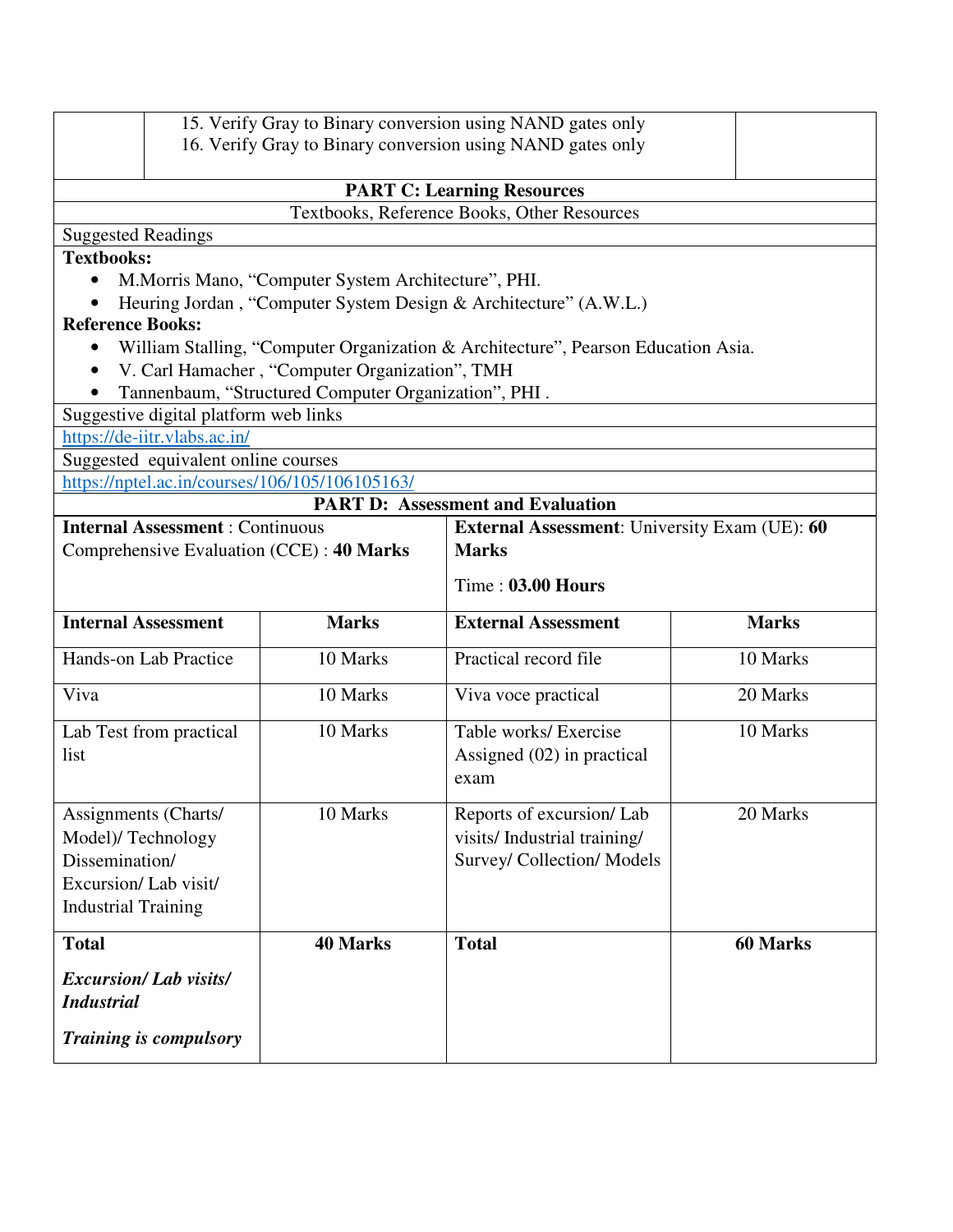| <b>PART A: Introduction</b> |                                                             |               |                                                                                            |                  |  |  |  |
|-----------------------------|-------------------------------------------------------------|---------------|--------------------------------------------------------------------------------------------|------------------|--|--|--|
|                             | Program: Certificate                                        | Class: B.C.A. | Semester: $1st$                                                                            | Session: 2021-22 |  |  |  |
|                             |                                                             |               | <b>Subject: Computer Application</b>                                                       |                  |  |  |  |
| 1.                          | Course Code                                                 |               | <b>BCA-102</b>                                                                             |                  |  |  |  |
| 2.                          | <b>Course Title</b>                                         |               | <b>C</b> Programming                                                                       |                  |  |  |  |
| 3.                          | Course Type (Core                                           |               | <b>Minor</b>                                                                               |                  |  |  |  |
|                             | Course/Elective/Generic                                     |               |                                                                                            |                  |  |  |  |
|                             | Elective/Vocational                                         |               |                                                                                            |                  |  |  |  |
| 4.                          | Pre-Requisite (if any)                                      |               |                                                                                            |                  |  |  |  |
| 5.                          | <b>Course Learning Outcomes</b>                             |               | After the completion of this course, a student shall be                                    |                  |  |  |  |
|                             | (CLO)                                                       |               | able to do the following:                                                                  |                  |  |  |  |
|                             |                                                             |               | 1. Identify situations where computational methods and                                     |                  |  |  |  |
|                             |                                                             |               | computers would be useful.                                                                 |                  |  |  |  |
|                             |                                                             |               | 2. Given a computational problem, identify and abstract the                                |                  |  |  |  |
|                             |                                                             |               | programming task involved.                                                                 |                  |  |  |  |
|                             |                                                             |               | Approach the programming tasks using techniques<br>3.                                      |                  |  |  |  |
|                             |                                                             |               | learned and write pseudo-code.                                                             |                  |  |  |  |
|                             |                                                             |               | 4. Choose the right data representation formats based on the                               |                  |  |  |  |
|                             | requirements of theproblem.                                 |               |                                                                                            |                  |  |  |  |
|                             |                                                             |               | 5. Use the comparisons and limitations of the various                                      |                  |  |  |  |
|                             | programming constructs and                                  |               |                                                                                            |                  |  |  |  |
|                             | 6. choose the right one for the task in hand.               |               |                                                                                            |                  |  |  |  |
|                             | 7. Write the program on a computer, edit, compile, debug,   |               |                                                                                            |                  |  |  |  |
|                             |                                                             |               | correct, recompile and run it.                                                             |                  |  |  |  |
|                             |                                                             |               | 8. Identify tasks in which the numerical techniques learned                                |                  |  |  |  |
|                             |                                                             |               | are applicable and applythem to write programs, and hence                                  |                  |  |  |  |
|                             |                                                             |               | use computers effectively to solve the task.                                               |                  |  |  |  |
| 6.                          | Credit Value                                                |               | <b>Theory - 4 Credits</b>                                                                  |                  |  |  |  |
| 7.                          | <b>Total Marks</b>                                          |               | Max. Marks: 40+60<br>Min. Passing Marks: 35                                                |                  |  |  |  |
|                             |                                                             |               | <b>PART B: Content of the Course</b>                                                       |                  |  |  |  |
|                             |                                                             |               |                                                                                            |                  |  |  |  |
|                             |                                                             |               | No. of Lectures (in hours per week): 2 Lectures per week<br>Total No. of Lectures: 60 Hrs. |                  |  |  |  |
|                             |                                                             |               |                                                                                            |                  |  |  |  |
| <b>Module</b>               |                                                             |               | <b>Topics</b>                                                                              | No. of Lectures  |  |  |  |
| I                           |                                                             |               | INTRODUCTION OF C LANGUAGE: Features of C ,Portability, History                            | 6                |  |  |  |
|                             |                                                             |               | ,Structure of C language, Keyword, Identifiers ,Constraint. C LANGUAGE                     |                  |  |  |  |
|                             |                                                             |               | IDE'S: What is IDE's Type of IDE's, Turbo C++, Dev C++, C-Free, DATA                       |                  |  |  |  |
|                             |                                                             |               | TYPES, Basic Data Types , Primitive Data types , Type Casting & Type                       |                  |  |  |  |
|                             |                                                             |               | Conversion , OPERATORS , Unary Operator , Binary Operator , Ternary                        |                  |  |  |  |
|                             | Operator, Order of Evaluation.                              |               |                                                                                            |                  |  |  |  |
| $\mathbf{I}$                |                                                             |               | SELECTION STATEMENTS: Simple if & If-else, Nested if, If-else if                           | 12               |  |  |  |
|                             | ,Break, continue and goto statement, Switch case statement. |               |                                                                                            |                  |  |  |  |
|                             | statement.                                                  |               | <b>ITERATION STATEMENTS</b> : While, For, Do-While, Nested loop                            |                  |  |  |  |
|                             |                                                             |               | ARRAYS: Introduction to an Array, Need of Array, Types of Array,                           |                  |  |  |  |
|                             |                                                             |               |                                                                                            |                  |  |  |  |
|                             |                                                             |               | Working with 1-D Array, Working with 2-D & Multi-Dimensional Array.                        |                  |  |  |  |
|                             |                                                             |               | <b>STRING:</b> MANIPULATION, Declaring and Initializing String, Char array                 |                  |  |  |  |
|                             | specifiers, multiple String                                 |               | manipulation, Use of <string.h>, String library function, String formatted</string.h>      |                  |  |  |  |
|                             |                                                             |               |                                                                                            |                  |  |  |  |
| Ш                           | <b>FUNCTIONS:</b> Introduction to Function,                 |               | Classification of function                                                                 | 12               |  |  |  |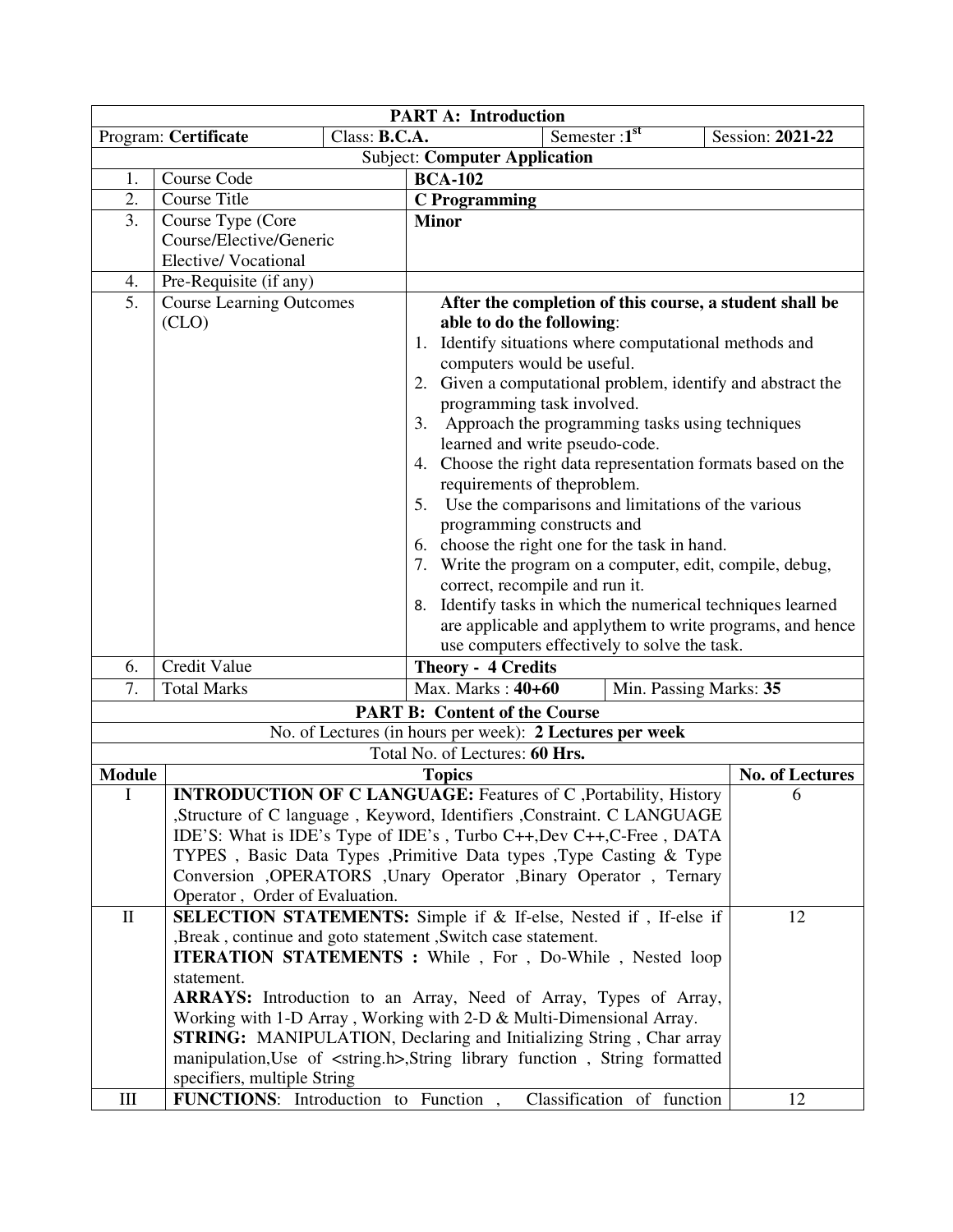|                           | ,Function prototype                                                                                                                                    |                                             |                                                                                                 |  |                           |  |  |  |  |  |
|---------------------------|--------------------------------------------------------------------------------------------------------------------------------------------------------|---------------------------------------------|-------------------------------------------------------------------------------------------------|--|---------------------------|--|--|--|--|--|
|                           |                                                                                                                                                        |                                             | Declaring function, calling function, Function, with array, Function with                       |  |                           |  |  |  |  |  |
|                           | string, Recursive functions                                                                                                                            |                                             |                                                                                                 |  |                           |  |  |  |  |  |
|                           |                                                                                                                                                        |                                             | STORAGE CLASS: Needs of storage class?, Types of Storage class,                                 |  | 12                        |  |  |  |  |  |
|                           |                                                                                                                                                        |                                             |                                                                                                 |  |                           |  |  |  |  |  |
|                           |                                                                                                                                                        |                                             | <b>PREPROSESSOR:</b> What is pre-processor, Type of Pre-processor, #define,                     |  |                           |  |  |  |  |  |
|                           | #undef , Macros, #include directive, header files, Condition compilation,<br>#pragma, #error etc                                                       |                                             |                                                                                                 |  |                           |  |  |  |  |  |
|                           | DYNAMIC MEMORY ALLOCATION Memory management, Types of                                                                                                  |                                             |                                                                                                 |  |                           |  |  |  |  |  |
| IV                        |                                                                                                                                                        |                                             |                                                                                                 |  |                           |  |  |  |  |  |
|                           | memory allocation, Allocation (malloc, calloc, realloc), De-Allocation (free)<br>12<br><b>COMMAND LINE ARGUMENTS:</b> What is a command line argument? |                                             |                                                                                                 |  |                           |  |  |  |  |  |
|                           |                                                                                                                                                        |                                             |                                                                                                 |  |                           |  |  |  |  |  |
|                           |                                                                                                                                                        |                                             | POINTERS: Introduction to Pointer, Operation on Pointer, Pointer to                             |  |                           |  |  |  |  |  |
|                           |                                                                                                                                                        |                                             | Pointer, Pointer to Array, Array to Pointer, Void Pointer, Call by Value and                    |  |                           |  |  |  |  |  |
|                           |                                                                                                                                                        |                                             | Call by Address, Passing pointer to functions, Pointer to function.                             |  |                           |  |  |  |  |  |
| $\overline{\overline{V}}$ |                                                                                                                                                        |                                             | STRUCTER, UNION AND ENUM : Introduction to structure, Declaring                                 |  |                           |  |  |  |  |  |
|                           |                                                                                                                                                        |                                             | structure, Structure with array, Structure with function, Nested of structure                   |  |                           |  |  |  |  |  |
|                           |                                                                                                                                                        |                                             | Introduction to Union, Difference between structure and union,                                  |  | 12                        |  |  |  |  |  |
|                           |                                                                                                                                                        |                                             | Enumeration, typedef, function that return Structure & Union.                                   |  |                           |  |  |  |  |  |
|                           |                                                                                                                                                        |                                             | FILES: Introduction, File Input, Output operation, Random access file,                          |  |                           |  |  |  |  |  |
|                           |                                                                                                                                                        | Error handling, Basic Concepts of Graphics, |                                                                                                 |  |                           |  |  |  |  |  |
|                           |                                                                                                                                                        |                                             | <b>PART C: Learning Resources</b>                                                               |  |                           |  |  |  |  |  |
|                           |                                                                                                                                                        |                                             | Textbooks, Reference Books, Other Resources                                                     |  |                           |  |  |  |  |  |
|                           | <b>Suggested Readings</b>                                                                                                                              |                                             |                                                                                                 |  |                           |  |  |  |  |  |
| <b>Textbooks:</b>         |                                                                                                                                                        |                                             |                                                                                                 |  |                           |  |  |  |  |  |
| $\bullet$                 | D. Ravichandran, programming New Age International, 1996.                                                                                              |                                             |                                                                                                 |  |                           |  |  |  |  |  |
|                           | E. Balaguruswamy, Tata McGraw Hill Pub.                                                                                                                |                                             |                                                                                                 |  |                           |  |  |  |  |  |
| <b>Reference Books:</b>   |                                                                                                                                                        |                                             |                                                                                                 |  |                           |  |  |  |  |  |
|                           | Y.Kanitkar, Let us C. BPB Publication, 4th Ed. 2002.                                                                                                   |                                             |                                                                                                 |  |                           |  |  |  |  |  |
| $\bullet$                 |                                                                                                                                                        |                                             | Rajiv Dharaskar, Hidden Treasure of C, BPB Publication, 1995.                                   |  |                           |  |  |  |  |  |
|                           |                                                                                                                                                        |                                             | Shridhar B. Dandin, Programming – Pragya Publication (Hindi Medium)                             |  |                           |  |  |  |  |  |
| $\bullet$                 |                                                                                                                                                        |                                             |                                                                                                 |  |                           |  |  |  |  |  |
|                           | Suggestive digital platform web links                                                                                                                  |                                             |                                                                                                 |  |                           |  |  |  |  |  |
|                           | https://www.cprogramming.com/                                                                                                                          |                                             |                                                                                                 |  |                           |  |  |  |  |  |
|                           |                                                                                                                                                        |                                             |                                                                                                 |  |                           |  |  |  |  |  |
|                           | https://www.codewithharry.com/videos/c-tutorial-in-hindi-with-notes                                                                                    |                                             | https://www.linuxtopia.org/online_books/programming_books/gnu_c_programming_tutorial/index.html |  |                           |  |  |  |  |  |
|                           |                                                                                                                                                        |                                             |                                                                                                 |  |                           |  |  |  |  |  |
|                           | Suggested equivalent online courses                                                                                                                    |                                             |                                                                                                 |  |                           |  |  |  |  |  |
|                           | https://nptel.ac.in/courses/106/105/106105171/                                                                                                         |                                             |                                                                                                 |  |                           |  |  |  |  |  |
|                           |                                                                                                                                                        |                                             | <b>PART D: Assessment and Evaluation</b>                                                        |  |                           |  |  |  |  |  |
|                           | <b>Internal Assessment: Continuous</b>                                                                                                                 |                                             | External Assessment: University Exam (UE): 60                                                   |  |                           |  |  |  |  |  |
|                           | Comprehensive Evaluation (CCE): 40 Marks                                                                                                               |                                             | <b>Marks</b>                                                                                    |  |                           |  |  |  |  |  |
|                           |                                                                                                                                                        |                                             |                                                                                                 |  |                           |  |  |  |  |  |
|                           | Shall be based on allotted assignments and Class<br><b>Time: 03.00 Hours</b><br>Tests. The marks shall be as follows:                                  |                                             |                                                                                                 |  |                           |  |  |  |  |  |
|                           | Assessment and presentation                                                                                                                            | 10 Marks                                    | Section $(A)$ : Three Very                                                                      |  | $01 \times 10 = 10$ Marks |  |  |  |  |  |
| of assignment             |                                                                                                                                                        |                                             | Short Questions (50                                                                             |  |                           |  |  |  |  |  |
|                           |                                                                                                                                                        |                                             |                                                                                                 |  |                           |  |  |  |  |  |
|                           | Class Test I (Objective                                                                                                                                | 10 Marks                                    | Words Each)                                                                                     |  |                           |  |  |  |  |  |
| <b>Questions</b> )        |                                                                                                                                                        |                                             | <b>OR</b>                                                                                       |  |                           |  |  |  |  |  |
|                           |                                                                                                                                                        |                                             | Nine MCQ Questions                                                                              |  |                           |  |  |  |  |  |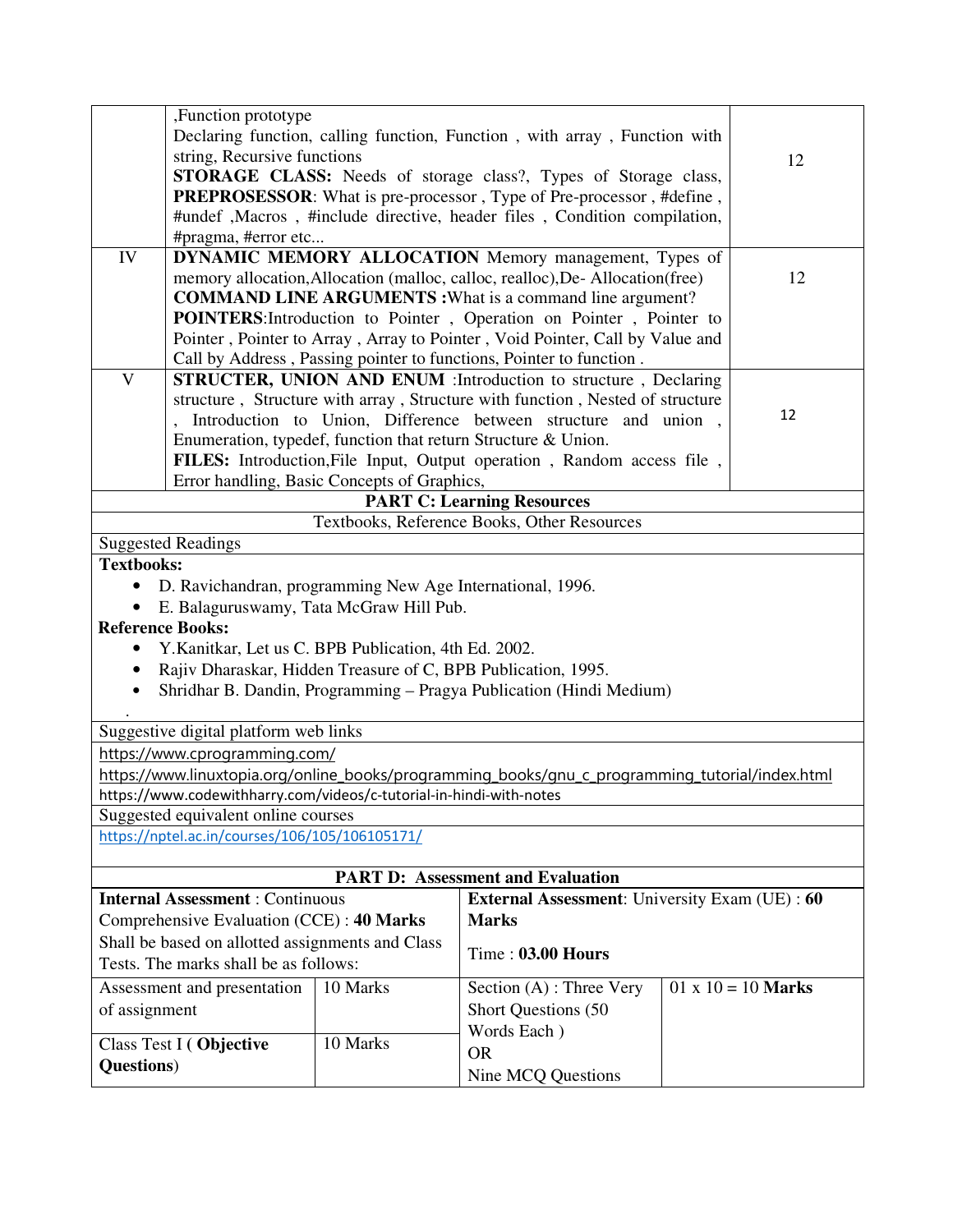| <b>Class Test II (Descriptive</b><br><b>Questions</b> )  | 10 Marks        | Section (B): Four Short<br>Questions (200 Words)<br>Each)   | $04 \times 05 = 20$ Marks |
|----------------------------------------------------------|-----------------|-------------------------------------------------------------|---------------------------|
| Class Test III (Based on OS<br>commands using scripting) | 10 Marks        | Section $(C)$ : Five Long<br>Questions (500 Words)<br>Each) | $05 \times 06 = 30$ Marks |
| Total<br>Any remarks/suggestions:                        | <b>40 Marks</b> | Total                                                       | <b>60 Marks</b>           |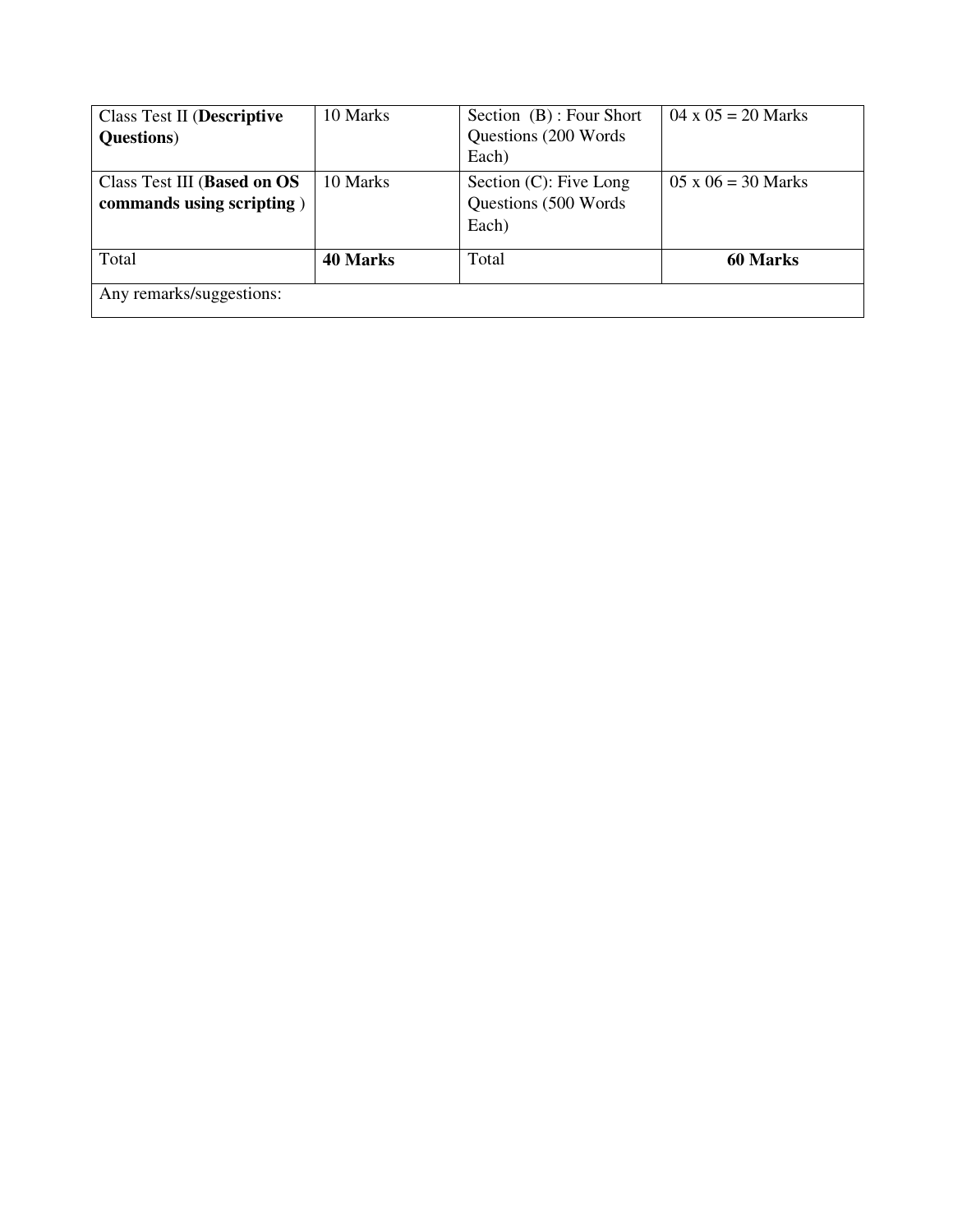|                                                                                                                       | <b>PART A: Introduction</b>                                                                                                                 |             |                                                         |                                                                 |                  |  |
|-----------------------------------------------------------------------------------------------------------------------|---------------------------------------------------------------------------------------------------------------------------------------------|-------------|---------------------------------------------------------|-----------------------------------------------------------------|------------------|--|
|                                                                                                                       | Program: Degree                                                                                                                             | Class: BCA. |                                                         | Semester: 1 <sup>st</sup>                                       | Session: 2023-24 |  |
|                                                                                                                       |                                                                                                                                             |             | <b>Subject: Computer Application</b>                    |                                                                 |                  |  |
| 1.                                                                                                                    | Course Code                                                                                                                                 |             |                                                         |                                                                 |                  |  |
| $\overline{2}$ .                                                                                                      | <b>Course Title</b>                                                                                                                         |             | <b>C</b> Programming Lab                                |                                                                 |                  |  |
| 3.                                                                                                                    | Course Type (Core                                                                                                                           |             | Lab                                                     |                                                                 |                  |  |
| Course/Elective/Generic                                                                                               |                                                                                                                                             |             |                                                         |                                                                 |                  |  |
|                                                                                                                       | <b>Elective/Vocational</b>                                                                                                                  |             |                                                         |                                                                 |                  |  |
| 4.                                                                                                                    | This course can be adopted as an elective by the students of<br>Pre-Requisite (if any)                                                      |             |                                                         |                                                                 |                  |  |
|                                                                                                                       |                                                                                                                                             |             | Computer Application.                                   |                                                                 |                  |  |
| 5.                                                                                                                    | <b>Course Learning Outcomes</b>                                                                                                             |             |                                                         | After the completion of this course, a student shall be         |                  |  |
|                                                                                                                       | (CLO)                                                                                                                                       |             | able to:                                                |                                                                 |                  |  |
|                                                                                                                       |                                                                                                                                             |             |                                                         | Basic Concepts of programming                                   |                  |  |
|                                                                                                                       |                                                                                                                                             |             | <b>Build Logic</b>                                      |                                                                 |                  |  |
|                                                                                                                       |                                                                                                                                             |             |                                                         | Knowledge of problem solving skills                             |                  |  |
| 6.                                                                                                                    | Credit Value                                                                                                                                |             |                                                         |                                                                 |                  |  |
| Theory - 4 Credits Practical - 2 Credits<br>Max. Marks: $40+60$<br>7.<br><b>Total Marks</b><br>Min. Passing Marks: 33 |                                                                                                                                             |             |                                                         |                                                                 |                  |  |
|                                                                                                                       |                                                                                                                                             |             | <b>PART B: Content of the Course</b>                    |                                                                 |                  |  |
|                                                                                                                       |                                                                                                                                             |             |                                                         | No. of Lab. Practicals (in hours per week): 1 Lab. per week     |                  |  |
|                                                                                                                       |                                                                                                                                             |             | Total No. of Lab.: 30 Hrs.                              |                                                                 |                  |  |
|                                                                                                                       |                                                                                                                                             |             | <b>Suggestive List of Practicals</b>                    |                                                                 | No. of Labs.     |  |
|                                                                                                                       | <b>C</b> Programming:                                                                                                                       |             |                                                         |                                                                 | 30               |  |
|                                                                                                                       |                                                                                                                                             |             | Write a program to check given year is leap or not      |                                                                 |                  |  |
|                                                                                                                       | $\bullet$                                                                                                                                   |             | Write a program to findmaximum from given three number  |                                                                 |                  |  |
|                                                                                                                       | without using logical operator.                                                                                                             |             |                                                         |                                                                 |                  |  |
|                                                                                                                       |                                                                                                                                             |             |                                                         | Write a program to find area of a circle, rectangle, and square |                  |  |
|                                                                                                                       | using switch-case.                                                                                                                          |             |                                                         |                                                                 |                  |  |
|                                                                                                                       | $\bullet$                                                                                                                                   |             | Write a program whether a given number is prime or not. |                                                                 |                  |  |
|                                                                                                                       | $\bullet$                                                                                                                                   |             |                                                         |                                                                 |                  |  |
|                                                                                                                       | Write a program to input 10 numbers add it and find its average.<br>Write a program to generate even/odd series from 1 to 100.<br>$\bullet$ |             |                                                         |                                                                 |                  |  |
| Write a program to generate a series $1+1/1!+2/2!+3/3!+$                                                              |                                                                                                                                             |             |                                                         |                                                                 |                  |  |
|                                                                                                                       | $+n/n!$                                                                                                                                     |             |                                                         |                                                                 |                  |  |
|                                                                                                                       |                                                                                                                                             |             |                                                         | Prepare a program for finding the root of a Quadratic Equation. |                  |  |
|                                                                                                                       | Write a program to create a pyramid structure                                                                                               |             |                                                         |                                                                 |                  |  |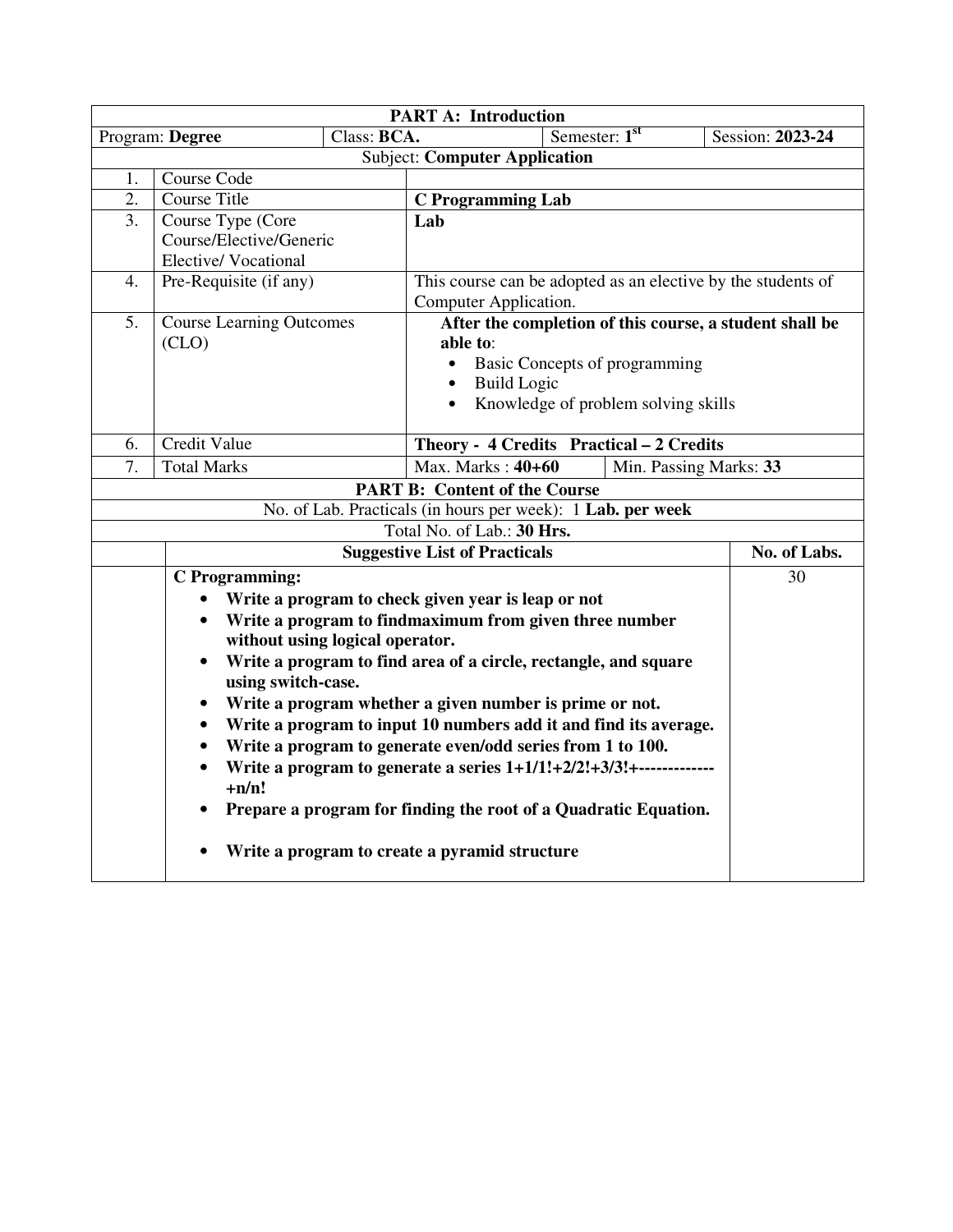|                           |                                                                                                                                                                                                                                                                                                                                                                                                                                                                                                                                                                                                                                                                                                                                                                                                                                                                                                                                                                                                  |                      |                                             | *****                          | $\mathbf{1}$ |  |  |
|---------------------------|--------------------------------------------------------------------------------------------------------------------------------------------------------------------------------------------------------------------------------------------------------------------------------------------------------------------------------------------------------------------------------------------------------------------------------------------------------------------------------------------------------------------------------------------------------------------------------------------------------------------------------------------------------------------------------------------------------------------------------------------------------------------------------------------------------------------------------------------------------------------------------------------------------------------------------------------------------------------------------------------------|----------------------|---------------------------------------------|--------------------------------|--------------|--|--|
|                           |                                                                                                                                                                                                                                                                                                                                                                                                                                                                                                                                                                                                                                                                                                                                                                                                                                                                                                                                                                                                  | <b>ABCDE</b><br>ABCD | 1                                           |                                |              |  |  |
|                           |                                                                                                                                                                                                                                                                                                                                                                                                                                                                                                                                                                                                                                                                                                                                                                                                                                                                                                                                                                                                  | ABC                  | 12                                          | 0000                           | 10           |  |  |
|                           |                                                                                                                                                                                                                                                                                                                                                                                                                                                                                                                                                                                                                                                                                                                                                                                                                                                                                                                                                                                                  | AВ                   | 123                                         | ***                            | 101          |  |  |
|                           | ****                                                                                                                                                                                                                                                                                                                                                                                                                                                                                                                                                                                                                                                                                                                                                                                                                                                                                                                                                                                             | А                    | 1234                                        | $^{00}$                        | 1010         |  |  |
|                           | *****                                                                                                                                                                                                                                                                                                                                                                                                                                                                                                                                                                                                                                                                                                                                                                                                                                                                                                                                                                                            |                      | 12345                                       | ۴                              | 10101        |  |  |
|                           |                                                                                                                                                                                                                                                                                                                                                                                                                                                                                                                                                                                                                                                                                                                                                                                                                                                                                                                                                                                                  |                      |                                             |                                |              |  |  |
|                           | 1                                                                                                                                                                                                                                                                                                                                                                                                                                                                                                                                                                                                                                                                                                                                                                                                                                                                                                                                                                                                | 1                    | А                                           | ABCDEDCBA                      | 1            |  |  |
|                           | 01                                                                                                                                                                                                                                                                                                                                                                                                                                                                                                                                                                                                                                                                                                                                                                                                                                                                                                                                                                                               | 22                   | AВ                                          | <b>ABCD DCBA</b><br>ABC<br>CBA | 121          |  |  |
|                           | 101                                                                                                                                                                                                                                                                                                                                                                                                                                                                                                                                                                                                                                                                                                                                                                                                                                                                                                                                                                                              | 333                  | ABC                                         | AВ<br>BA                       | 12321        |  |  |
|                           | 0101                                                                                                                                                                                                                                                                                                                                                                                                                                                                                                                                                                                                                                                                                                                                                                                                                                                                                                                                                                                             | 4444                 | AВ                                          | А<br>А                         | 1234321      |  |  |
|                           | 10101                                                                                                                                                                                                                                                                                                                                                                                                                                                                                                                                                                                                                                                                                                                                                                                                                                                                                                                                                                                            | 55555                | А                                           |                                | 123454321    |  |  |
|                           |                                                                                                                                                                                                                                                                                                                                                                                                                                                                                                                                                                                                                                                                                                                                                                                                                                                                                                                                                                                                  |                      |                                             |                                |              |  |  |
|                           |                                                                                                                                                                                                                                                                                                                                                                                                                                                                                                                                                                                                                                                                                                                                                                                                                                                                                                                                                                                                  | 12345                | 54321                                       |                                | 12345        |  |  |
|                           |                                                                                                                                                                                                                                                                                                                                                                                                                                                                                                                                                                                                                                                                                                                                                                                                                                                                                                                                                                                                  | 23 4 5 1             |                                             |                                | 1<br>5       |  |  |
|                           |                                                                                                                                                                                                                                                                                                                                                                                                                                                                                                                                                                                                                                                                                                                                                                                                                                                                                                                                                                                                  | 34512                | 4321                                        |                                | 1<br>5       |  |  |
|                           |                                                                                                                                                                                                                                                                                                                                                                                                                                                                                                                                                                                                                                                                                                                                                                                                                                                                                                                                                                                                  |                      | 321                                         |                                |              |  |  |
|                           |                                                                                                                                                                                                                                                                                                                                                                                                                                                                                                                                                                                                                                                                                                                                                                                                                                                                                                                                                                                                  | 45123                | 21                                          |                                | 5<br>1       |  |  |
|                           |                                                                                                                                                                                                                                                                                                                                                                                                                                                                                                                                                                                                                                                                                                                                                                                                                                                                                                                                                                                                  | 51234                | 1                                           |                                | 12345        |  |  |
|                           | Write a program to find whether a given string is PALINDROME<br>or not.<br>Write a program to change the case of string.<br>$\bullet$<br><b>WAP</b> to print Fibonacci series<br>$\bullet$<br>Write a program to generate series $1+1/2!+1/3!+\dots+1/n!$<br>$\bullet$<br>WAP to find length of string without using built in function.<br>$\bullet$<br>Write a program for call by value and call by reference.<br>$\bullet$<br>Write a recursive program to calculate factorial of a given<br>$\bullet$<br>number.<br>Write a program to print sum of two matrices.<br>٠<br>Write a program to demonstrate different storage<br>$\bullet$<br>Program to calculate the sum of n numbers entered by the user by<br>using malloc/callock function.<br>Write a program to demonstrate concept of command line<br>argument.<br>Write a program to demonstrate concept of structure.<br>Write a program to demonstrate concept of union.<br>Write a program to demonstrate concept of file handling. |                      |                                             |                                |              |  |  |
|                           | Write a program to draw Line, Circle, Rectangle by using built in<br>$\bullet$<br>function.<br><b>PART C: Learning Resources</b>                                                                                                                                                                                                                                                                                                                                                                                                                                                                                                                                                                                                                                                                                                                                                                                                                                                                 |                      |                                             |                                |              |  |  |
|                           |                                                                                                                                                                                                                                                                                                                                                                                                                                                                                                                                                                                                                                                                                                                                                                                                                                                                                                                                                                                                  |                      | Textbooks, Reference Books, Other Resources |                                |              |  |  |
| <b>Suggested Readings</b> |                                                                                                                                                                                                                                                                                                                                                                                                                                                                                                                                                                                                                                                                                                                                                                                                                                                                                                                                                                                                  |                      |                                             |                                |              |  |  |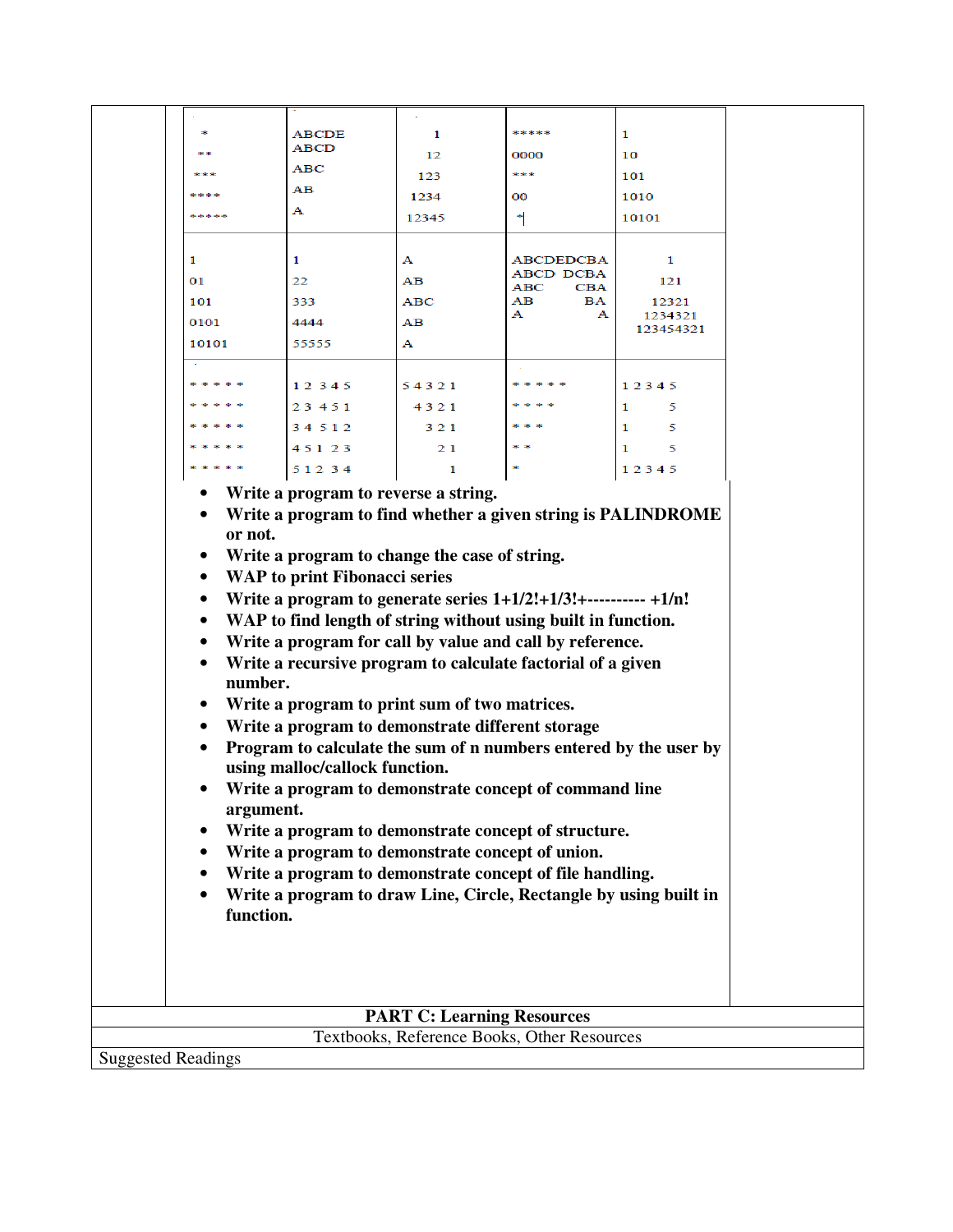### **Textbooks:**

- D. Ravichandran, programming New Age International, 1996.
- E. Balaguruswamy, Tata McGraw Hill Pub.
- Computer Fundamentals and Programming in C by R.Thareja.

Suggestive digital platform web links

https://codeforwin.org/

http://learn-c.org/

Suggested equivalent online courses https://nptel.ac.in/courses/106/105/106105171/ https://www.youtube.com/watch?v=OHCMfsNpqCc

| <b>PART D: Assessment and Evaluation</b>          |                 |                                                      |              |  |  |  |
|---------------------------------------------------|-----------------|------------------------------------------------------|--------------|--|--|--|
| <b>Internal Assessment: Continuous</b>            |                 | <b>External Assessment:</b> University Exam (UE): 60 |              |  |  |  |
| Comprehensive Evaluation (CCE) : 40 Marks         |                 | <b>Marks</b>                                         |              |  |  |  |
|                                                   |                 | Time: 02.00 Hours                                    |              |  |  |  |
| <b>Internal Assessment</b>                        | <b>Marks</b>    | <b>External Assessment</b>                           | <b>Marks</b> |  |  |  |
|                                                   |                 |                                                      |              |  |  |  |
| Hands-on Lab Practice                             | 10 Marks        | Practical record file                                | 10 Marks     |  |  |  |
| Viva                                              | 10 Marks        | Viva voce practical                                  | 20 Marks     |  |  |  |
| Lab Test from practical list                      | 10 Marks        | Table works/ Exercise Assigned                       | 10 Marks     |  |  |  |
|                                                   |                 | (02) in practical exam                               |              |  |  |  |
| Assignments (Charts/                              | 10 Marks        | Reports of excursion/Lab                             | 20 Marks     |  |  |  |
| Model)/Technology                                 |                 | visits/ Industrial training/                         |              |  |  |  |
| Dissemination/Excursion/                          |                 | Survey/ Collection/ Models                           |              |  |  |  |
| Lab visit/Industrial Training                     |                 |                                                      |              |  |  |  |
| <b>Total</b>                                      | <b>40 Marks</b> | <b>Total</b>                                         | 60 Marks     |  |  |  |
| <b>Excursion/Lab visits/</b><br><i>Industrial</i> |                 |                                                      |              |  |  |  |
| <b>Training is compulsory</b>                     |                 |                                                      |              |  |  |  |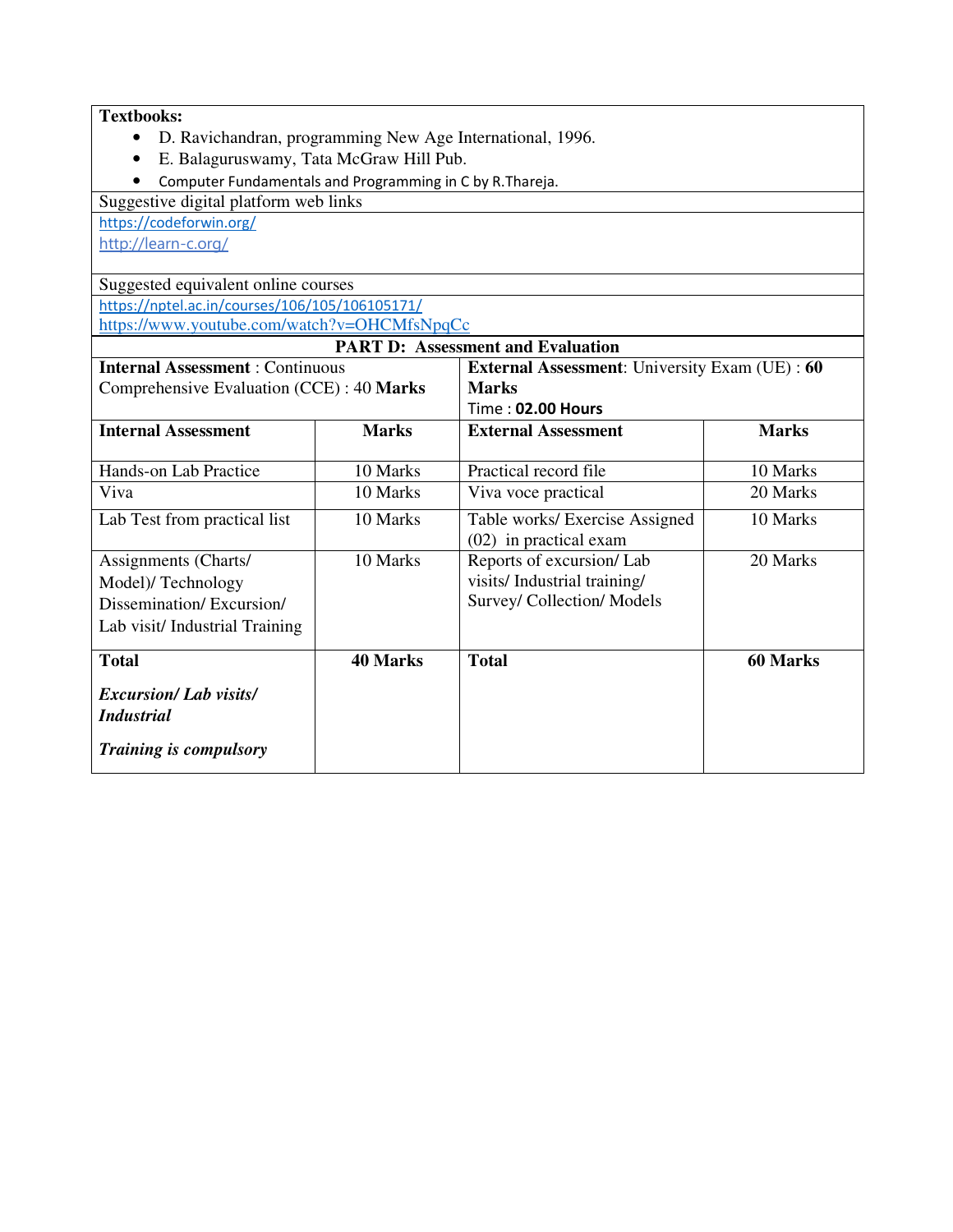|                                                                         | <b>PART A: Introduction</b>                                                                                                                                                                                           |                                                                                                                                                                                                                                                                                                                                                                                                                                   |                                  |                        |  |  |  |  |
|-------------------------------------------------------------------------|-----------------------------------------------------------------------------------------------------------------------------------------------------------------------------------------------------------------------|-----------------------------------------------------------------------------------------------------------------------------------------------------------------------------------------------------------------------------------------------------------------------------------------------------------------------------------------------------------------------------------------------------------------------------------|----------------------------------|------------------------|--|--|--|--|
|                                                                         | Program: Certificate                                                                                                                                                                                                  | Class: BCA                                                                                                                                                                                                                                                                                                                                                                                                                        | Semester: $1st$                  | Session: 2021-22       |  |  |  |  |
|                                                                         |                                                                                                                                                                                                                       | <b>Subject: Computer Applications</b>                                                                                                                                                                                                                                                                                                                                                                                             |                                  |                        |  |  |  |  |
| 1.                                                                      | <b>Course Code</b>                                                                                                                                                                                                    | <b>BCA-103-EL-1</b>                                                                                                                                                                                                                                                                                                                                                                                                               |                                  |                        |  |  |  |  |
| 2.                                                                      | <b>Course Title</b>                                                                                                                                                                                                   |                                                                                                                                                                                                                                                                                                                                                                                                                                   | <b>Computational Mathematics</b> |                        |  |  |  |  |
| 3.                                                                      | Course Type (Core<br>Course/Elective/Generic<br><b>Elective/Vocational</b>                                                                                                                                            | <b>Open Elective</b>                                                                                                                                                                                                                                                                                                                                                                                                              |                                  |                        |  |  |  |  |
| 4.                                                                      | Pre-Requisite (if any)                                                                                                                                                                                                | Students must have basic analytical aptitude.                                                                                                                                                                                                                                                                                                                                                                                     |                                  |                        |  |  |  |  |
| 5.                                                                      | <b>Course Learning Outcomes</b><br>(CLO)                                                                                                                                                                              | On successful completion of the course the students shall be<br>able to:<br>1. Implement trigonometric solutions for measurements in<br>real world scenarios<br>2. Implement matrices and simultaneous equations to<br>solve complex problems<br>3. Use statistical tools efficiently<br>4. Use Mathematical Logic and predicate calculus for<br>solving problems<br>5. Apply the concepts of set theory for finding solutions to |                                  |                        |  |  |  |  |
|                                                                         |                                                                                                                                                                                                                       | set related problems                                                                                                                                                                                                                                                                                                                                                                                                              |                                  |                        |  |  |  |  |
| 6.                                                                      | <b>Credit Value</b>                                                                                                                                                                                                   | <b>Theory - 6 Credits</b>                                                                                                                                                                                                                                                                                                                                                                                                         |                                  |                        |  |  |  |  |
| <b>Total Marks</b><br>Max. Marks: 40+60<br>7.<br>Min. Passing Marks: 35 |                                                                                                                                                                                                                       |                                                                                                                                                                                                                                                                                                                                                                                                                                   |                                  |                        |  |  |  |  |
|                                                                         |                                                                                                                                                                                                                       | <b>PART B: Content of the Course</b>                                                                                                                                                                                                                                                                                                                                                                                              |                                  |                        |  |  |  |  |
|                                                                         |                                                                                                                                                                                                                       | No. of Lectures (in hours per week): 3 lectures Per week                                                                                                                                                                                                                                                                                                                                                                          |                                  |                        |  |  |  |  |
|                                                                         |                                                                                                                                                                                                                       | Total No. of Lectures: 90 Hrs.(120 lectures)                                                                                                                                                                                                                                                                                                                                                                                      |                                  |                        |  |  |  |  |
| Unit<br>$\mathbf I$                                                     | Trigonometry: Angles & their Measurement, Values of Trigonometric Ratios,                                                                                                                                             | <b>Topics</b>                                                                                                                                                                                                                                                                                                                                                                                                                     |                                  | <b>No. of Lectures</b> |  |  |  |  |
|                                                                         | Height and Distances. Elementary Matrices and types of matrices.                                                                                                                                                      |                                                                                                                                                                                                                                                                                                                                                                                                                                   |                                  | 25                     |  |  |  |  |
| $\mathbf{I}$                                                            | Equations: Simultaneous linear equations, Methods of Solving Simultaneous<br>equations, Quadratic equations.                                                                                                          |                                                                                                                                                                                                                                                                                                                                                                                                                                   |                                  | 25                     |  |  |  |  |
| III                                                                     | Statistics: Frequency Distribution, Measure of Central Tendency: Mean, Mode,<br>Median,<br>15<br>Measures of variation: Mean deviationStandard Deviation,                                                             |                                                                                                                                                                                                                                                                                                                                                                                                                                   |                                  |                        |  |  |  |  |
| IV                                                                      | Mathematical Logic: Statements and notations, Connectives: Negation,<br>Conjunction, And Disjunction. Statement formulas and truth tables.<br>25<br>Tautologies, Tautological implications, contradiction contingency |                                                                                                                                                                                                                                                                                                                                                                                                                                   |                                  |                        |  |  |  |  |
| V                                                                       | Set Theory: Basic concepts of set theory, notation, inclusion and equality of<br>sets, the power set, types of sets, operations on set, Venn diagrams.                                                                |                                                                                                                                                                                                                                                                                                                                                                                                                                   |                                  | 30                     |  |  |  |  |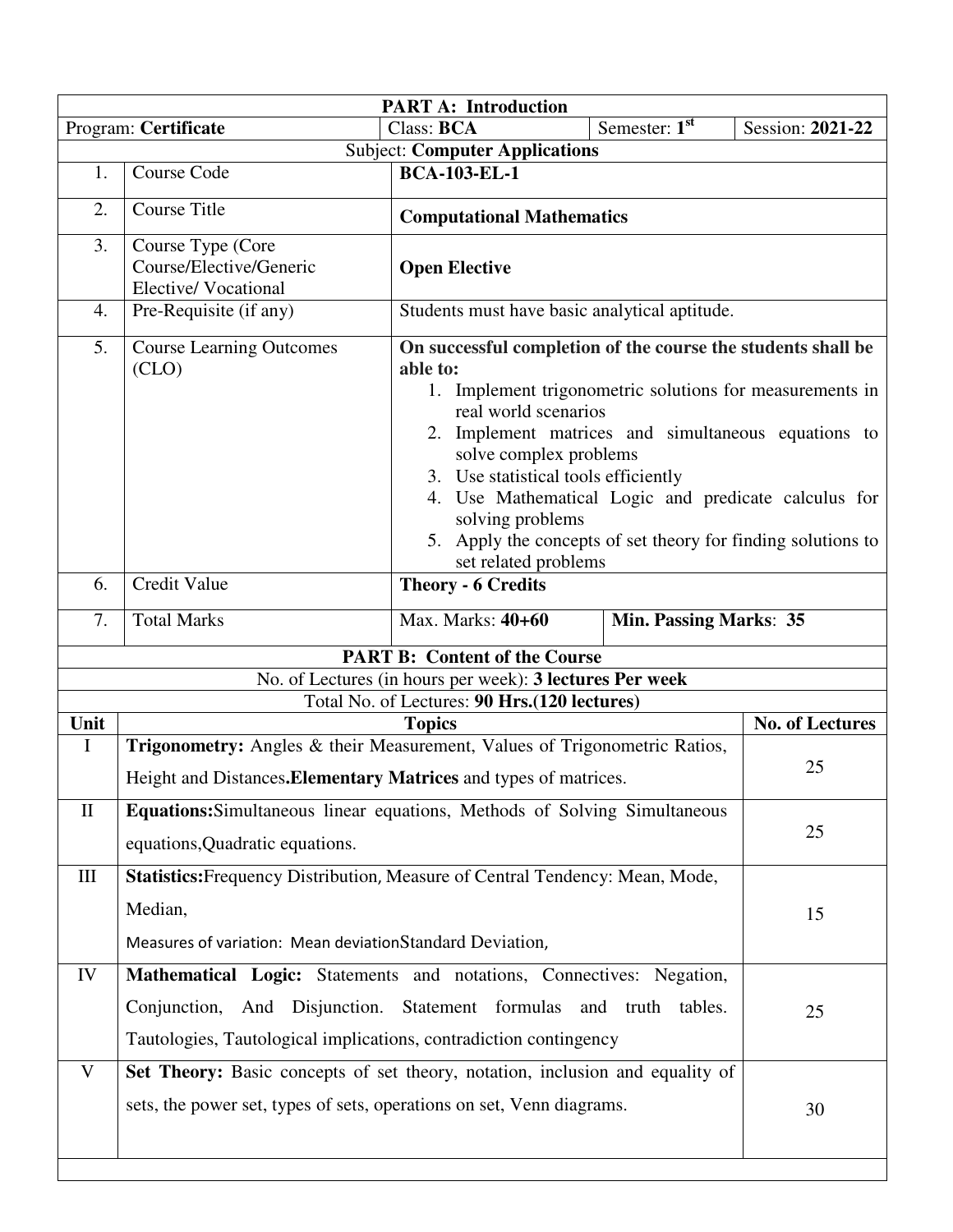## **PART C: Learning Resources**

Textbooks, Reference Books, Other Resources

### Suggested Readings

### **Text Books:**

- 1. Business Mathematics S.M.SHUKLA, SahityaBhawan Publications.
- 2. Business Mathematics D C Agrawal, SreeSaiPrakashan.
- 3. DiscreteStructure ,5/E, D.C Agrawal,S Chand Publishing.

4. A text book of Discrete Mathematics,9/E ,Sarkar S.K, S.Chand New Delhi,2016

### **Reference Books:**

- 1. Fundamental of Statistics ELHANCE&ELHANCE,KitabMahalPublication.
- 2. Mathematical Statistics,8/E RAY and .SHARMA,Ram Prasad and Sons.
- 3. Business Mathematics, J,K Singh,Himalaya Publishing House 2017
- 4. Business Mathematics, 9/E, Sancheti and Kapoor ,Sultan Chand & Sons ,2014
- 5. Discrete Mathematics structures with application to computer science", Indian Edition,
- J. P. Tremblay, R Manohar,McGraw Hill Education 2017
	- 6. "Discrete Mathematical",2/E,J.K Sharma, Macmillan publication, 2005

### **Suggestive digital platform web links**

https://byjus.com/maths/trigonometry/

https://www.skillsyouneed.com/num/trigonometry.html

https://www.mathsisfun.com/algebra/trigonometry.html

https://www.mbacrystalball.com/blog/2015/10/09/set-theory-tutorial/

https://plato.stanford.edu/entries/set-theory/basic-set-theory.html

|                                                                                                     | <b>Suggested equivalent online courses</b>                  |                     |                                          |  |                           |            |  |
|-----------------------------------------------------------------------------------------------------|-------------------------------------------------------------|---------------------|------------------------------------------|--|---------------------------|------------|--|
| S.No.                                                                                               |                                                             | <b>Course Title</b> |                                          |  | <b>Duration</b>           | Provider   |  |
|                                                                                                     | Algebra and Trigonometry                                    |                     |                                          |  | 15 weeks                  | Swayam     |  |
|                                                                                                     | Mathematics                                                 |                     |                                          |  | 8 weeks                   | Mitopen    |  |
|                                                                                                     |                                                             |                     |                                          |  |                           | Courseware |  |
|                                                                                                     | Related Online Contents [MOOC, SWAYAM, NPTEL, Websites etc. |                     |                                          |  |                           |            |  |
|                                                                                                     |                                                             |                     | <b>PART D: Assessment and Evaluation</b> |  |                           |            |  |
| <b>External Assessment:</b> University Exam (UE):60 Marks<br><b>Internal Assessment: Continuous</b> |                                                             |                     |                                          |  |                           |            |  |
| Comprehensive Evaluation (CCE) : 40 Marks<br>Shall be based on allotted assignments and             |                                                             |                     | Time: 03.00 Hours                        |  |                           |            |  |
| Class Tests. The marks shall be as follows:                                                         |                                                             |                     |                                          |  |                           |            |  |
| Assessment and                                                                                      |                                                             | 10 Marks            | Section $(A)$ : Ten Very                 |  | $01 \times 10 = 10$ Marks |            |  |
| presentation of                                                                                     |                                                             |                     | <b>Short Questions (50)</b>              |  |                           |            |  |
| assignment                                                                                          |                                                             |                     | Words Each)                              |  |                           |            |  |
|                                                                                                     | Class Test I (Objective                                     | 10 Marks            | <b>OR</b>                                |  |                           |            |  |
| <b>Questions</b> )                                                                                  |                                                             |                     | Nine MCQ Questions                       |  |                           |            |  |
|                                                                                                     | <b>Class Test II (Descriptive</b>                           | 10 Marks            | Section (B): Five Short                  |  | $05 \times 04 = 20$ Marks |            |  |
| Questions)                                                                                          |                                                             |                     | Questions (200 Words                     |  |                           |            |  |
|                                                                                                     |                                                             |                     | Each)                                    |  |                           |            |  |
|                                                                                                     | <b>Class Test III (Objective</b>                            | 10 Marks            | Section (C): Five Long                   |  | $06 \times 05 = 30$ Marks |            |  |
|                                                                                                     | and Descriptive                                             |                     | Questions (500 Words)                    |  |                           |            |  |
|                                                                                                     |                                                             |                     |                                          |  |                           |            |  |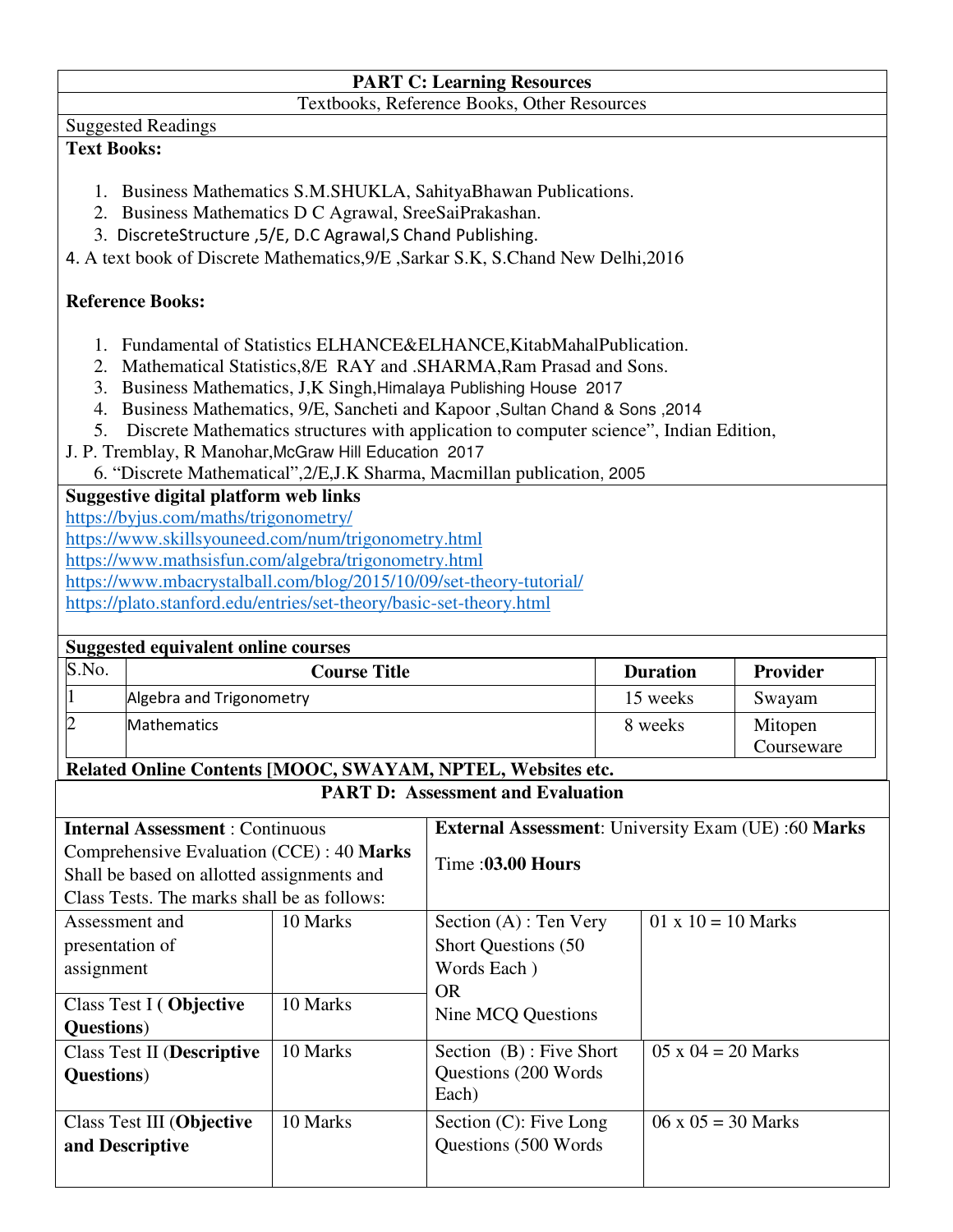| <b>Questions</b> )       |                 | Each) |                 |
|--------------------------|-----------------|-------|-----------------|
|                          |                 |       |                 |
|                          |                 |       |                 |
| Total                    | <b>40 Marks</b> | Total | <b>60 Marks</b> |
| Any remarks/suggestions: |                 |       |                 |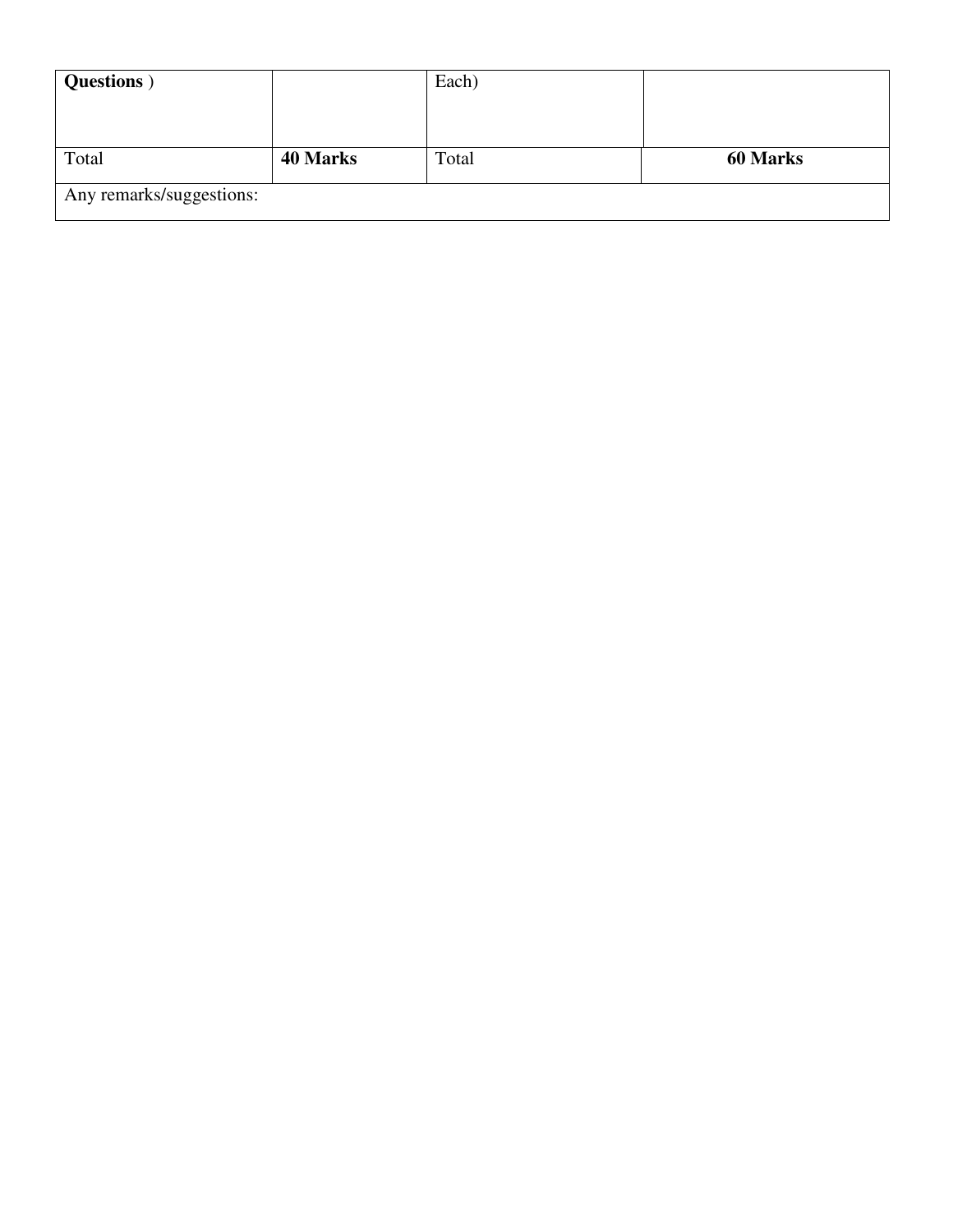## *vk/kkj ikB ~;Øe % izFke iz"u i= & fgUnh Hkk'kk vk/kkj ikB i= & Hkk'kk*

|                  |                     | (भाग अ) परिचय                             |                                                              |  |  |  |
|------------------|---------------------|-------------------------------------------|--------------------------------------------------------------|--|--|--|
| कार्यक्रम :      | कक्षा :बी.सी.ए      | वर्षः 2021                                | सत्र् 2021-22                                                |  |  |  |
| यूजी<br>लेवल     | प्रथम               |                                           |                                                              |  |  |  |
|                  |                     |                                           |                                                              |  |  |  |
| प्रमाण–पत्र      |                     |                                           |                                                              |  |  |  |
|                  |                     |                                           |                                                              |  |  |  |
| विषय             | आधार पाठ्यक्रम      |                                           |                                                              |  |  |  |
| 1.               | कोर्स कोड           | <b>BCA-104</b>                            |                                                              |  |  |  |
| 2.               | कोर्स का शीर्षक     | भाषा और संस्कृति                          |                                                              |  |  |  |
| 3.               | कोर्स का प्रकार     | आधार पाठ्यक्रम                            |                                                              |  |  |  |
| $\overline{4}$ . | कोर्स अपेक्षित      | कक्षा 12वीं उत्तीर्ण किसी भी विषय समूह से |                                                              |  |  |  |
| 5.               | कोर्स अधिगम उपलब्धि |                                           | 1. उत्कृष्ट साहित्यिक पाठों के अध्ययन से रूचि का विकास       |  |  |  |
|                  | (लर्निंग आउटकम)     | करना ।                                    |                                                              |  |  |  |
|                  | (CLO)               | 2.                                        | सांस्कृतिक चेतना और राष्ट्रीय भावना का विकास करना।           |  |  |  |
|                  |                     | 3. भाषा-ज्ञान                             |                                                              |  |  |  |
|                  |                     |                                           | 4.  सामान्य शब्दावली और विशेष शब्दावली के अध्ययन द्वारा भाषा |  |  |  |
|                  |                     |                                           | एवं संस्कृति बोध का विकास करना                               |  |  |  |
|                  |                     | 5.                                        | विशिष्ट शब्दावली (बीज शब्द / की वर्ड) से परिचित करवाते हुए   |  |  |  |
|                  |                     | बोध के स्तर को विकसित करना।               |                                                              |  |  |  |
|                  |                     | 6. प्रतियोगी परीक्षाओं हेतु तैयार करना।   |                                                              |  |  |  |
| 6.               | क्रेडिट मान         | 02 क्रेडिट                                |                                                              |  |  |  |
| 7.               | कुल अंक             | 50 अंक                                    |                                                              |  |  |  |
| 8.               | उत्तीर्ण अंक        | 17 अंक                                    |                                                              |  |  |  |

|            | (भाग बी) कोर्स सामग्री                            |              |
|------------|---------------------------------------------------|--------------|
|            | व्याख्यान की कुल संख्या : वर्ष में अधिगम 15 घण्टे |              |
| यूनिट      | विषय                                              | व्याख्यान की |
|            |                                                   | संख्या       |
| इकाई — एक  | 1.  मैथिलीशरण गुप्त परिचय पाठ : मातृभूमि (कविता)  | 5 घण्टे      |
|            | 2. प्रेमचन्द परिचय पाठ : शतंरज के खिलाड़ी (कहानी) |              |
|            | 3. व्यंग्य शरद जोशी -जीप पर सवार इल्लियाँ         |              |
| इकाई – दो  | 1. वैचारिक–भारतीय भाषाओं में राम                  |              |
|            | 2. आचार्य रामचन्द्र शुक्ल : परिचय पाठ : उत्साह    |              |
|            | (भावमूलक निबन्ध)                                  |              |
|            | 3. रामधारी सिंह दिनकर: परिचय पाठ: भारत एक है      |              |
|            | (संस्कृति)                                        |              |
|            | 4. आदिशंकराचार्य – जीवन व दर्शन                   |              |
| इकाई – तीन | 1. पयार्यवाची शब्द; विलोम शब्द; अनेक शब्द के लिए  |              |
|            | एक शब्द (हिन्दी व्याकरण)                          |              |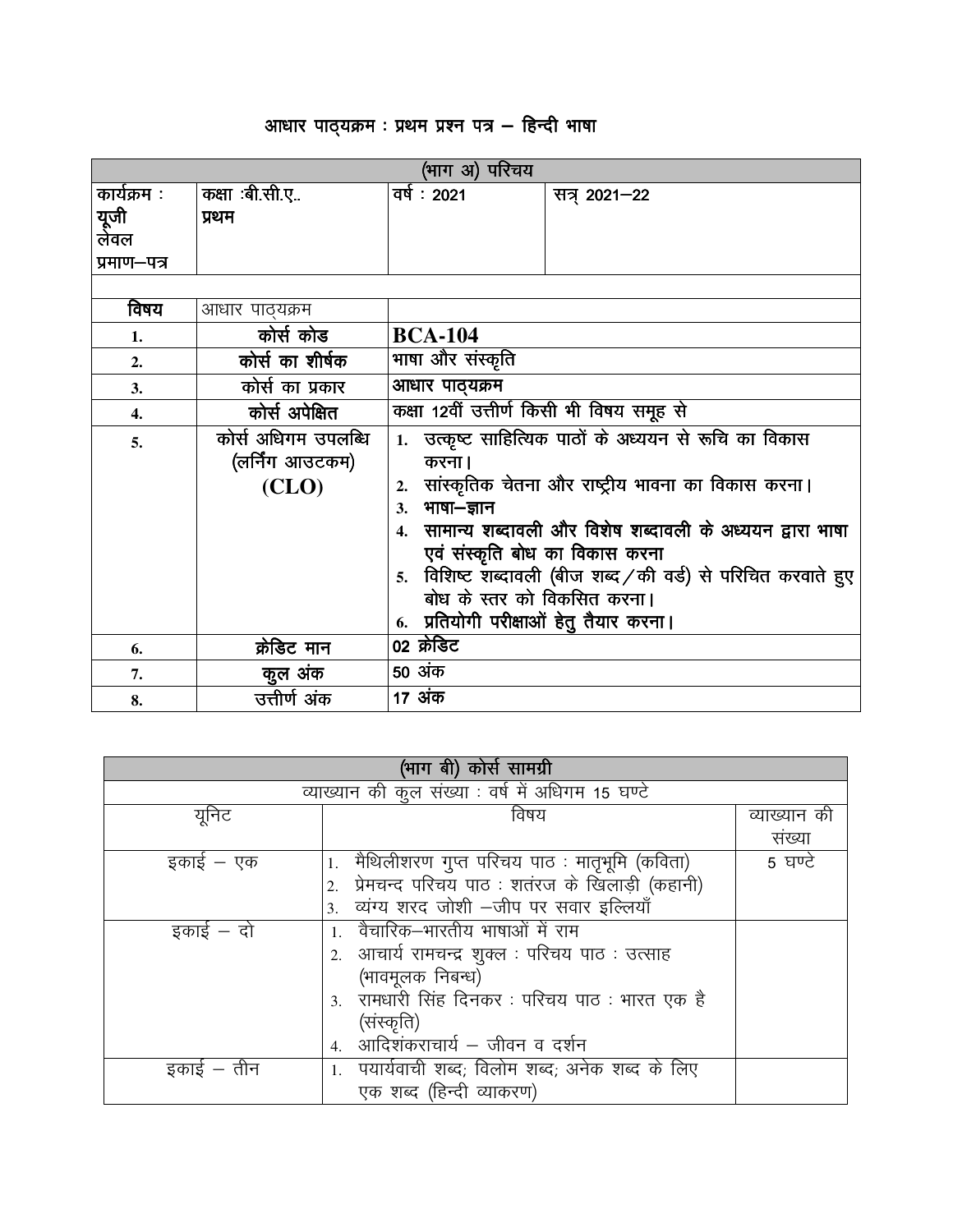|                          | 2. संधि और उसके प्रकार (हिन्दी व्याकरण)    |  |
|--------------------------|--------------------------------------------|--|
|                          | 3. बीज शब्द - धर्म, अद्वैत, भाषा, अवधारणा, |  |
|                          | उदारीकरण ।                                 |  |
|                          |                                            |  |
| सर्च करे :               |                                            |  |
| मेथिलीशरण गुप्त          | मैथिलीशरण गुप्त की कविता मातृभूमि          |  |
| प्रेमचंद                 | प्रेमचंद शतरंज के खिलाडी                   |  |
| रामधारी सिंह दिनकर       | भारत एक है रामधारी सिंह दिनकर              |  |
| आचार्य रामचन्द्र शुक्ल   | उत्साह निबन्ध रामचन्द्र शुक्ल              |  |
| स्वामी विवेकानन्द        | शिकागो व्याखान                             |  |
| धर्म क्या है             |                                            |  |
| अद्वैत                   |                                            |  |
| भाषा विकास               |                                            |  |
| भाषा परिभाषा             |                                            |  |
| अवधारणा का अर्थ एवं      |                                            |  |
| परिभाषा                  |                                            |  |
| उदारीकरण की विशेषता      |                                            |  |
| पर्यायावाची शब्द         |                                            |  |
| विलोम शब्द               |                                            |  |
| अनेक शब्द के लिए एक शब्द |                                            |  |
| संधि                     |                                            |  |

| (भाग सी)                                                                                      |  |  |  |  |
|-----------------------------------------------------------------------------------------------|--|--|--|--|
| अनुशंसित अध्ययन संसाधन                                                                        |  |  |  |  |
| पाठ्य पुस्तकें, सन्दर्भ पुस्तकें, अन्य संसाधन                                                 |  |  |  |  |
| 1. प्रेमचन्द – मानसरोवर, खण्ड – 3                                                             |  |  |  |  |
| 2. आचार्य रामचन्द्र शुक्ल - चिन्तामणि, भाग 1                                                  |  |  |  |  |
| 3. डॉ. वासुदेव नन्दन प्रसाद: आधुनिक हिन्दी व्याकरण और रचना, भारती भवन, ठाकुर बाड़ी रोड, पटना, |  |  |  |  |
| बिहार                                                                                         |  |  |  |  |

- 4. डॉ. राजेश्वर चतुर्वेदी, हिन्दी व्याकरण उपकार प्रकाशन, आगरा, उ.प्र.
- 5. हिन्दी ज्ञान कोश
- 6. इन्टर नेट सामग्री टैग में उल्लेखित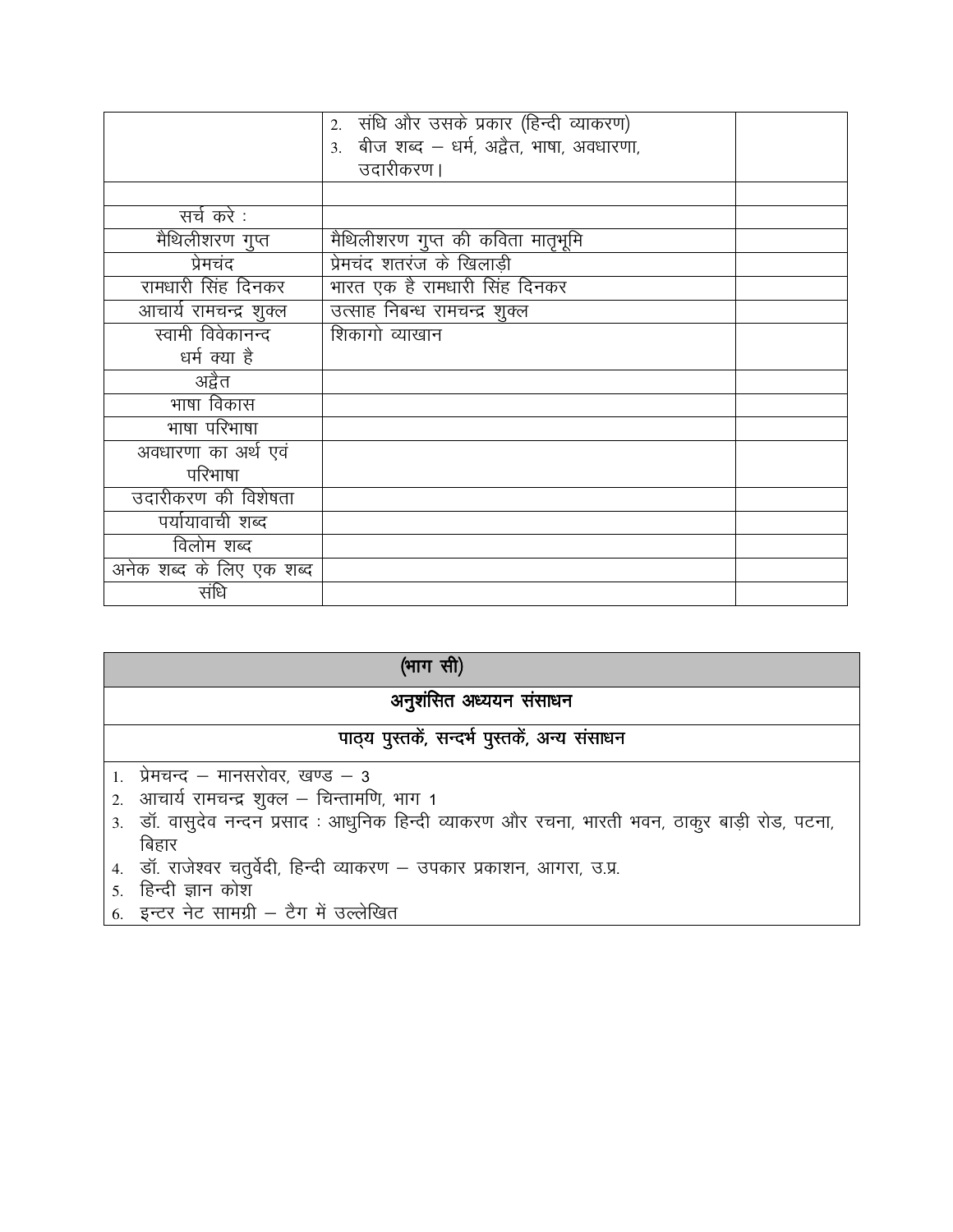| (भाग डी)                                                                                                                                                                                   |                                                                                |                                |                                                                          |                                     |  |
|--------------------------------------------------------------------------------------------------------------------------------------------------------------------------------------------|--------------------------------------------------------------------------------|--------------------------------|--------------------------------------------------------------------------|-------------------------------------|--|
|                                                                                                                                                                                            |                                                                                |                                |                                                                          |                                     |  |
| <b>Internal Assessment: Continuous</b><br>Comprehensive Evaluation (CCE) : 15<br><b>Marks</b><br>Shall be based on allotted assignments and<br>Class Tests. The marks shall be as follows: | <b>External Assessment:</b> University Exam (UE):35 Marks<br>Time: 03.00 Hours |                                |                                                                          |                                     |  |
| <b>Class Test I (Objective Questions)</b>                                                                                                                                                  |                                                                                | 5<br><b>Marks</b>              | Section<br>$(A)$ : Five<br><b>MCQ</b><br>Questions                       | 01 x<br>$05 = 5$<br><b>Marks</b>    |  |
| <b>Class Test II (Descriptive Questions)</b>                                                                                                                                               |                                                                                | 5<br><b>Marks</b>              | Section<br>$(B)$ : Five<br>Short<br>Questions<br>(200)<br>Words<br>Each) | 05x<br>$02 =$<br>10<br><b>Marks</b> |  |
| <b>Class Test III (Objective and Descriptive Questions)</b>                                                                                                                                |                                                                                | $\overline{5}$<br><b>Marks</b> | Section<br>$(C)$ : Four<br>Long<br>Questions<br>(500)<br>Words<br>Each)  | 05x<br>$04 =$<br>20<br><b>Marks</b> |  |
| Total                                                                                                                                                                                      |                                                                                | 15<br><b>Marks</b>             | Total                                                                    | 35<br><b>Marks</b>                  |  |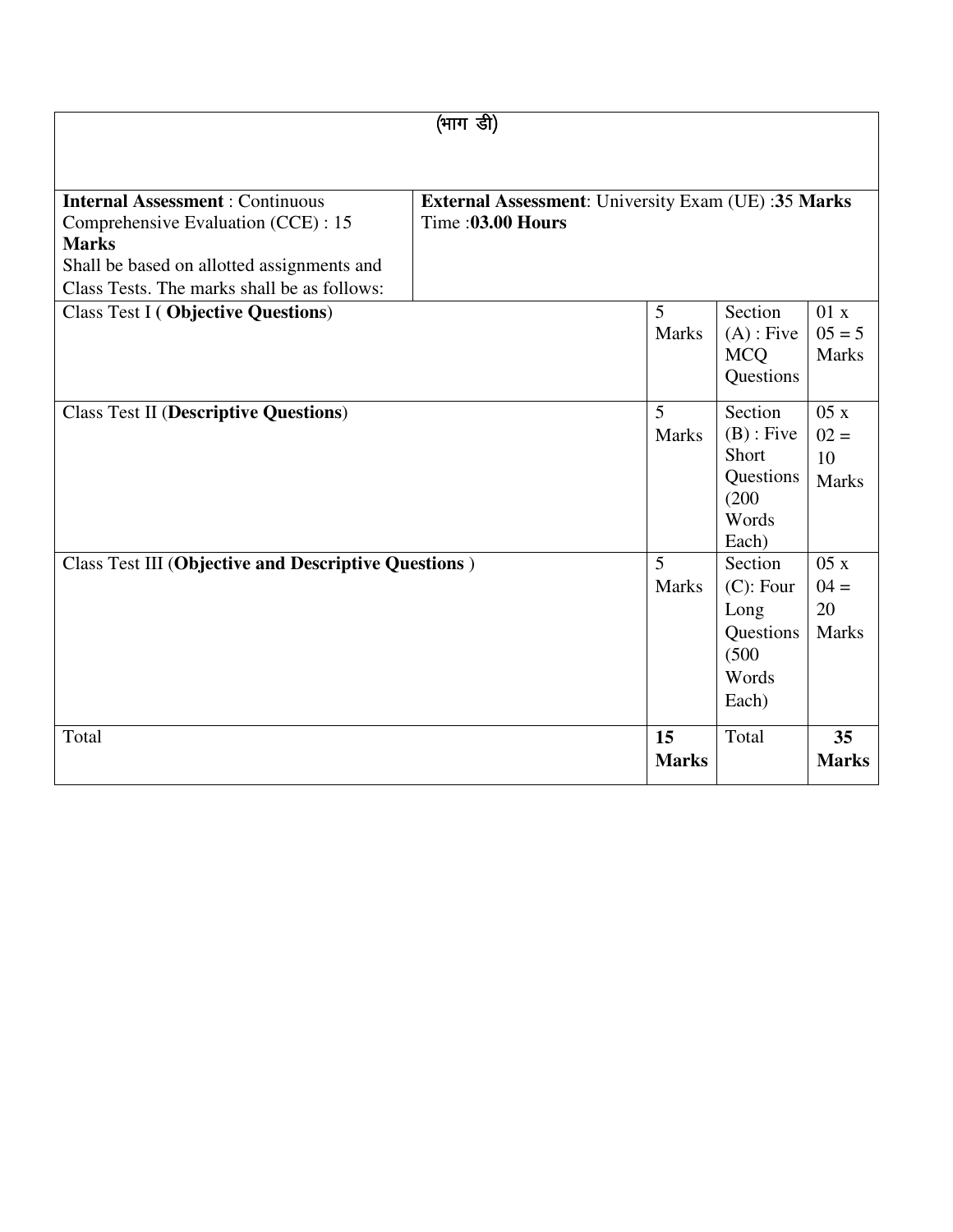|                         |                                                                          | <b>Part A - Introduction</b>                                                                                                                                                                                                                                                                                                                                                                                                                                                                                                            |                        |  |  |
|-------------------------|--------------------------------------------------------------------------|-----------------------------------------------------------------------------------------------------------------------------------------------------------------------------------------------------------------------------------------------------------------------------------------------------------------------------------------------------------------------------------------------------------------------------------------------------------------------------------------------------------------------------------------|------------------------|--|--|
| Program:                | <b>Class: BCA</b>                                                        | Semester: 1st                                                                                                                                                                                                                                                                                                                                                                                                                                                                                                                           | <b>Session 2021-22</b> |  |  |
| <b>UG Level</b>         |                                                                          |                                                                                                                                                                                                                                                                                                                                                                                                                                                                                                                                         |                        |  |  |
|                         |                                                                          | <b>Subject: Foundation Course (English)</b>                                                                                                                                                                                                                                                                                                                                                                                                                                                                                             |                        |  |  |
| $\mathbf{1}$            | Course Code                                                              | <b>BCA-105</b>                                                                                                                                                                                                                                                                                                                                                                                                                                                                                                                          |                        |  |  |
| $\overline{2}$          | <b>Course Title</b>                                                      | English Language And Indian Culture                                                                                                                                                                                                                                                                                                                                                                                                                                                                                                     |                        |  |  |
| $\overline{3}$          | Course Type (Core<br>Course/Elective/<br>Generic Elective/<br>Vocational | <b>Foundation Course</b>                                                                                                                                                                                                                                                                                                                                                                                                                                                                                                                |                        |  |  |
| $\overline{\mathbf{4}}$ | Prerequisite (if any)                                                    | To study this course, a student should have basic knowledge<br>of English language. This course will be studied by all the<br>students of UG level under the Foundation Course category.                                                                                                                                                                                                                                                                                                                                                |                        |  |  |
| 5                       | <b>Course Learning</b><br>Outcome<br>(CLO)                               | Through this course the students will be able to:<br>Prepare for various competitive exams by developing<br>1.<br>their English language competence.<br>Promote their comprehension skills by being exposed to a<br>2.<br>variety of texts and their interpretations.<br>3. Build and enhance their vocabulary.<br>Develop their communication skills by strengthening<br>4.<br>grammar and usages.<br>5. Inculcate values which make them aware of national<br>heritage and environmental issues, making them<br>responsible citizens. |                        |  |  |
| 6                       | Credit Value                                                             | 02 Credit                                                                                                                                                                                                                                                                                                                                                                                                                                                                                                                               |                        |  |  |
| 7                       | <b>Total Marks</b>                                                       | Max Marks: 50                                                                                                                                                                                                                                                                                                                                                                                                                                                                                                                           | Min Passing Marks: 17  |  |  |

|           | <b>Part B: Content of the Course</b>                                                    |                |
|-----------|-----------------------------------------------------------------------------------------|----------------|
|           | Total No. of Lectures/Tutorials/Practical (in hours per week) Total No. of Lectures = 3 |                |
| Unit      | Topic                                                                                   | No. of         |
|           |                                                                                         | Lectures       |
| L         | <b>Reading, Writing and Interpretation Skills:</b>                                      | 05             |
|           | Where The Mind is Without Fear – Rabindranath Tagore [Key Word: Patriotism]<br>1.       |                |
|           | National Education – M.K. Gandhi [Key Word: Edification]<br>2.                          |                |
|           | The Axe - R.K. Narayan [Key Word : Environment]<br>3.                                   |                |
|           | The Wonder That Was India – A.L. Basham (an excerpt) [Key Word: Indianness]<br>4.       |                |
|           | 5.<br>Prefare to the Mahabharta C. Rajagopalachari [Key Word: Indian Mythology]         |                |
| $\rm{II}$ | <b>Comprehension Skills:</b>                                                            | 05             |
|           | Unseen Passage followed by Multiple choice questions.                                   |                |
|           |                                                                                         |                |
| Ш         | <b>Basic Language Skills:</b>                                                           | 0 <sub>5</sub> |
|           | Vocabulary Building: Suffix, Prefix, Synonyms, Antonyms, Homophones,<br>1.              |                |
|           | Homonyms and One-word substitution.                                                     |                |
|           | Basic Grammar : Noun, Pronoun, Adjective, Verb, Adverb, Prepositions, Articles,<br>2.   |                |
|           | Time and Tense                                                                          |                |
|           |                                                                                         |                |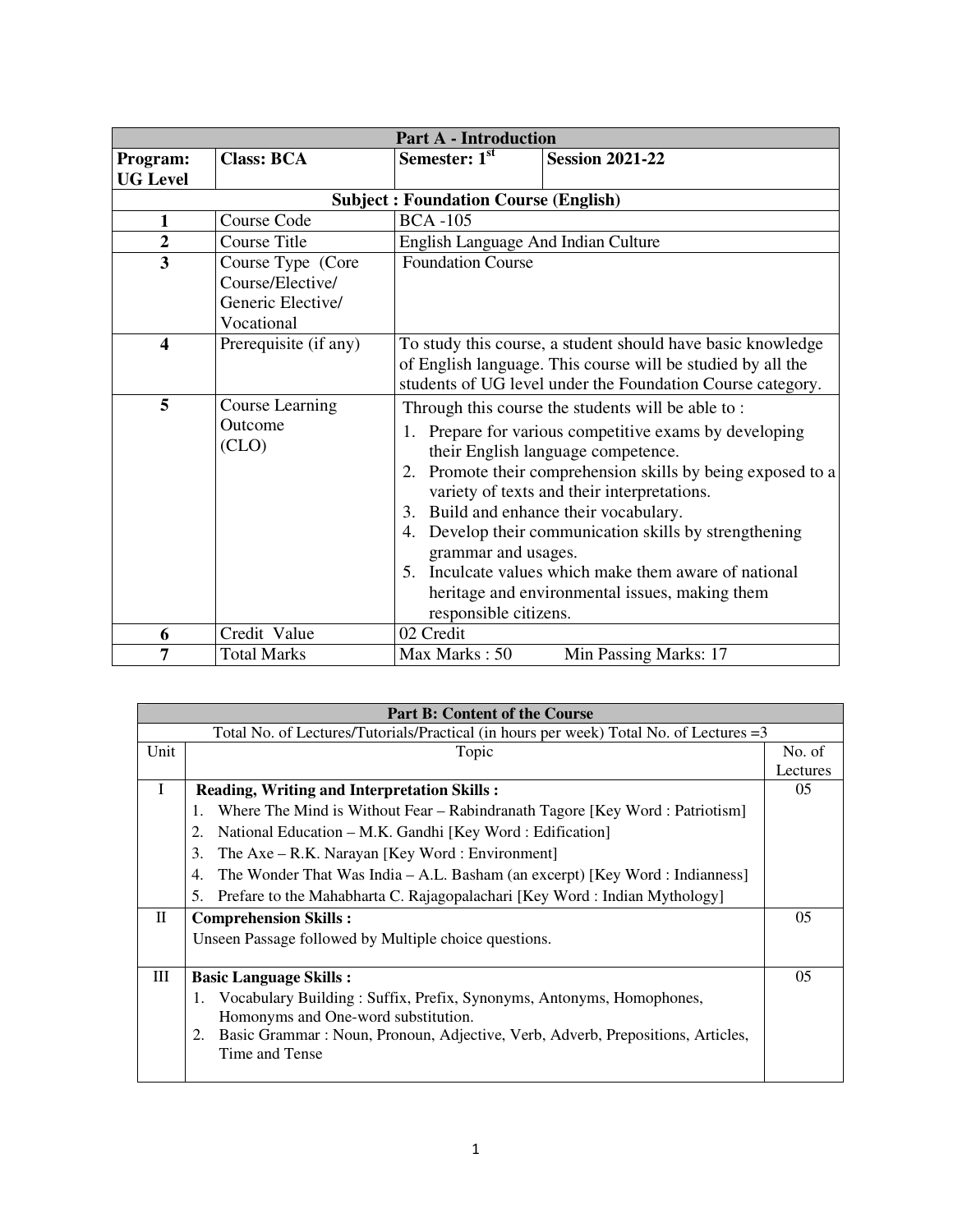### **Part - C – Learning Resources**

### **Text Books, Reference Books, Other resources**

### **Suggested Reading :**

 $\overline{\Gamma}$ 

- Essential English Grammar Raymone<sup>1</sup> Murphy, Cambridge University Press.
- Practical English Grammar Exercises 1 A.J. Thomson & A.V. Martinet, Oxford India.
- Practical English Usage Michael Swan, Oxford
- English Grammar in Use Raymond Murphy, Cambridge University Press.

| TANT D. ASSESSMENT and Evaluation                                                         |          |                                                          |                                     |  |  |
|-------------------------------------------------------------------------------------------|----------|----------------------------------------------------------|-------------------------------------|--|--|
| <b>Internal Assessment: Continuous</b>                                                    |          | <b>External Assessment:</b> University Exam (UE)         |                                     |  |  |
| Comprehensive Evaluation (CCE) : 15 Marks                                                 |          | :35 Marks                                                |                                     |  |  |
| Shall be based on allotted assignments and Class<br>Tests. The marks shall be as follows: |          | Time: $03.00$ Hours                                      |                                     |  |  |
| Class Test I (Objective                                                                   | 5 Marks  | Section $(A)$ : Five MCQ                                 | $01 \times 05 = 5$                  |  |  |
| <b>Questions</b> )                                                                        |          | Questions                                                | <b>Marks</b>                        |  |  |
| <b>Class Test II (Descriptive</b><br><b>Questions</b> )                                   | 5 Marks  | Section (B): Five Short<br>Questions (200 Words<br>Each) | $05 \times 02 = 10$<br><b>Marks</b> |  |  |
| Class Test III (Objective and                                                             | 5 Marks  | Section (C): Four Long                                   | $05 \times 04 = 20$                 |  |  |
| <b>Descriptive Questions</b> )                                                            |          | Questions (500 Words)<br>Each)                           | <b>Marks</b>                        |  |  |
| Total                                                                                     | 15 Marks | Total                                                    | 35 Marks                            |  |  |
| Any remarks/suggestions:                                                                  |          |                                                          |                                     |  |  |

### **PART D: Assessment and Evaluation**

٦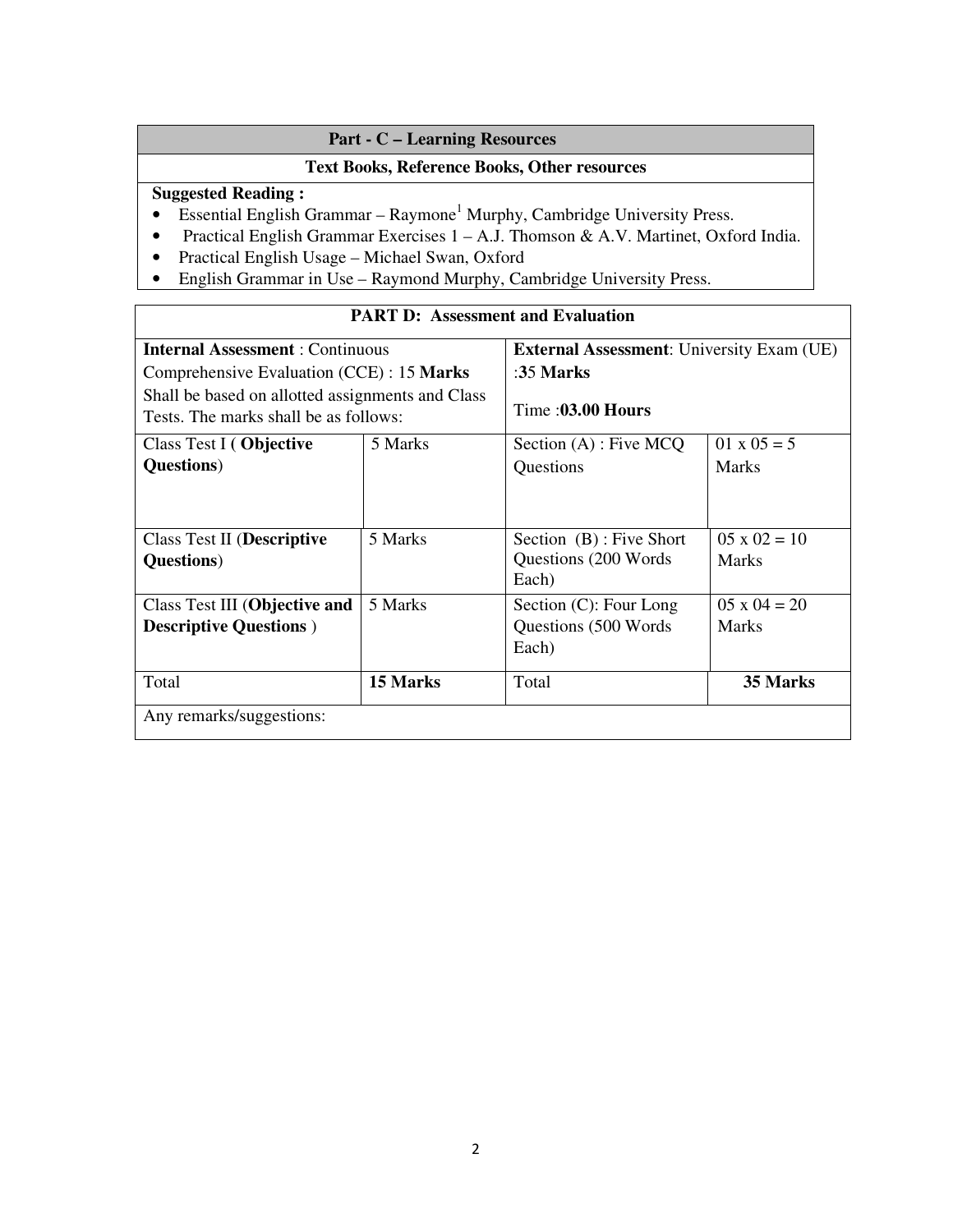|                                    | <b>Part A Introduction</b>     |                                                                                                                                                           |                                          |  |                              |                                                                  |
|------------------------------------|--------------------------------|-----------------------------------------------------------------------------------------------------------------------------------------------------------|------------------------------------------|--|------------------------------|------------------------------------------------------------------|
| <b>Program:</b> Certificate Course |                                |                                                                                                                                                           | <b>Class: BCA</b>                        |  | Semester:<br>1 <sup>st</sup> | <b>Session: 2021-2022</b>                                        |
|                                    |                                |                                                                                                                                                           | <b>Subject:Computer Applications</b>     |  |                              |                                                                  |
|                                    | Course Code                    |                                                                                                                                                           | <b>BCA 103-EL-2</b>                      |  |                              |                                                                  |
| $\overline{2}$                     | <b>Course Title</b>            |                                                                                                                                                           |                                          |  | Probability and Statistics   |                                                                  |
| 3                                  | Course Type                    |                                                                                                                                                           |                                          |  | Open Elective                |                                                                  |
| $\overline{4}$                     | Pre-requisite (if any)         |                                                                                                                                                           |                                          |  |                              |                                                                  |
| 5                                  | Course Learning                |                                                                                                                                                           | This course will enable the students to: |  |                              |                                                                  |
|                                    | Outcomes (CLO)                 |                                                                                                                                                           |                                          |  |                              | 1. Describe and calculate the mean deviation, standard           |
|                                    |                                | deviation, range, quartiles and percentiles.                                                                                                              |                                          |  |                              |                                                                  |
|                                    |                                | 2. Understand and use the terminology of probability.                                                                                                     |                                          |  |                              |                                                                  |
|                                    |                                | 3. Determine whether two events are mutually exclusive and<br>independent.                                                                                |                                          |  |                              |                                                                  |
|                                    |                                |                                                                                                                                                           | rules.                                   |  |                              | 4. Calculate probabilities using the addition and multiplication |
|                                    |                                | 5. Recognize and understand discrete and continuous<br>probability distribution functions, binomial, uniform and<br>exponential probability distribution. |                                          |  |                              |                                                                  |
|                                    |                                | 6. Calculate and interpret the correlation coefficient.                                                                                                   |                                          |  |                              |                                                                  |
|                                    |                                | 7. Understand the basic concepts of linear regression and<br>correlation.                                                                                 |                                          |  |                              |                                                                  |
|                                    |                                | 8. Interpret the Student's t probability distribution, chi-square                                                                                         |                                          |  |                              |                                                                  |
|                                    | goodness-of-fit, F and Z test. |                                                                                                                                                           |                                          |  |                              |                                                                  |
| 6                                  | Credit Value                   |                                                                                                                                                           | Theory: 6Credit                          |  |                              |                                                                  |
| 7                                  | <b>Total Marks</b>             |                                                                                                                                                           | Max. Marks: $25 + 75$                    |  | Min. Passing Marks:          |                                                                  |

|              | <b>Part B - Content of the Course</b>                                    |          |  |  |  |
|--------------|--------------------------------------------------------------------------|----------|--|--|--|
|              | Total No. of Lectures (in hours per week): 3 hours per week              |          |  |  |  |
|              | <b>Total Lectures: 90 hours</b>                                          |          |  |  |  |
| Unit         | Topics                                                                   | No. of   |  |  |  |
|              |                                                                          | Lectures |  |  |  |
|              | <b>Theory of Probability - I:</b>                                        |          |  |  |  |
| T            | Event and Sample space, Probability of an event, Addition and            | 18       |  |  |  |
|              | multiplication theorem of probability, Inverse probability, Baye's       |          |  |  |  |
|              | theorem. Continuous probability.                                         |          |  |  |  |
|              | <b>Theory of Probability - II:</b>                                       |          |  |  |  |
| $\mathbf{I}$ | Probability density function and its applications, Standard deviation of | 18       |  |  |  |
|              | various continuous probability distributions, Mathematical expectation,  |          |  |  |  |
|              | Expectation of sum and product of random variables.                      |          |  |  |  |
|              | <b>Dispersion and Distribution:</b>                                      |          |  |  |  |
| Ш            | Measures of dispersion: Range and interquartile range, Mean deviation    |          |  |  |  |
|              | and Standard deviation, Moments, Skewness and kurtosis. Moment           | 18       |  |  |  |
|              | generating function. Theoretical distribution: Binomial, Poisson,        |          |  |  |  |
|              | Rectangular, Exponential.                                                |          |  |  |  |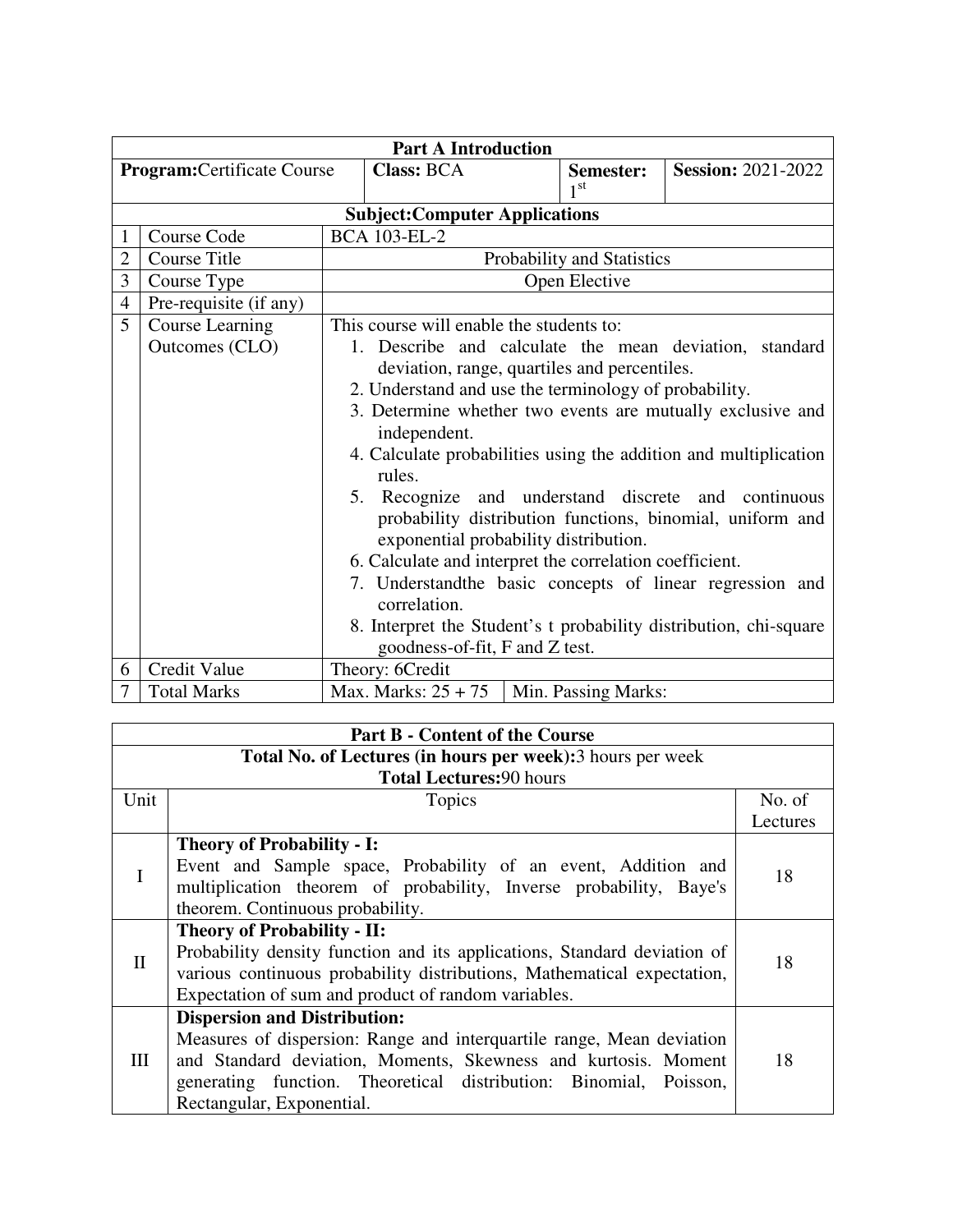| IV           | <b>Curve fitting and Correlation:</b><br>Methods of least squares, Curve fitting, Correlation and regression,<br>Partial and multiple correlations (up to three variables only)                                                             | 18 |  |  |
|--------------|---------------------------------------------------------------------------------------------------------------------------------------------------------------------------------------------------------------------------------------------|----|--|--|
| $\mathbf{V}$ | Sampling:<br>Sampling of large samples, Null and alternative hypothesis, Errors of<br>first and second kinds, Level of significance and critical region, Tests of<br>significance based on chi-square $(\chi^2)$ , t, F and Z distribution. | 18 |  |  |
|              | <b>Keywords/Tags:</b>                                                                                                                                                                                                                       |    |  |  |
|              | Probability, Dispersion, Moment generating function, Theoretical distribution, Curve fitting,                                                                                                                                               |    |  |  |

Correlation, Regression, Sampling.

### **Remark:**

Scientific calculator will be allowed during examination.

## **Part C - Learning Resources**

Text Books, Reference Books, Other Resources

### **Suggested Readings:**

### **Text Books:**

- 1. H. C. Saxena and J. N. Kapoor: Mathematical Statistics, S. Chand and Company, 2010.
- 2. E. Rukmangadachari: Probability and Statistics, Pearson Education India; First edition, 2012.
- 3. मध्य प्रदेश हिन्दी ग्रंथ अकादमी से प्रकाशित विषय से संबंधित पुस्तकें।

### **Reference Books:**

- 1. Vijay K. Rohatgi, A. K. Md. Ehsanes Saleh: An Introduction to Probability and Statistics, Wiley; 3rd edition, 2015.
- 2. S. C. Gupta and V. K. Kapoor: Fundamentals of Mathematical Statistics, Sultan Chand & Sons, 2014.

### **Suggested Digital Platforms Web links:**

https://www.highereducation.mp.gov.in/?page=xhzIQmpZwkylQo2b%2Fy5G7w%3D%3D

### **Suggested Equivalent online courses:**

https://nptel.ac.in/courses/111106112/

https://nptel.ac.in/courses/111105090/

https://ugcmoocs.inflibnet.ac.in/index.php/courses/view\_ug/313

https://ugcmoocs.inflibnet.ac.in/index.php/courses/view\_ug/327

| <b>PART D: Assessment and Evaluation</b>                                                  |  |                             |                     |  |
|-------------------------------------------------------------------------------------------|--|-----------------------------|---------------------|--|
| <b>Internal Assessment: Continuous</b><br><b>External Assessment: University Exam</b>     |  |                             |                     |  |
| Comprehensive Evaluation (CCE) : 40 Marks                                                 |  | $(UE)$ :60 Marks            |                     |  |
| Shall be based on allotted assignments and Class<br>Tests. The marks shall be as follows: |  | Time: 03.00 Hours           |                     |  |
| 10 Marks<br>Assessment and presentation                                                   |  | Section $(A)$ : Ten Very    | $01 \times 10 = 10$ |  |
| of assignment                                                                             |  | <b>Short Questions (50)</b> | <b>Marks</b>        |  |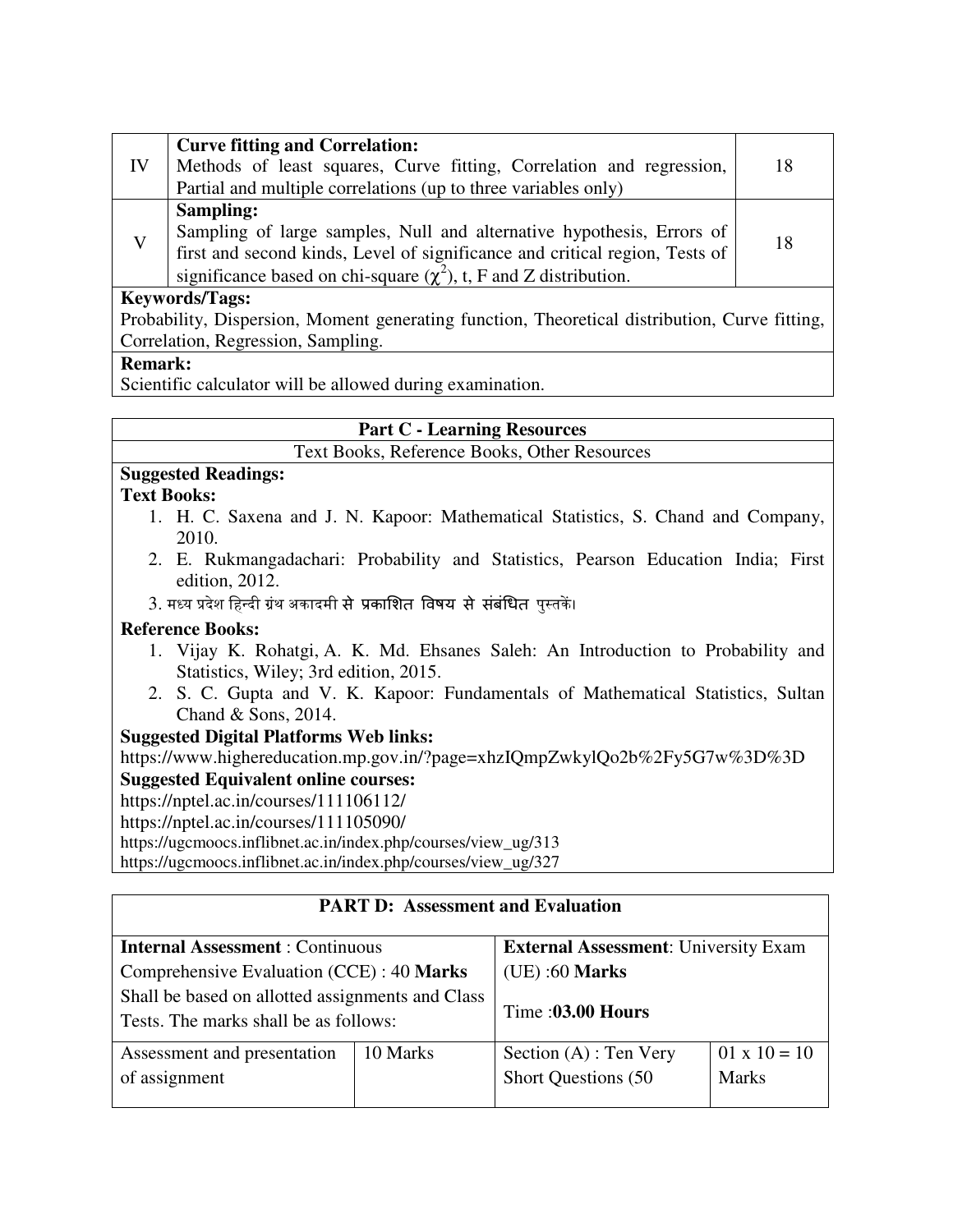| Class Test I (Objective           | 10 Marks        | Words Each)               |                       |
|-----------------------------------|-----------------|---------------------------|-----------------------|
| <b>Questions</b> )                |                 | <b>OR</b>                 |                       |
|                                   |                 | Nine MCQ Questions        |                       |
| <b>Class Test II (Descriptive</b> | 10 Marks        | Section (B): Five Short   | $0.5 \times 0.4 = 20$ |
| <b>Questions</b> )                |                 | Questions (200 Words)     | Marks                 |
|                                   |                 | Each)                     |                       |
| Class Test III (Objective and     | 10 Marks        | Section $(C)$ : Five Long | $06 \times 05 = 30$   |
| <b>Descriptive Questions</b> )    |                 | Questions (500 Words)     | <b>Marks</b>          |
|                                   |                 | Each)                     |                       |
|                                   |                 |                           |                       |
| Total                             | <b>40 Marks</b> | Total                     | <b>60 Marks</b>       |
|                                   |                 |                           |                       |
| Any remarks/suggestions:          |                 |                           |                       |
|                                   |                 |                           |                       |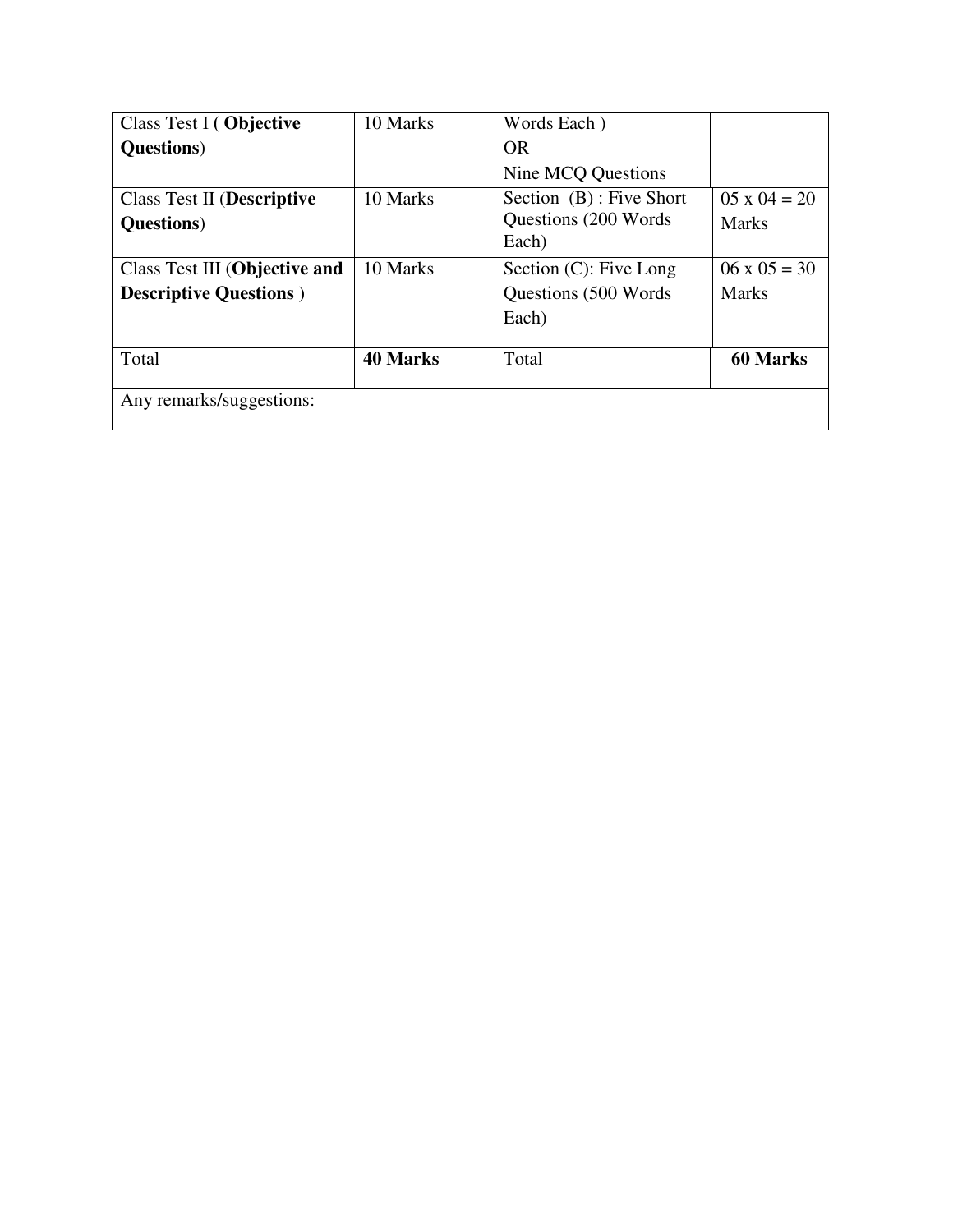## BCA SECOND SEMESTER

|                                                      | <b>PART A: Introduction</b>                                                                                                                                                                                                                                                                                                                                                                                                                                                                                                                                                                                                                                                                                                                                                                                                                                                                                                                                                                                                                                                                                                                                                                                                                                                                   |                                                                |  |  |  |  |
|------------------------------------------------------|-----------------------------------------------------------------------------------------------------------------------------------------------------------------------------------------------------------------------------------------------------------------------------------------------------------------------------------------------------------------------------------------------------------------------------------------------------------------------------------------------------------------------------------------------------------------------------------------------------------------------------------------------------------------------------------------------------------------------------------------------------------------------------------------------------------------------------------------------------------------------------------------------------------------------------------------------------------------------------------------------------------------------------------------------------------------------------------------------------------------------------------------------------------------------------------------------------------------------------------------------------------------------------------------------|----------------------------------------------------------------|--|--|--|--|
|                                                      | Program: Certificate                                                                                                                                                                                                                                                                                                                                                                                                                                                                                                                                                                                                                                                                                                                                                                                                                                                                                                                                                                                                                                                                                                                                                                                                                                                                          | Semester: 2 <sup>nd</sup><br>Class: B.C.A.<br>Session: 2021-22 |  |  |  |  |
|                                                      | <b>Subject: Computer Applications</b>                                                                                                                                                                                                                                                                                                                                                                                                                                                                                                                                                                                                                                                                                                                                                                                                                                                                                                                                                                                                                                                                                                                                                                                                                                                         |                                                                |  |  |  |  |
| 1.                                                   | Course Code                                                                                                                                                                                                                                                                                                                                                                                                                                                                                                                                                                                                                                                                                                                                                                                                                                                                                                                                                                                                                                                                                                                                                                                                                                                                                   | <b>BCA-201</b>                                                 |  |  |  |  |
| 2.                                                   | Course Title<br><b>Programming Methodology &amp; Data Structures</b>                                                                                                                                                                                                                                                                                                                                                                                                                                                                                                                                                                                                                                                                                                                                                                                                                                                                                                                                                                                                                                                                                                                                                                                                                          |                                                                |  |  |  |  |
| 3.                                                   | Course Type (Core<br>Course/Elective/Generic<br>Elective/Vocational                                                                                                                                                                                                                                                                                                                                                                                                                                                                                                                                                                                                                                                                                                                                                                                                                                                                                                                                                                                                                                                                                                                                                                                                                           | <b>Major</b>                                                   |  |  |  |  |
| 4.                                                   | Pre-Requisite (if any)                                                                                                                                                                                                                                                                                                                                                                                                                                                                                                                                                                                                                                                                                                                                                                                                                                                                                                                                                                                                                                                                                                                                                                                                                                                                        | To study this course, a student must have basic knowledge of   |  |  |  |  |
| 5.                                                   | Computers.<br><b>Course Learning</b><br>After the completion of this course, a successful student will be<br>Outcomes(CLO)<br>able to do the following:<br>1. Develop simple algorithms and flow charts to solve a problem<br>with programming using top down design principles.<br>2. Writing<br>efficient<br>and<br>well-structured<br>computer<br>algorithms/programs.<br>3. Learn to formulate iterative solutions and array processing<br>algorithms for problems.<br>4. Use recursive techniques, pointers and searching methods in<br>programming.<br>5. Will be familiar with fundamental data structures, their<br>implementation; become accustomed to the description of<br>algorithms in both functional and procedural styles.<br>Have knowledge of complexity of basic operations like insert,<br>6.<br>delete, search on these data structures.<br>7. Possess ability to choose a data structure to suitably model any<br>data used in computer applications.<br>Design programs using various data structures including hash<br>8.<br>tables, Binary and general search trees, heaps, graphs etc.<br>9. Assess efficiency tradeoffs among different data structure<br>implementations.<br>10. Implement and know the applications of algorithms for<br>searching and sorting. |                                                                |  |  |  |  |
| 6.                                                   | Credit Value                                                                                                                                                                                                                                                                                                                                                                                                                                                                                                                                                                                                                                                                                                                                                                                                                                                                                                                                                                                                                                                                                                                                                                                                                                                                                  | Theory - 4 Credits Practical - 2 Credits                       |  |  |  |  |
| 7.                                                   | <b>Total Marks</b>                                                                                                                                                                                                                                                                                                                                                                                                                                                                                                                                                                                                                                                                                                                                                                                                                                                                                                                                                                                                                                                                                                                                                                                                                                                                            | Max. Marks: 40+60<br>Min. Passing Marks: 35                    |  |  |  |  |
|                                                      |                                                                                                                                                                                                                                                                                                                                                                                                                                                                                                                                                                                                                                                                                                                                                                                                                                                                                                                                                                                                                                                                                                                                                                                                                                                                                               | <b>PART B: Content of the Course</b>                           |  |  |  |  |
| No. of Lectures (in hours per week): 3 Hrs. per week |                                                                                                                                                                                                                                                                                                                                                                                                                                                                                                                                                                                                                                                                                                                                                                                                                                                                                                                                                                                                                                                                                                                                                                                                                                                                                               |                                                                |  |  |  |  |
| Total No. of Lectures: 60 Hrs.                       |                                                                                                                                                                                                                                                                                                                                                                                                                                                                                                                                                                                                                                                                                                                                                                                                                                                                                                                                                                                                                                                                                                                                                                                                                                                                                               |                                                                |  |  |  |  |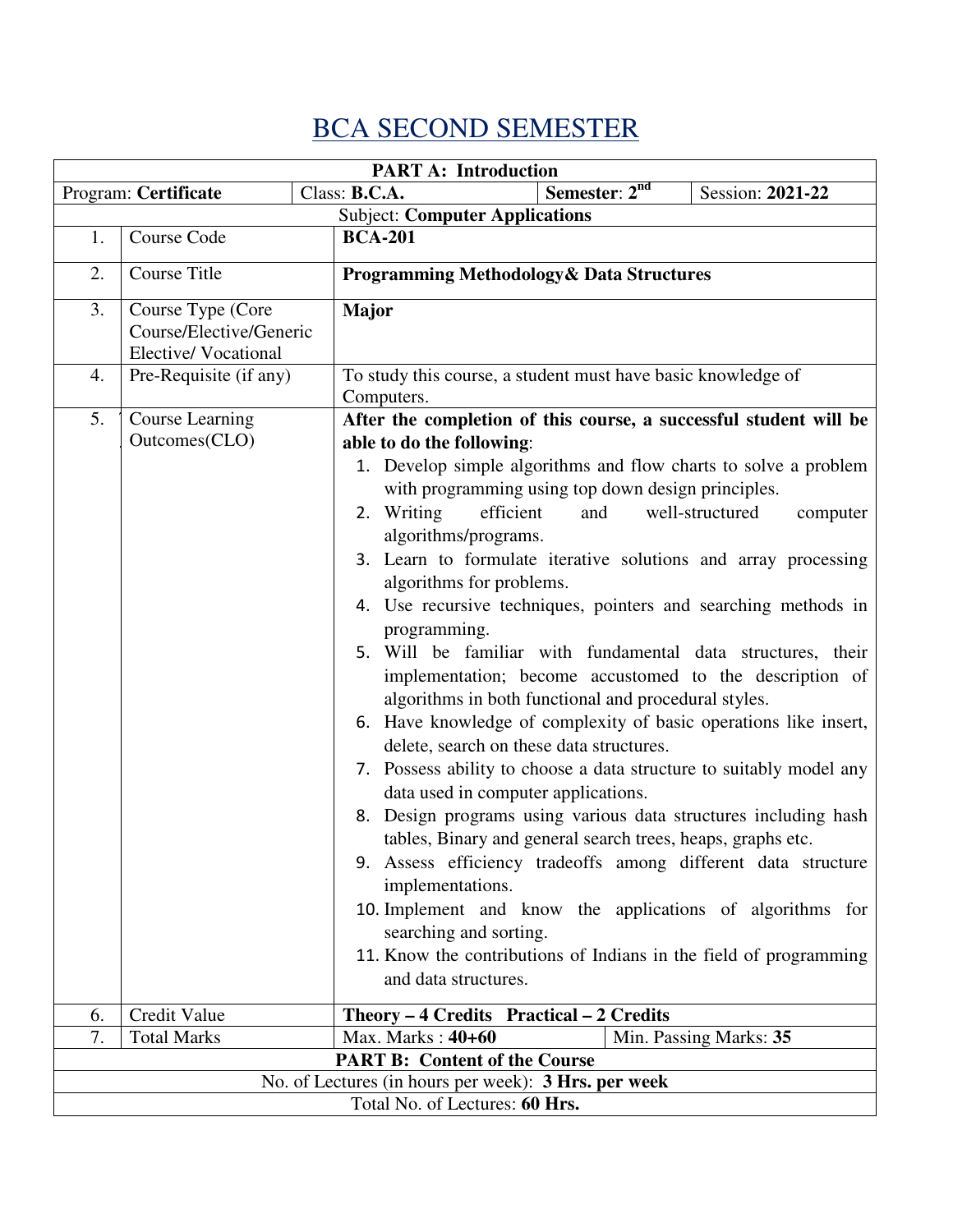| <b>Module</b> | <b>Topics</b>                                                             | No. of Lectures |
|---------------|---------------------------------------------------------------------------|-----------------|
| $\mathbf{I}$  | <b>Introduction to Programming - Program Concept, Characteristics of</b>  |                 |
|               | Programming, Stages in Program Development, Algorithms, Notations,        |                 |
|               | Design, Flowcharts, Types of Programming Methodologies.                   |                 |
|               | <b>Basics of C++:</b> A Brief History of C++, Application of C++,         |                 |
|               | Compiling & Linking, Tokens, Keywords, Identifiers & Constants,           |                 |
|               | Basic Data Types, User-Defined Data Types, Symbolic Constant, Type        |                 |
|               | Compatibility, Reference Variables, Operator in C++, Scope Resolution     |                 |
|               | Operator, Member Dereferencing Operators, Memory Management               |                 |
|               | Operators, Manipulators, Type Cast Operator.                              |                 |
|               | <b>Functions In C++:</b> The Main Function, Function Prototyping, Call by |                 |
|               | Reference Call by Address, Call by Value, Return by Reference, Inline     |                 |
|               | Function, Default Arguments, Constant Arguments, Function                 |                 |
|               | Overloading, Function with Array.                                         |                 |
| $\rm II$      | Classes & Objects: A Sample C++ Program with class, Defining              | 10              |
|               | Member Functions, Making an Outside Function Inline, Nesting of           |                 |
|               | Member Functions, Private Member Functions, Arrays within a Class,        |                 |
|               | Memory Allocation for Objects, Static Data Members, Static Member,        |                 |
|               | Functions, Array of Objects, Object as Function Arguments, Friend         |                 |
|               | Functions, Virtual functions, Returning Objects, Constant member          |                 |
|               | functions, Pointer to Members, Local Classes.                             |                 |
|               | Constructor & Destructor: Constructor, Parameterized Constructor,         |                 |
|               | Multiple Constructors in a Class, Constructors with Default Arguments,    |                 |
|               | Dynamic Initialization of Objects, Copy Constructor, Dynamic              |                 |
|               | Constructor and Destructor.                                               |                 |
| $\rm III$     | Inheritance: Defining Derived Classes, Single Inheritance, Making a       | $8\,$           |
|               | Private Member Inheritable, Multilevel Inheritance, Hierarchical          |                 |
|               | Inheritance, Multiple Inheritance, Hybrid Inheritance, Virtual Base       |                 |
|               | Classes, Abstract Classes, Constructor in Derived Classes, Nesting of     |                 |
|               | Classes. Operator Overloading & Type Conversion, Polymorphism,            |                 |
|               | Pointers, Pointers with Arrays C++, Streams, C++ Stream Classes,          |                 |
|               | Unformatted I/O Operation, Formatted I/O Operation, Managing              |                 |
|               | Output with Manipulators, Exception Handling.                             |                 |
| ${\rm IV}$    | Data Structure: Basic concepts, Linear and Non-Linear data structures     | 12              |
|               | Algorithm Specification: Introduction, Recursive algorithms, Data         |                 |
|               | Abstraction, Performance analysis.                                        |                 |
|               | Arrays: Representation of single, two-dimensional arrays, triangular      |                 |
|               | arrays, sparse matrices-array and linked representations.                 |                 |
|               | Stacks: Operations, Array and Linked Implementations, Applications-       |                 |
|               | Infix to Postfix Conversion, Infix to Prefix Conversion, Postfix          |                 |
|               | Expression Evaluation, Recursion Implementation.                          |                 |
|               | Queues: Definition, Operations, Array and Linked Implementations.         |                 |
|               | Circular Queue-Insertion and Deletion Operations, Dequeue (Double         |                 |
|               | Ended Queue), Priority Queue- Implementation.                             |                 |
| $\mathbf{V}$  | Linked Lists: Singly Linked Lists, Operations,<br>Concatenating,          | 10              |
|               | circularly linked lists-Operations for Circularly linked lists, Doubly    |                 |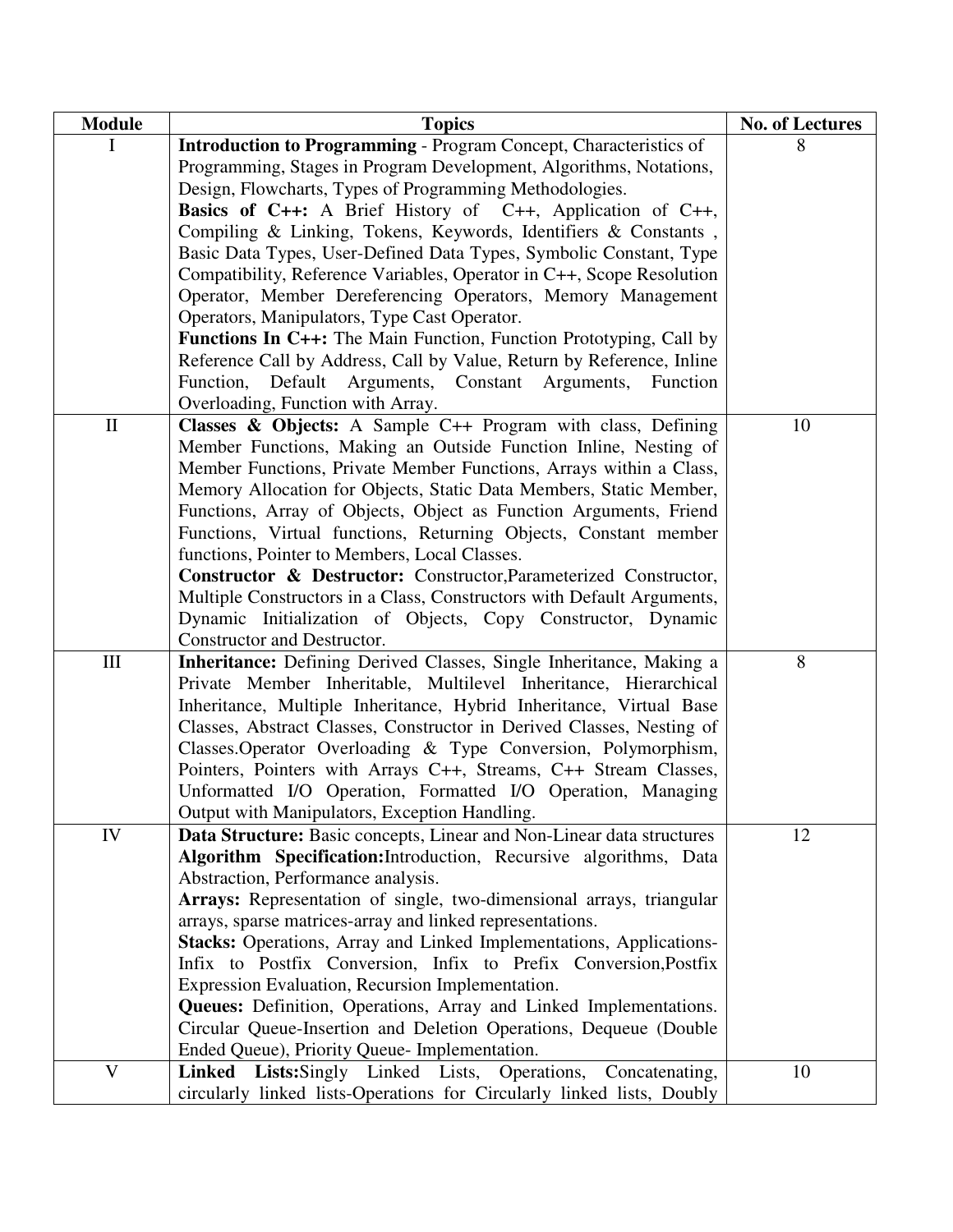|                                             | Linked Lists- Operations, Doubly Circular Linked List, Header Linked<br>List                                                                                  |                 |                 |  |  |  |
|---------------------------------------------|---------------------------------------------------------------------------------------------------------------------------------------------------------------|-----------------|-----------------|--|--|--|
|                                             | Trees: Representation of Trees, Binary tree, Properties of Binary Trees,                                                                                      |                 |                 |  |  |  |
|                                             | Binary Tree Representations- Array and Linked Representations,                                                                                                |                 |                 |  |  |  |
|                                             | Binary Tree Traversals, Threaded Binary Trees.                                                                                                                |                 |                 |  |  |  |
|                                             | Heap: Definition, Insertion, Deletion.                                                                                                                        |                 |                 |  |  |  |
| VI                                          | Graphs: Graph ADT, Graph Representations, Graph Traversals,<br>Searching.                                                                                     |                 | 10              |  |  |  |
|                                             | Hashing: Introduction, Hash tables, Hash functions, Overflow                                                                                                  |                 |                 |  |  |  |
|                                             | Handling.                                                                                                                                                     |                 |                 |  |  |  |
|                                             | <b>Sorting:</b> Bubble Sort, Selection Sort, Insertion Sort, Quick Sort, Merge                                                                                |                 |                 |  |  |  |
|                                             | Sort, Comparison of Sorting Methods,                                                                                                                          |                 |                 |  |  |  |
|                                             | Search Trees: Binary Search Trees, AVL Trees- Definition and                                                                                                  |                 |                 |  |  |  |
| VII                                         | Examples.<br>Indian Contribution to the field: Innovations in India, origin of Julia                                                                          |                 | $\overline{2}$  |  |  |  |
|                                             | Programming Language, Indian Engineers who designed new                                                                                                       |                 |                 |  |  |  |
|                                             | programming languages, open source languages, Dr. SartajSahni -                                                                                               |                 |                 |  |  |  |
|                                             | computer scientist - pioneer of data structures, Other relevant                                                                                               |                 |                 |  |  |  |
|                                             | contributors and contributions.                                                                                                                               |                 |                 |  |  |  |
|                                             | <b>PART C: Learning Resources</b>                                                                                                                             |                 |                 |  |  |  |
|                                             | Textbooks, Reference Books, Other Resources                                                                                                                   |                 |                 |  |  |  |
|                                             | <b>Suggested Readings</b>                                                                                                                                     |                 |                 |  |  |  |
| <b>Textbooks:</b>                           |                                                                                                                                                               |                 |                 |  |  |  |
|                                             | • J. R. Hanly and E. B. Koffman, "Problem Solving and Program Design in C", Pearson, 2015<br>• E. Balguruswamy, "C++", TMH Publication ISBN O-07-462038-X     |                 |                 |  |  |  |
|                                             | • Herbert Shildt, "C++ The Complete Reference "TMH Publication ISBN 0-07-463880-7                                                                             |                 |                 |  |  |  |
|                                             | <b>Reference Books:</b>                                                                                                                                       |                 |                 |  |  |  |
|                                             | • R. Lafore, 'Object Oriented Programming $C++$ "                                                                                                             |                 |                 |  |  |  |
|                                             | • N. Dale and C. Weems, "Programming and problem solving with C++: brief edition", Jones & Bartlett                                                           |                 |                 |  |  |  |
| Learning.                                   |                                                                                                                                                               |                 |                 |  |  |  |
|                                             | • Adam Drozdek, "Data Structures and algorithm in C++", Third Edition, Cengage Learning.                                                                      |                 |                 |  |  |  |
|                                             | • SartajSahani, "Data Structures, Algorithms and Applications with C++", McGraw Hill.                                                                         |                 |                 |  |  |  |
|                                             | • Robert L. Kruse, "Data Structures and Program Design in C++", Pearson.                                                                                      |                 |                 |  |  |  |
|                                             | D.S. Malik, "Data Structure using C++", Second edition, Cengage Learning.                                                                                     |                 |                 |  |  |  |
|                                             | M. A. Weiss, "Data structures and Algorithm Analysis in C", 2nd edition, Pearson.<br>• Lipschutz, "Schaum's outline series Data structures", Tata McGraw-Hill |                 |                 |  |  |  |
|                                             | Suggestive digital platform web links                                                                                                                         |                 |                 |  |  |  |
| https://www.youtube.com/watch?v=BClS40yzssA |                                                                                                                                                               |                 |                 |  |  |  |
|                                             | https://www.youtube.com/watch?v=vLnPwxZdW4Y&vl=en                                                                                                             |                 |                 |  |  |  |
|                                             | https://www.youtube.com/watch?v=Umm1ZQ5ltZw                                                                                                                   |                 |                 |  |  |  |
| Suggested equivalent online courses         |                                                                                                                                                               |                 |                 |  |  |  |
| S.No.                                       | <b>Online Course</b>                                                                                                                                          | <b>Duration</b> | <b>Platform</b> |  |  |  |
| 1                                           | Programming in C++<br>https://nptel.ac.in/courses/106/105/106105151/                                                                                          | 8 weeks         | <b>NPTEL</b>    |  |  |  |
| $\overline{2}$                              | Beginning C++ Programming - From Beginner to Beyond                                                                                                           | Self paced      | Udemy           |  |  |  |
|                                             | https://www.udemy.com/course/beginning-c-plus-plus-                                                                                                           |                 |                 |  |  |  |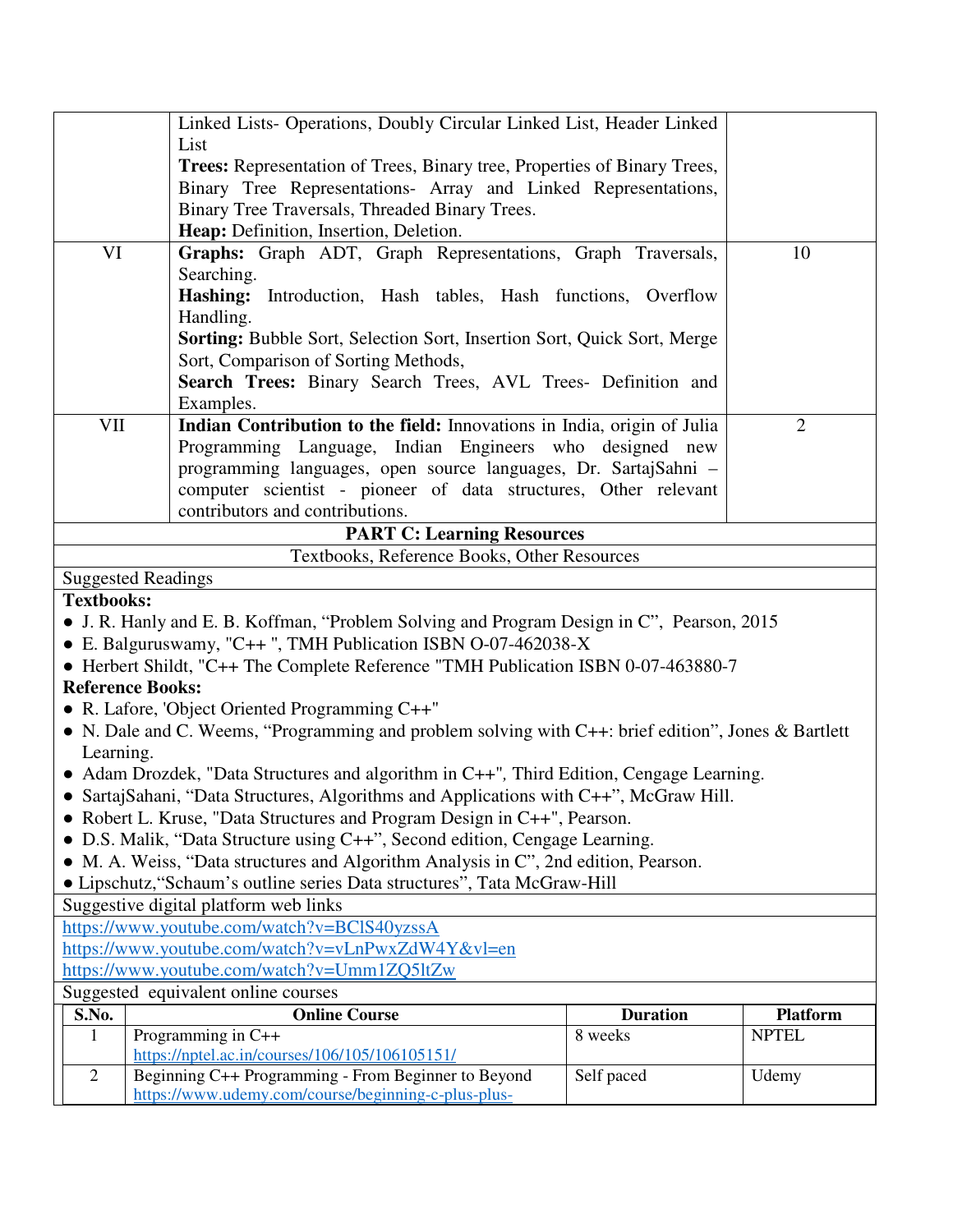| programming/                                                                                                                                                                           |                                          |                                                          |                          |  |                           |  |
|----------------------------------------------------------------------------------------------------------------------------------------------------------------------------------------|------------------------------------------|----------------------------------------------------------|--------------------------|--|---------------------------|--|
|                                                                                                                                                                                        |                                          |                                                          |                          |  |                           |  |
|                                                                                                                                                                                        | <b>PART D: Assessment and Evaluation</b> |                                                          |                          |  |                           |  |
| <b>Internal Assessment: Continuous</b><br><b>External Assessment:</b> University Exam (UE): 60                                                                                         |                                          |                                                          |                          |  |                           |  |
| Comprehensive Evaluation (CCE) : 40 Marks                                                                                                                                              |                                          | <b>Marks</b>                                             |                          |  |                           |  |
| Shall be based on allotted assignments and Class<br>Tests. The marks shall be as follows:                                                                                              |                                          |                                                          | <b>Time: 03.00 Hours</b> |  |                           |  |
| Assessment and<br>presentation of<br>assignment                                                                                                                                        | 10 Marks                                 | Section $(A)$ : Ten MCQ<br>Questions                     |                          |  | $01 \times 10 = 10$ Marks |  |
| Class Test I (Objective                                                                                                                                                                | 10 Marks                                 |                                                          |                          |  |                           |  |
| Questions)                                                                                                                                                                             |                                          |                                                          |                          |  |                           |  |
| Class Test II                                                                                                                                                                          | 10 Marks                                 | Section (B) : Five Short                                 |                          |  | $05 \times 04 = 20$ Marks |  |
| (Descriptive Questions)                                                                                                                                                                |                                          | Questions (200 Words)<br>Each)                           |                          |  |                           |  |
| Class Test III (Based on                                                                                                                                                               | 10 Marks                                 |                                                          |                          |  |                           |  |
| solving programming<br>problems)                                                                                                                                                       |                                          | Section (C): Five Long<br>Questions (500 Words)<br>Each) |                          |  | $06 \times 05 = 30$ Marks |  |
| Total                                                                                                                                                                                  | <b>40 Marks</b>                          | Total                                                    |                          |  | <b>60 Marks</b>           |  |
| Any remarks/suggestions: Focus of the course/teaching should be on developing ability of the student<br>in analyzing a problem, building the logic and efficient code for the problem. |                                          |                                                          |                          |  |                           |  |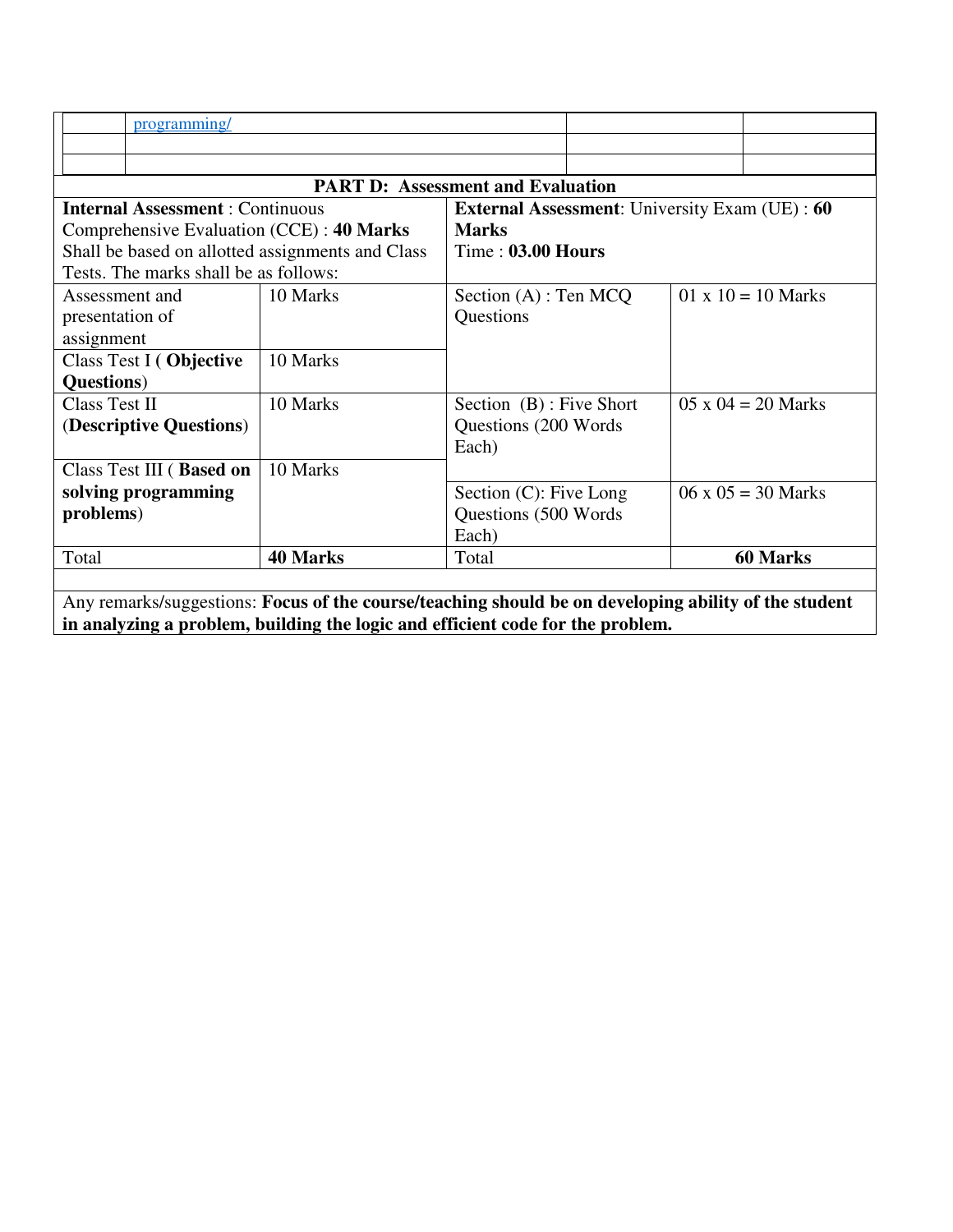| <b>PART A: Introduction</b>                                                     |                                                                            |                                                                            |                                                                                   |              |  |  |  |  |
|---------------------------------------------------------------------------------|----------------------------------------------------------------------------|----------------------------------------------------------------------------|-----------------------------------------------------------------------------------|--------------|--|--|--|--|
| Semester: $2^{nd}$<br>Class: B.C.A.<br>Session: 2021-22<br>Program: Certificate |                                                                            |                                                                            |                                                                                   |              |  |  |  |  |
|                                                                                 | <b>Subject: Computer Applications</b>                                      |                                                                            |                                                                                   |              |  |  |  |  |
| 1.                                                                              |                                                                            | Course Code                                                                |                                                                                   |              |  |  |  |  |
| 2.                                                                              |                                                                            | <b>Course Title</b>                                                        | <b>Programming Methodology Lab</b>                                                |              |  |  |  |  |
| 3.                                                                              |                                                                            | Course Type (Core<br>Course/Elective/Generic<br><b>Elective/Vocational</b> | <b>Core Course</b>                                                                |              |  |  |  |  |
| 4.                                                                              |                                                                            | Pre-Requisite (if any)                                                     | To study this course, a student must have basic logical and analytical<br>skills. |              |  |  |  |  |
| 5.                                                                              |                                                                            | <b>Course Learning</b>                                                     | After the completion of this course, a successful student will be                 |              |  |  |  |  |
|                                                                                 |                                                                            | Outcomes(CLO)                                                              | able to do the following:                                                         |              |  |  |  |  |
|                                                                                 |                                                                            |                                                                            | 1. Develop simple algorithms and flow charts to solve a problem                   |              |  |  |  |  |
|                                                                                 |                                                                            |                                                                            | with programming using top down design principles.                                |              |  |  |  |  |
|                                                                                 |                                                                            |                                                                            | 2. Writing<br>efficient<br>and<br>well-structured                                 | computer     |  |  |  |  |
|                                                                                 |                                                                            |                                                                            | algorithms/programs.                                                              |              |  |  |  |  |
|                                                                                 |                                                                            |                                                                            | 3. Learn to formulate iterative solutions and array processing                    |              |  |  |  |  |
|                                                                                 |                                                                            |                                                                            | algorithms for problems.                                                          |              |  |  |  |  |
|                                                                                 |                                                                            |                                                                            | 4. Use recursive techniques, pointers and searching methods in                    |              |  |  |  |  |
|                                                                                 |                                                                            |                                                                            | programming.                                                                      |              |  |  |  |  |
|                                                                                 |                                                                            |                                                                            | 5. Possess ability to choose a data structure to suitably model any               |              |  |  |  |  |
|                                                                                 |                                                                            |                                                                            | data used in computer applications.                                               |              |  |  |  |  |
|                                                                                 |                                                                            |                                                                            | 6. Implement and know the applications of algorithms for                          |              |  |  |  |  |
|                                                                                 |                                                                            |                                                                            | searching and sorting etc.                                                        |              |  |  |  |  |
| 6.                                                                              |                                                                            | Credit Value                                                               | <b>Practical – 2 Credits</b>                                                      |              |  |  |  |  |
| 7.                                                                              |                                                                            | <b>Total Marks</b>                                                         | Max. Marks: 40+60<br>Min. Passing Marks: 35                                       |              |  |  |  |  |
|                                                                                 |                                                                            |                                                                            | <b>PART B: Content of the Course</b>                                              |              |  |  |  |  |
|                                                                                 |                                                                            |                                                                            | No. of Lab Practicals (in hours per week): 2 hours per week                       |              |  |  |  |  |
|                                                                                 |                                                                            |                                                                            | Total No. of Lab.: 60 Hrs.                                                        |              |  |  |  |  |
|                                                                                 |                                                                            |                                                                            | <b>Suggestive list of Practicals</b>                                              | No. of Labs. |  |  |  |  |
|                                                                                 |                                                                            |                                                                            | Given the problem statement, students are required to formulate                   | 60           |  |  |  |  |
|                                                                                 |                                                                            |                                                                            | problem, develop flowchart/algorithm, write code in C++, execute                  |              |  |  |  |  |
| and test it. Students should be given assignments on following :                |                                                                            |                                                                            |                                                                                   |              |  |  |  |  |
| 1. Write a program to swap the contents of two variables.                       |                                                                            |                                                                            |                                                                                   |              |  |  |  |  |
|                                                                                 |                                                                            |                                                                            | 2. Write a program for finding the roots of a Quadratic Equation.                 |              |  |  |  |  |
| 3. Write a program to find area of a circle, rectangle, square using            |                                                                            |                                                                            |                                                                                   |              |  |  |  |  |
| switch case.                                                                    |                                                                            |                                                                            |                                                                                   |              |  |  |  |  |
| 4. Write a program to print table of any number.                                |                                                                            |                                                                            |                                                                                   |              |  |  |  |  |
|                                                                                 |                                                                            |                                                                            | 5. Write a program to print Fibonacci series.                                     |              |  |  |  |  |
|                                                                                 | 6. Write a program to find factorial of a given number using<br>recursion. |                                                                            |                                                                                   |              |  |  |  |  |
|                                                                                 | 7. Write a program to convert decimal (integer) number into                |                                                                            |                                                                                   |              |  |  |  |  |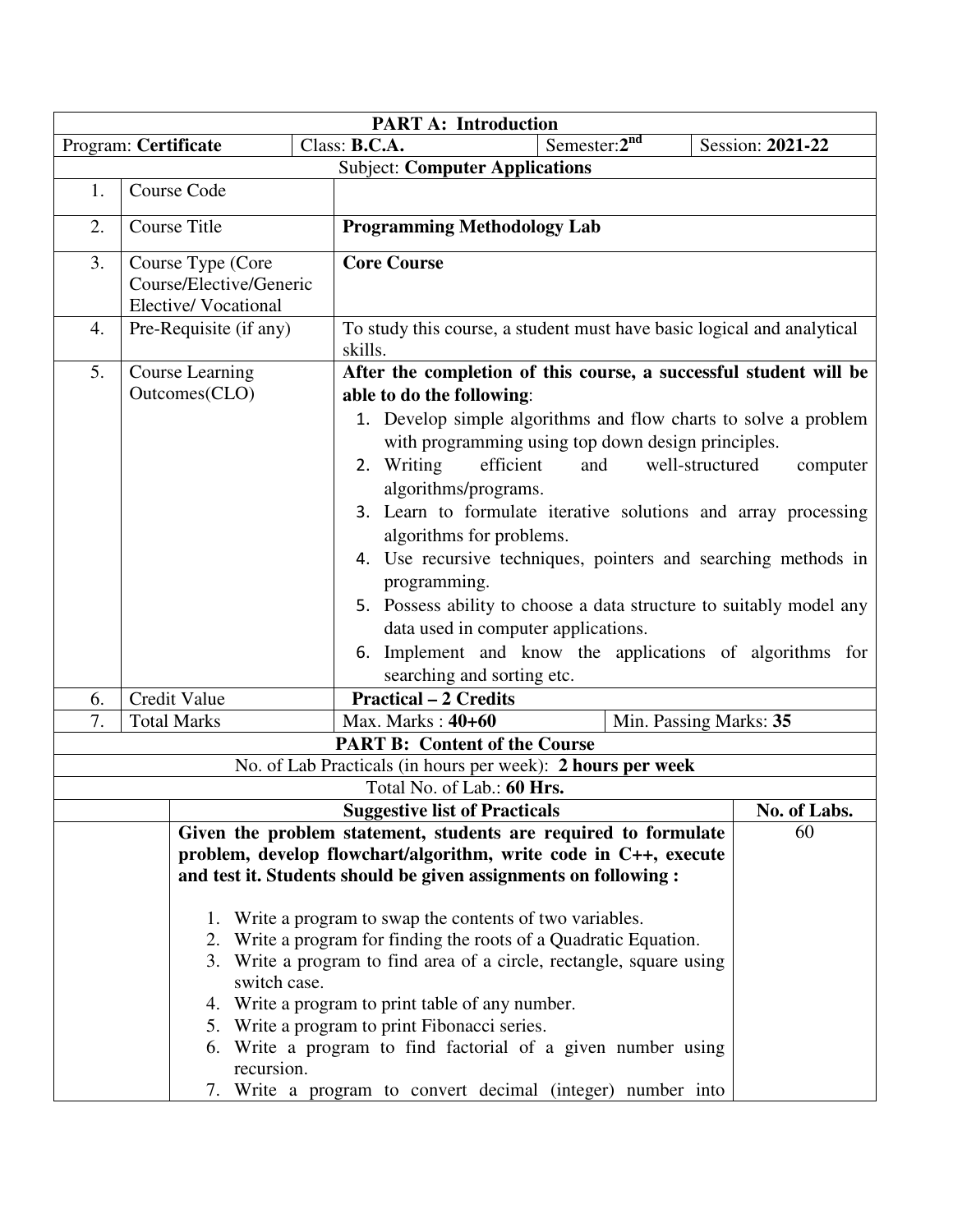| <b>PART C: Learning Resources</b> |                                                                                                                               |  |  |  |  |
|-----------------------------------|-------------------------------------------------------------------------------------------------------------------------------|--|--|--|--|
|                                   | 30. Write a program to implement linked list.                                                                                 |  |  |  |  |
|                                   | 29. Write a program for Insertion sort.                                                                                       |  |  |  |  |
|                                   | 28. Write a program for Quick sort.                                                                                           |  |  |  |  |
|                                   | 27. Write a program for Selection sort.                                                                                       |  |  |  |  |
|                                   | 26. Write a program for Bubble sort.                                                                                          |  |  |  |  |
|                                   | 25. Write a program for Binary search.                                                                                        |  |  |  |  |
|                                   | 24. Write a program for Linear search.                                                                                        |  |  |  |  |
|                                   | queue using array.                                                                                                            |  |  |  |  |
|                                   | 23. Write a program to perform insert and delete operations on a                                                              |  |  |  |  |
|                                   | stack using array.                                                                                                            |  |  |  |  |
|                                   | 22. Write a program to implement push and pop operations on a                                                                 |  |  |  |  |
|                                   | 21. Write a program to find largest element from an array.                                                                    |  |  |  |  |
|                                   | 20. Write a program to implement single inheritance.                                                                          |  |  |  |  |
|                                   | addition of two time objects in hours, minutes and seconds.                                                                   |  |  |  |  |
|                                   | seconds as data members. Use a data function to perform the                                                                   |  |  |  |  |
|                                   | 19. Write a program to design a class time with hours, minutes and                                                            |  |  |  |  |
|                                   | using constructor.                                                                                                            |  |  |  |  |
|                                   | 18. Write a program to find the area and volume of a rectangular box                                                          |  |  |  |  |
|                                   | 17. Write a program to input N numbers and find their average.                                                                |  |  |  |  |
|                                   | 16. Write a program to check entered number is Armstrong or not.                                                              |  |  |  |  |
|                                   | 1234                                                                                                                          |  |  |  |  |
|                                   | 123                                                                                                                           |  |  |  |  |
|                                   | 12                                                                                                                            |  |  |  |  |
|                                   | 1                                                                                                                             |  |  |  |  |
|                                   | 15. Write a program to create a pyramid structure                                                                             |  |  |  |  |
|                                   | 14. Write a program for call by value and call by reference.                                                                  |  |  |  |  |
|                                   | 12. Write a program to generate even/odd series from 1 to 100.<br>13. Write a program whether a given number is prime or not. |  |  |  |  |
|                                   | 11. Write a program to print multiplication of two matrices.                                                                  |  |  |  |  |
|                                   | 10. Write a program to print sum of two matrices.                                                                             |  |  |  |  |
|                                   | order.                                                                                                                        |  |  |  |  |
|                                   | 9. Write a program to print digits of entered number in reverse                                                               |  |  |  |  |
|                                   | 8. Write a program to check given string is palindrome or not.                                                                |  |  |  |  |
|                                   | equivalent binary number.                                                                                                     |  |  |  |  |

### Textbooks, Reference Books, Other Resources

## Suggested Readings

- J. R. Hanly and E. B. Koffman, "Problem Solving and Program Design in C", Pearson, 2015
- E. Balguruswamy, "C++ '', TMH Publication ISBN O-07-462038-X
- Herbert Shildt, "C++ The Complete Reference "TMH Publication ISBN 0-07-463880-7

### **Reference Books:**

- R. Lafore, 'Object Oriented Programming C++"
- N. Dale and C. Weems, "Programming and problem solving with C++: brief edition", Jones & Bartlett Learning.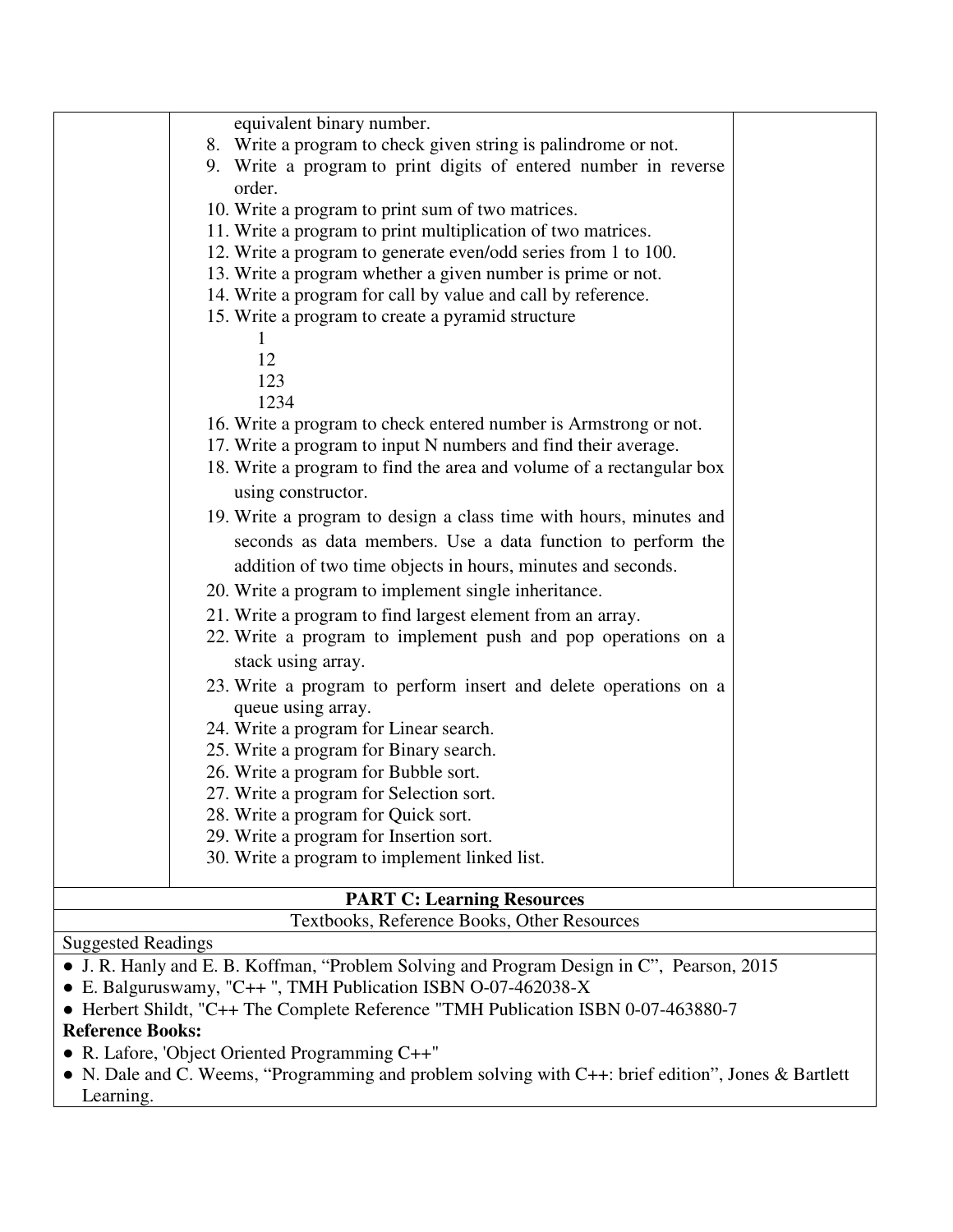- Adam Drozdek, "Data Structures and algorithm in C++"*,* Third Edition, Cengage Learning.
- SartajSahani, "Data Structures, Algorithms and Applications with C++", McGraw Hill.
- Robert L. Kruse, "Data Structures and Program Design in C++", Pearson.
- D.S. Malik, "Data Structure using C++", Second edition, Cengage Learning.
- M. A. Weiss, "Data structures and Algorithm Analysis in C", 2nd edition, Pearson.

● Lipschutz,"Schaum's outline series Data structures", Tata McGraw-Hill

Suggestive digital platform web links

https://www.youtube.com/watch?v=BClS40yzssA

https://www.youtube.com/watch?v=vLnPwxZdW4Y&vl=en https://www.youtube.com/watch?v=Umm1ZQ5ltZw

Suggested equivalent online courses

|          | suggested equivalent online courses            |                 |                 |  |
|----------|------------------------------------------------|-----------------|-----------------|--|
| S.No.    | <b>Online Course</b>                           | <b>Duration</b> | <b>Platform</b> |  |
|          | Programming in C++                             | 8 weeks         | <b>NPTEL</b>    |  |
|          | https://nptel.ac.in/courses/106/105/106105151/ |                 |                 |  |
|          |                                                |                 |                 |  |
| $\gamma$ | Beginning C++ Programming - From Beginner to   | Self paced      | Udemy           |  |
|          | Beyond                                         |                 |                 |  |
|          | https://www.udemy.com/course/beginning-c-plus- |                 |                 |  |
|          | plus-programming/                              |                 |                 |  |
|          |                                                |                 |                 |  |
|          | .<br>------                                    |                 |                 |  |

| <b>PART D: Assessment and Evaluation</b>                                                                          |                 |                                                                                       |                 |  |  |  |
|-------------------------------------------------------------------------------------------------------------------|-----------------|---------------------------------------------------------------------------------------|-----------------|--|--|--|
| <b>Internal Assessment: Continuous</b>                                                                            |                 | <b>External Assessment:</b> University Exam (UE) : 60                                 |                 |  |  |  |
| Comprehensive Evaluation (CCE) : 40 Marks                                                                         |                 | <b>Marks</b>                                                                          |                 |  |  |  |
|                                                                                                                   |                 | $Time: 02.00 Hours$                                                                   |                 |  |  |  |
| <b>Internal Assessment</b>                                                                                        | <b>Marks</b>    | <b>External Assessment</b>                                                            | <b>Marks</b>    |  |  |  |
| Hands-on Lab Practice                                                                                             | 10 Marks        | Practical record file                                                                 | 10 Marks        |  |  |  |
| Viva                                                                                                              | 10 Marks        | Viva voce practical                                                                   | 20 Marks        |  |  |  |
| Lab Test from practical<br>list                                                                                   | 10 Marks        | Table works/ Exercise<br>Assigned $(02)$ in practical<br>exam                         | 10 Marks        |  |  |  |
| Assignments (Charts/<br>Model)/Technology<br>Dissemination/<br>Excursion/Lab visit/<br><b>Industrial Training</b> | 10 Marks        | Reports of excursion/Lab<br>visits/Industrial training/<br>Survey/ Collection/ Models | 20 Marks        |  |  |  |
| <b>Total</b><br><b>Excursion/Lab visits/</b><br><b>Industrial</b><br><i>Training is compulsory</i>                | <b>40 Marks</b> | <b>Total</b>                                                                          | <b>60 Marks</b> |  |  |  |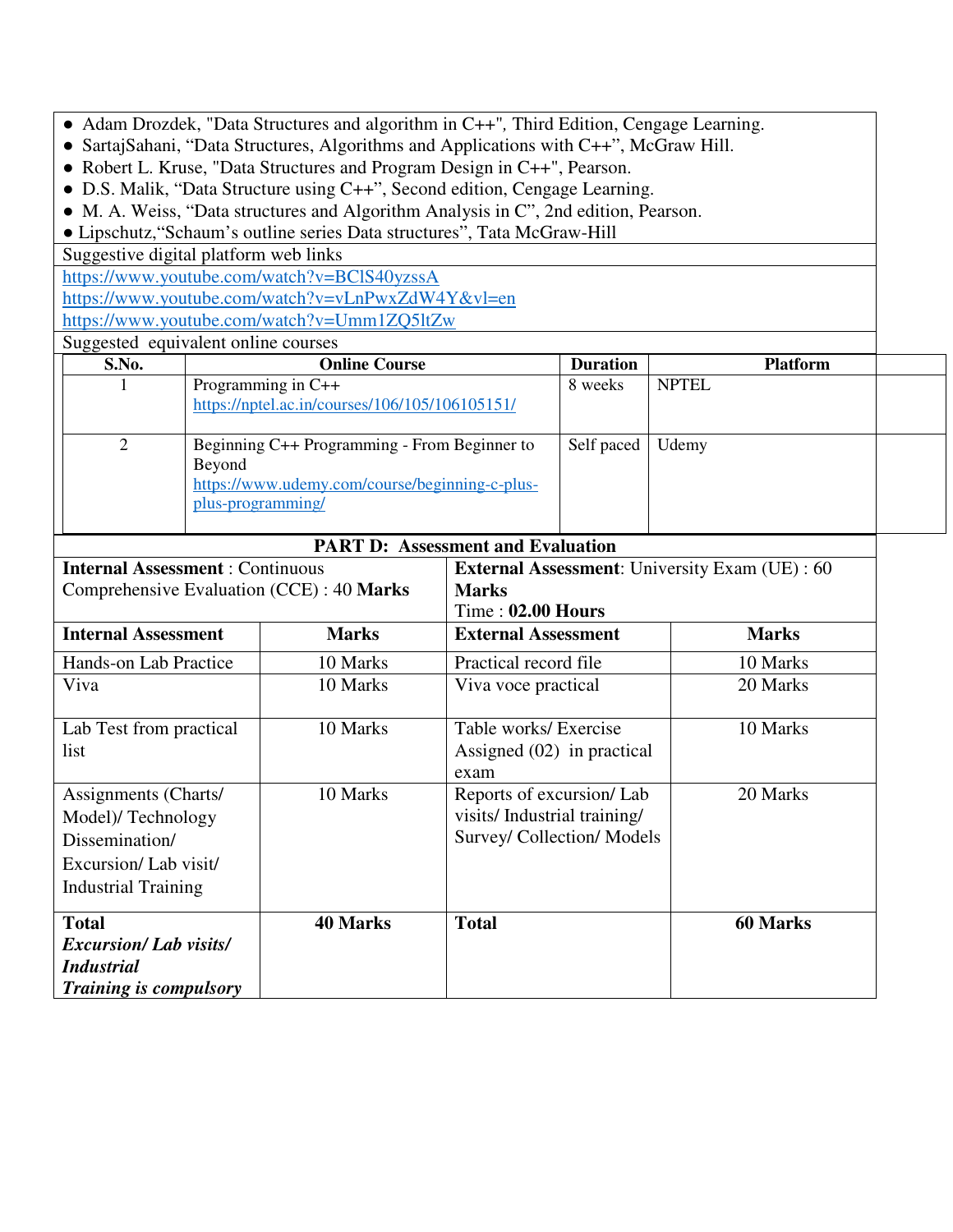| <b>PART A: Introduction</b>          |                                                                         |               |                                                                                            |                        |  |  |
|--------------------------------------|-------------------------------------------------------------------------|---------------|--------------------------------------------------------------------------------------------|------------------------|--|--|
|                                      | Program: Certificate                                                    | Class: B.C.A. | Semester: 2 <sup>nd</sup>                                                                  | Session: 2021-22       |  |  |
| <b>Subject: Computer Application</b> |                                                                         |               |                                                                                            |                        |  |  |
| 1.                                   | <b>BCA-202</b><br>Course Code                                           |               |                                                                                            |                        |  |  |
| 2.                                   | <b>Course Title</b>                                                     |               | <b>Operating System</b>                                                                    |                        |  |  |
| 3.                                   | Course Type (Core                                                       |               | <b>Minor</b>                                                                               |                        |  |  |
|                                      | Course/Elective/Generic                                                 |               |                                                                                            |                        |  |  |
|                                      | <b>Elective/Vocational</b>                                              |               |                                                                                            |                        |  |  |
| 4.                                   | Pre-Requisite (if any)                                                  |               |                                                                                            |                        |  |  |
| 5.                                   | <b>Course Learning Outcomes</b>                                         |               | After the completion of this course, a student shall be                                    |                        |  |  |
|                                      | (CLO)                                                                   |               | able to do the following:                                                                  |                        |  |  |
|                                      |                                                                         |               | 1. Describe the importance of computer system resources and                                |                        |  |  |
|                                      |                                                                         |               | the role of operating system in their management policies                                  |                        |  |  |
|                                      |                                                                         |               | and algorithms.                                                                            |                        |  |  |
|                                      |                                                                         |               | 2. Specify objectives of modern operating systems and                                      |                        |  |  |
|                                      |                                                                         |               | describe how operating systems have evolved over time.                                     |                        |  |  |
|                                      |                                                                         |               | 3. Understand various process management concepts and can                                  |                        |  |  |
|                                      |                                                                         |               | compare various scheduling techniques, synchronization,                                    |                        |  |  |
|                                      |                                                                         |               | and deadlocks.                                                                             |                        |  |  |
|                                      |                                                                         |               | 4. Describe the concepts of multithreading and memory                                      |                        |  |  |
|                                      |                                                                         |               | management techniques.                                                                     |                        |  |  |
|                                      |                                                                         |               | 5. Identify the best suited memory management technique for                                |                        |  |  |
|                                      |                                                                         |               | any process.                                                                               |                        |  |  |
|                                      |                                                                         |               | 6. Describe various file operations, file allocation methods<br>and disk space management. |                        |  |  |
|                                      |                                                                         |               | 7. To understand and identify potential threats to operating                               |                        |  |  |
|                                      |                                                                         |               | systems and the security features design to guard against                                  |                        |  |  |
|                                      |                                                                         |               | them.                                                                                      |                        |  |  |
|                                      |                                                                         |               | 8. Learn to operate the Linux system, along with its                                       |                        |  |  |
|                                      |                                                                         |               | administration and Shell programming                                                       |                        |  |  |
|                                      |                                                                         |               | 9. Getting to know the Android OS and its application                                      |                        |  |  |
|                                      |                                                                         |               | framework.                                                                                 |                        |  |  |
| 6.                                   | Credit Value                                                            |               | <b>Theory - 4 Credits</b>                                                                  |                        |  |  |
| 7.                                   | <b>Total Marks</b>                                                      |               | Max. Marks: 40+60<br>Min. Passing Marks: 35                                                |                        |  |  |
|                                      |                                                                         |               | <b>PART B: Content of the Course</b>                                                       |                        |  |  |
|                                      |                                                                         |               | No. of Lectures (in hours per week): 2 Lectures per week                                   |                        |  |  |
|                                      |                                                                         |               | Total No. of Lectures: 60 Hrs.                                                             |                        |  |  |
| <b>Module</b>                        |                                                                         |               | <b>Topics</b>                                                                              | <b>No. of Lectures</b> |  |  |
| Ι                                    |                                                                         |               | <b>Introduction to Operating System:</b> What is Operating System? History and             | 6                      |  |  |
|                                      |                                                                         |               | Evolution of OS, Basic OS functions, Resource Abstraction, Types of                        |                        |  |  |
|                                      | Operating Systems- Multiprogramming Systems, Batch Systems, Time        |               |                                                                                            |                        |  |  |
|                                      | Sharing Systems; Operating Systems for Personal Computers, Workstations |               |                                                                                            |                        |  |  |
|                                      | and Hand-held Devices, Process Control & Real time Systems.             |               |                                                                                            |                        |  |  |
|                                      |                                                                         |               | Some prevalent operating systems - Windows, UNIX/Linux, Android,                           |                        |  |  |
|                                      | MacOS, Blackberry OS, Symbian, Bada etc.                                |               |                                                                                            |                        |  |  |
| $\mathbf{I}$                         |                                                                         |               | Process Management: Process Concepts, Process states & Process Control                     | 12                     |  |  |
|                                      | Block.                                                                  |               |                                                                                            |                        |  |  |
|                                      | <b>Process</b><br>Scheduling:                                           | Scheduling    | Criteria,<br>Scheduling<br>Algorithms                                                      |                        |  |  |
|                                      | (Preemptive & Non- Preemptive) – FCFS, SJF, SRTN, RR, Priority,         |               |                                                                                            |                        |  |  |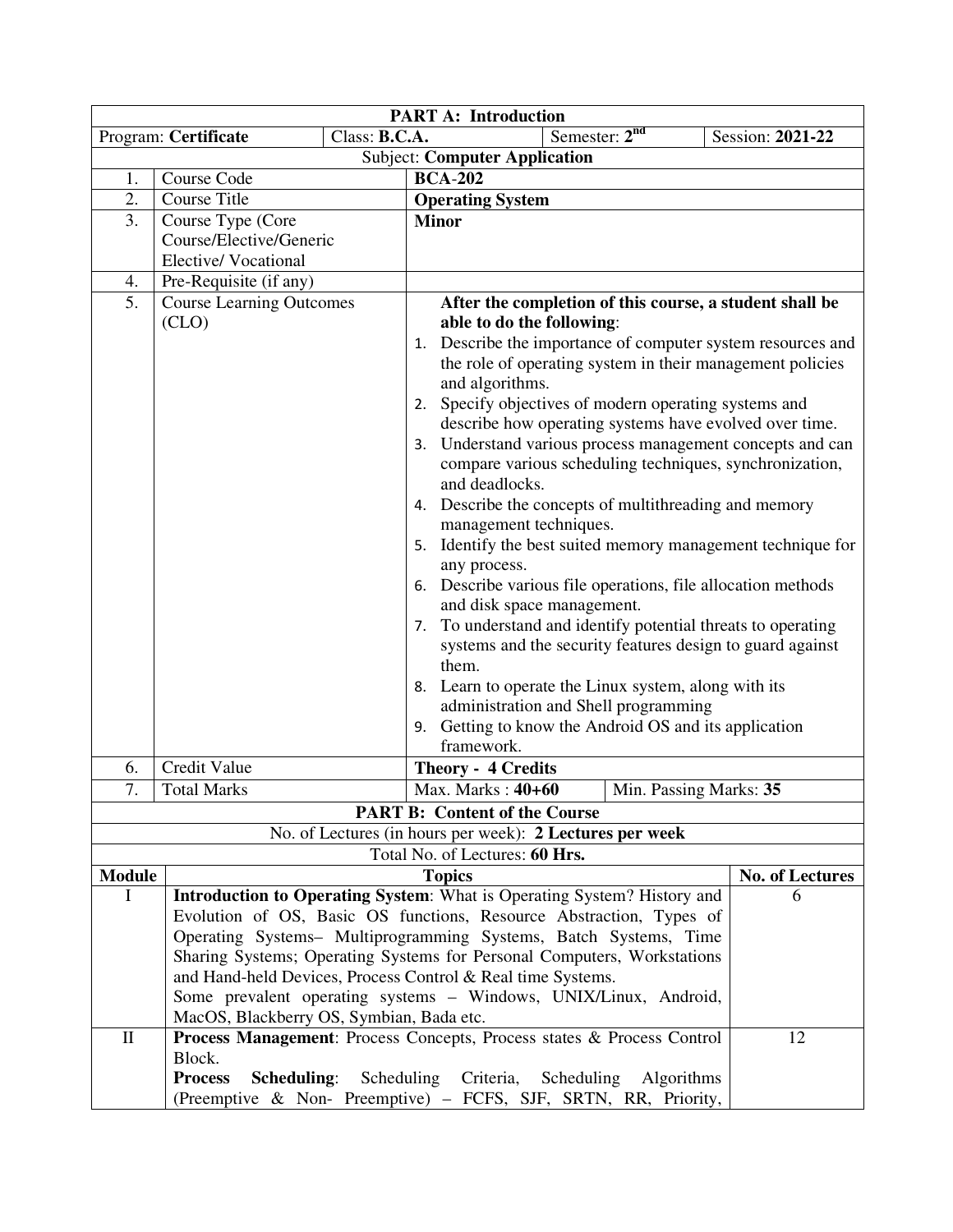|                                                                                                             | Multiple-Processor, Real-Time, Multilevel Queue and Multilevel Feedback                      |              |  |  |  |  |
|-------------------------------------------------------------------------------------------------------------|----------------------------------------------------------------------------------------------|--------------|--|--|--|--|
|                                                                                                             | Queue Scheduling.                                                                            |              |  |  |  |  |
|                                                                                                             | Deadlock - Definition, Deadlock Characterization, Necessary and Sufficient                   |              |  |  |  |  |
|                                                                                                             | Conditions for Deadlock.                                                                     |              |  |  |  |  |
|                                                                                                             | Deadlock Handling Approaches: Prevention, Avoidance, Detection and                           |              |  |  |  |  |
|                                                                                                             | Recovery.                                                                                    |              |  |  |  |  |
| $\rm III$                                                                                                   | Memory Management: Introduction, Address Binding, Logical versus                             | 12           |  |  |  |  |
|                                                                                                             | Physical Address Space, Swapping, Contiguous & Non-Contiguous                                |              |  |  |  |  |
|                                                                                                             | Allocation, Fragmentation (Internal & External), Compaction, Paging,                         |              |  |  |  |  |
|                                                                                                             | Segmentation, Virtual Memory, Demand Paging, Performance of Demand                           |              |  |  |  |  |
|                                                                                                             | Paging, Page Replacement Algorithms.                                                         |              |  |  |  |  |
|                                                                                                             | File Management: Concept of File System(File Attributes, Operations,                         |              |  |  |  |  |
|                                                                                                             | Types), Functions of File System, Types of File System, Access Methods                       |              |  |  |  |  |
|                                                                                                             | (Sequential, Direct & other methods), Directory Structure (Single-Level,                     |              |  |  |  |  |
|                                                                                                             | Two-Level, Tree-Structured, Acyclic-Graph, General Graph), Allocation                        |              |  |  |  |  |
|                                                                                                             | Methods (Contiguous, Linked, Indexed)                                                        |              |  |  |  |  |
| IV                                                                                                          | Disk Management: Structure, Disk Scheduling Algorithms (FCFS, SSTF,                          | 12           |  |  |  |  |
|                                                                                                             | SCAN, C-SCAN, LOOK), Swap Space Management, Disk Reliability,                                |              |  |  |  |  |
|                                                                                                             | Recovery.                                                                                    |              |  |  |  |  |
|                                                                                                             | Security: Security Threats, Security policy mechanism, Protection, Trusted                   |              |  |  |  |  |
|                                                                                                             | Systems, Authentication and Internal Access Authorization, Windows                           |              |  |  |  |  |
|                                                                                                             | Security.                                                                                    |              |  |  |  |  |
| $\mathbf{V}$                                                                                                | LINUX: Introduction, History and features of Linux, advantages, hardware                     |              |  |  |  |  |
|                                                                                                             | requirements for installation, Linux architecture, file system of Linux - boot               |              |  |  |  |  |
|                                                                                                             | block, super block, inode table, data blocks.                                                |              |  |  |  |  |
|                                                                                                             | Linux standard directories, Linux kernel, Partitioning the hard drive for                    |              |  |  |  |  |
|                                                                                                             | Linux, installing the Linux system, system - startup and shut-down process,                  |              |  |  |  |  |
|                                                                                                             | init and run levels. Process, Swap, Partition, fdisk, checking disk free spaces.             |              |  |  |  |  |
|                                                                                                             | Difference between CLI OS & GUI OS, Windows v/s Linux, Importance of                         |              |  |  |  |  |
|                                                                                                             | Linux Kernel, Files and Directories. Concept of Open Source Software.                        |              |  |  |  |  |
| VI                                                                                                          | Indian contribution to the field – the BOSS operating system, open source                    | $\mathbf{2}$ |  |  |  |  |
|                                                                                                             | softwares, growth of LINUX, Aryabhatt Linux, contributions of innovators -                   |              |  |  |  |  |
|                                                                                                             | RajenSheth, Sunder Pichai etc.                                                               |              |  |  |  |  |
|                                                                                                             | <b>PART C: Learning Resources</b>                                                            |              |  |  |  |  |
|                                                                                                             | Textbooks, Reference Books, Other Resources                                                  |              |  |  |  |  |
|                                                                                                             | <b>Suggested Readings</b>                                                                    |              |  |  |  |  |
|                                                                                                             | <b>Textbooks:</b>                                                                            |              |  |  |  |  |
|                                                                                                             | • A Silberschatz, P.B. Galvin, G. Gagne, Operating Systems Concepts, 8th Edition, John Wiley |              |  |  |  |  |
| Publications.                                                                                               |                                                                                              |              |  |  |  |  |
| • A.S. Tanenbaum, Modern Operating Systems, 3rd Edition, Pearson Education.<br>susting Creatang by Datarago |                                                                                              |              |  |  |  |  |

- Operating System by Peterson
- Linux by Sumitabh Das

### **Reference Books:**

- G. Nutt, Operating Systems: A Modern Perspective, 2nd Edition Pearson Education.
- W. Stallings, Operating Systems, Internals & Design Principles, 8th Edition, Pearson Education.
- M. Milenkovic, Operating Systems- Concepts and design, Tata McGraw Hill.
- Operating System design and Concepts by Milan Milenkovic.

Suggestive digital platform web links

https://web.iitd.ac.in/~minati/MTL458.html

https://www.cse.iitb.ac.in/~mythili/os/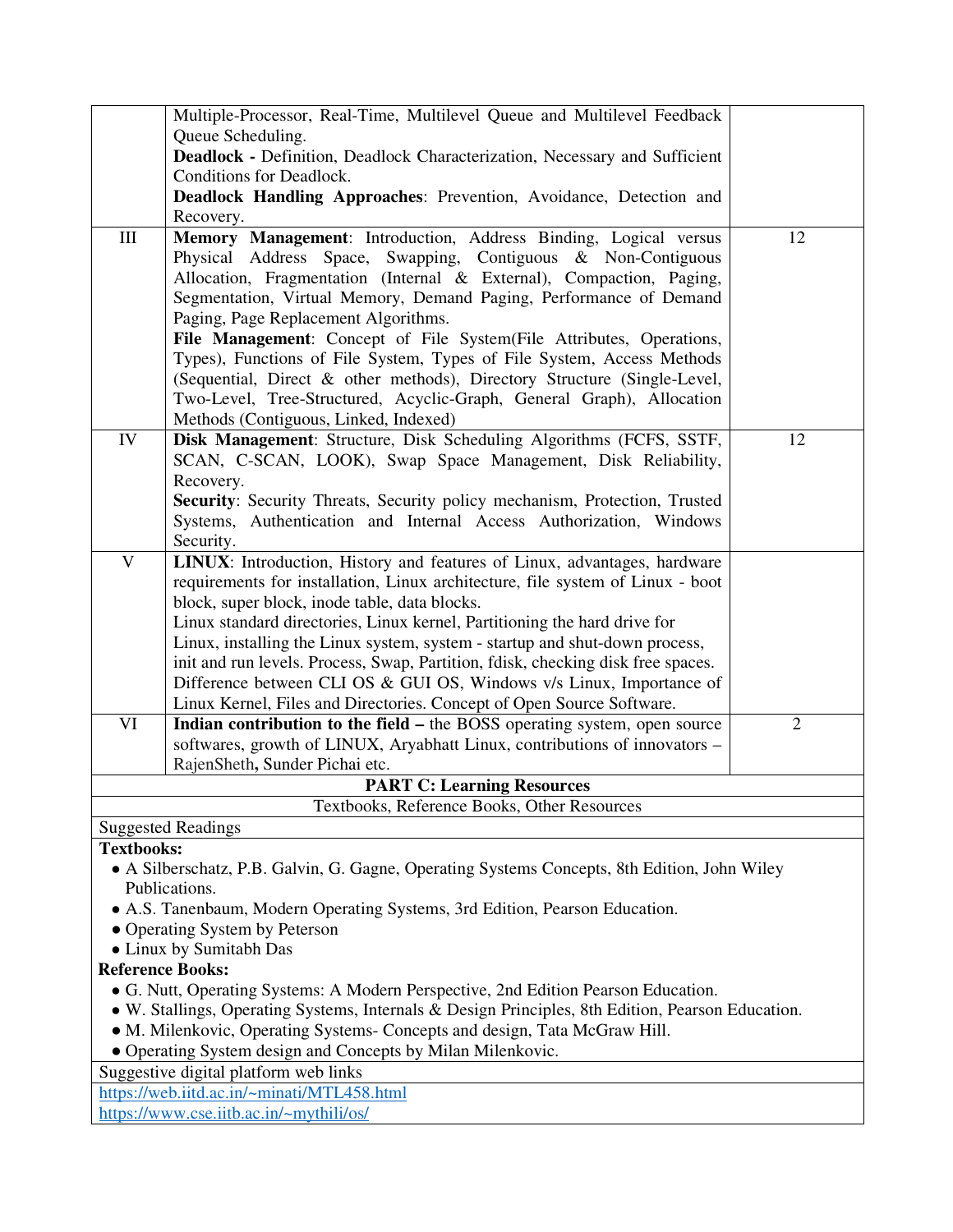https://www.youtube.com/watch?v=aCJ3YgoolHQ

Suggested equivalent online courses

https://nptel.ac.in/courses/106/102/106102132/

| <b>PART D:</b> Assessment and Evaluation         |                 |                                                       |                           |  |
|--------------------------------------------------|-----------------|-------------------------------------------------------|---------------------------|--|
| <b>Internal Assessment: Continuous</b>           |                 | <b>External Assessment:</b> University Exam (UE) : 60 |                           |  |
| Comprehensive Evaluation (CCE) : 40 Marks        |                 | <b>Marks</b>                                          |                           |  |
| Shall be based on allotted assignments and Class |                 |                                                       |                           |  |
| Tests. The marks shall be as follows:            |                 | $Time: 03.00$ Hours                                   |                           |  |
| Assessment and presentation                      | 10 Marks        | Section $(A)$ : TEN MCQ                               | $01 \times 10 = 10$ Marks |  |
| of assignment                                    |                 | Questions                                             |                           |  |
|                                                  |                 |                                                       |                           |  |
| Class Test I (Objective                          | 10 Marks        |                                                       |                           |  |
| <b>Questions</b> )                               |                 |                                                       |                           |  |
| Class Test II (Descriptive                       | 10 Marks        | Section (B): Five Short                               | $05 \times 04 = 20$ Marks |  |
| <b>Questions</b> )                               |                 | Questions (200 Words)                                 |                           |  |
|                                                  |                 | Each)                                                 |                           |  |
| Class Test III (Based on OS                      | 10 Marks        | Section $(C)$ : Five Long                             | $05 \times 06 = 30$ Marks |  |
| commands using scripting)                        |                 | Questions (500 Words)                                 |                           |  |
|                                                  |                 | Each)                                                 |                           |  |
| Total                                            | <b>40 Marks</b> | Total                                                 | 60 Marks                  |  |
| Any remarks/suggestions:                         |                 |                                                       |                           |  |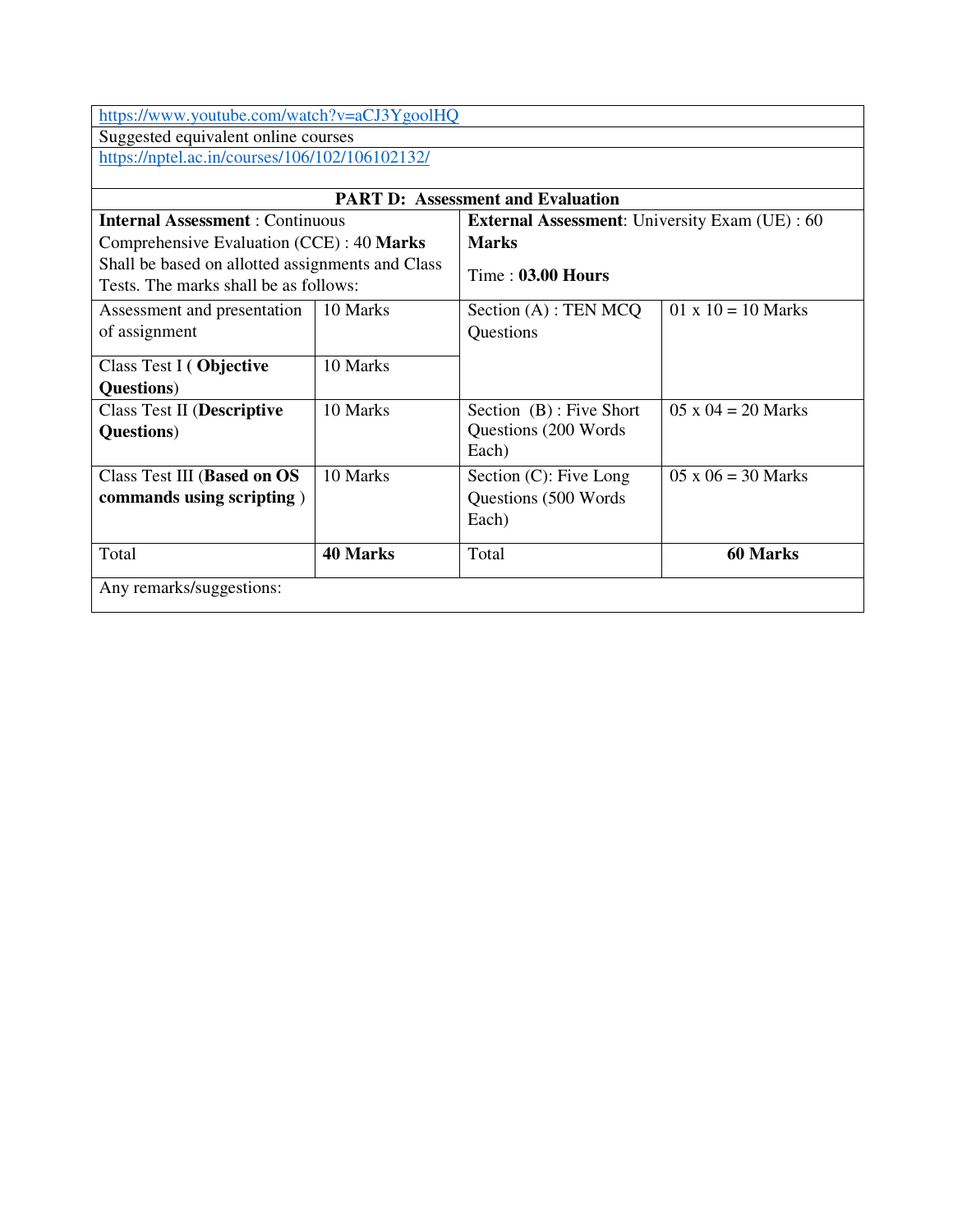| <b>PART A: Introduction</b>                |                                         |                     |                                                                                 |                        |  |  |  |
|--------------------------------------------|-----------------------------------------|---------------------|---------------------------------------------------------------------------------|------------------------|--|--|--|
|                                            | Program: Degree                         | Class: BCA          | Semester: $2nd$                                                                 | Session: 2021-22       |  |  |  |
|                                            | <b>Subject: Computer Application</b>    |                     |                                                                                 |                        |  |  |  |
| 1.                                         | Course Code                             |                     |                                                                                 |                        |  |  |  |
| 2.                                         | <b>Course Title</b>                     |                     | <b>Operating System Lab</b>                                                     |                        |  |  |  |
| 3.                                         | Course Type (Core                       |                     | <b>Discipline Specific Elective</b>                                             |                        |  |  |  |
|                                            | Course/Elective/Generic                 |                     |                                                                                 |                        |  |  |  |
|                                            | <b>Elective/Vocational</b>              |                     |                                                                                 |                        |  |  |  |
| 4.                                         | Pre-Requisite (if any)                  |                     | This course can be opted as an elective by the students of<br>Computer Science. |                        |  |  |  |
| 5.                                         | <b>Course Learning Outcomes</b>         |                     | After the completion of this course, a student shall be                         |                        |  |  |  |
|                                            | (CLO)                                   |                     | able to:                                                                        |                        |  |  |  |
|                                            |                                         |                     | Operate the Linux system.<br>$\bullet$                                          |                        |  |  |  |
|                                            |                                         |                     | Do administration                                                               |                        |  |  |  |
|                                            |                                         |                     | Do Shell programming                                                            |                        |  |  |  |
|                                            |                                         |                     |                                                                                 |                        |  |  |  |
| 6.                                         | Credit Value                            |                     | Theory - 4 Credits Practical - 2 Credits                                        |                        |  |  |  |
| 7.                                         | <b>Total Marks</b>                      |                     | Max. Marks: $40+60$                                                             | Min. Passing Marks: 35 |  |  |  |
|                                            |                                         |                     | <b>PART B: Content of the Course</b>                                            |                        |  |  |  |
|                                            |                                         |                     | No. of Lab. Practicals (in hours per week): 2 Lab. per week                     |                        |  |  |  |
|                                            |                                         |                     | Total No. of Lab.: 60 Hrs.                                                      |                        |  |  |  |
|                                            |                                         |                     | <b>Suggestive List of Practicals</b>                                            | No. of Labs.           |  |  |  |
|                                            | Linux:                                  |                     |                                                                                 | 60                     |  |  |  |
|                                            |                                         |                     | a) Linux Directory Commands: pwd, mkdir, rm -rf, ls, cd, cd /,                  |                        |  |  |  |
|                                            | $cd$ ~                                  |                     |                                                                                 |                        |  |  |  |
|                                            |                                         |                     | b) Linux File Commands: touch, cat, cat >, cat >>, rm, cp, mv,                  |                        |  |  |  |
|                                            | rename                                  |                     |                                                                                 |                        |  |  |  |
|                                            |                                         |                     | c) Linux Permission Commands: su, id, useradd, passwd,                          |                        |  |  |  |
|                                            |                                         |                     | groupadd, chmod, groupdel, chown, chgrp                                         |                        |  |  |  |
|                                            |                                         |                     | d) Linux File Content & Filter Commands: head, tail, tac,                       |                        |  |  |  |
|                                            |                                         | od, sort, diff.     | more, less, grep, cat, cut, grep, comm, sed, tee, tr, uniq, wc,                 |                        |  |  |  |
|                                            |                                         |                     | e) Linux Utility Commands: find, bc, locate, date, cal, sleep,                  |                        |  |  |  |
|                                            |                                         |                     | time, df, mount, exit, clear, gzip, gunzip.                                     |                        |  |  |  |
|                                            |                                         |                     | f) Linux Networking Commands: ip, ssh, mail, ping, host                         |                        |  |  |  |
|                                            |                                         |                     | g) Edit Crontab file: to wall message on system on particular                   |                        |  |  |  |
|                                            |                                         | time automatically. |                                                                                 |                        |  |  |  |
|                                            |                                         |                     | h) Vi editor: Create file, edit, save and quit. Highligting the                 |                        |  |  |  |
|                                            |                                         |                     | searched term within a file. cut, yank, undo.                                   |                        |  |  |  |
|                                            |                                         |                     | <b>PART C: Learning Resources</b>                                               |                        |  |  |  |
|                                            |                                         |                     | Textbooks, Reference Books, Other Resources                                     |                        |  |  |  |
|                                            | <b>Suggested Readings</b>               |                     |                                                                                 |                        |  |  |  |
| <b>Textbooks:</b>                          |                                         |                     |                                                                                 |                        |  |  |  |
| • Linux by Sumitabh Das                    |                                         |                     |                                                                                 |                        |  |  |  |
| • Linux Bible                              |                                         |                     |                                                                                 |                        |  |  |  |
| Suggestive digital platform web links      |                                         |                     |                                                                                 |                        |  |  |  |
| https://web.iitd.ac.in/~minati/MTL458.html |                                         |                     |                                                                                 |                        |  |  |  |
|                                            | https://www.cse.iitb.ac.in/~mythili/os/ |                     |                                                                                 |                        |  |  |  |
|                                            |                                         |                     | https://www.youtube.com/watch?v=aCJ3YgoolHQ                                     |                        |  |  |  |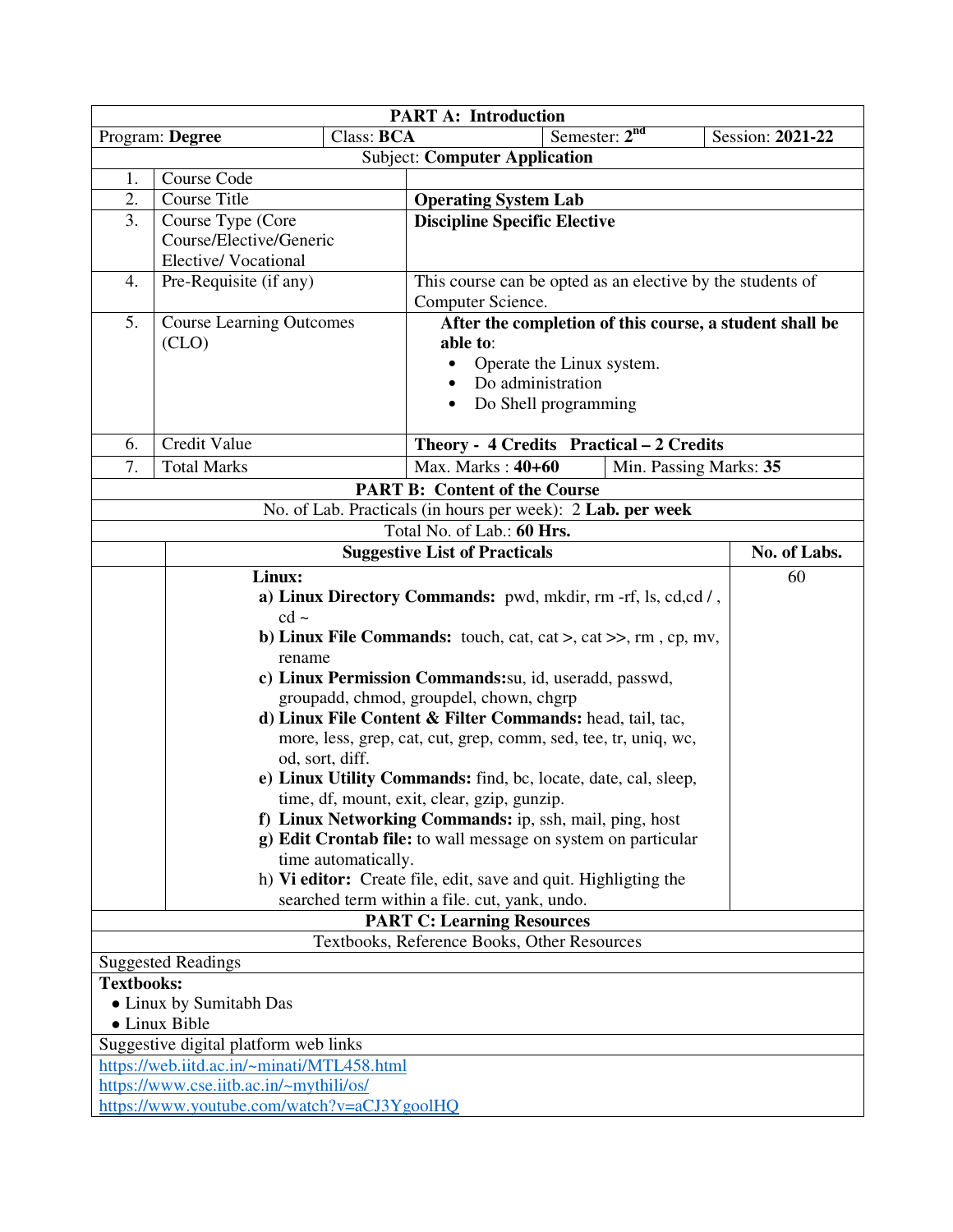|                              | <b>External Assessment:</b> University Exam (UE): 60                                                                                                                                            |                                                                                                                                                                |  |  |  |
|------------------------------|-------------------------------------------------------------------------------------------------------------------------------------------------------------------------------------------------|----------------------------------------------------------------------------------------------------------------------------------------------------------------|--|--|--|
|                              | <b>Marks</b>                                                                                                                                                                                    |                                                                                                                                                                |  |  |  |
|                              | Time: 03.00 Hours                                                                                                                                                                               |                                                                                                                                                                |  |  |  |
| <b>Marks</b>                 | <b>External Assessment</b>                                                                                                                                                                      | <b>Marks</b>                                                                                                                                                   |  |  |  |
|                              |                                                                                                                                                                                                 |                                                                                                                                                                |  |  |  |
| 10 Marks                     |                                                                                                                                                                                                 | 10 Marks                                                                                                                                                       |  |  |  |
| 10 Marks                     | Viva voce practical                                                                                                                                                                             | 20 Marks                                                                                                                                                       |  |  |  |
| 10 Marks                     | Table works/ Exercise Assigned                                                                                                                                                                  | 10 Marks                                                                                                                                                       |  |  |  |
|                              | $(02)$ in practical exam                                                                                                                                                                        |                                                                                                                                                                |  |  |  |
| 10 Marks                     | Reports of excursion/Lab                                                                                                                                                                        | 20 Marks                                                                                                                                                       |  |  |  |
|                              | visits/Industrial training/                                                                                                                                                                     |                                                                                                                                                                |  |  |  |
|                              |                                                                                                                                                                                                 |                                                                                                                                                                |  |  |  |
|                              |                                                                                                                                                                                                 |                                                                                                                                                                |  |  |  |
|                              |                                                                                                                                                                                                 |                                                                                                                                                                |  |  |  |
|                              |                                                                                                                                                                                                 | 60 Marks                                                                                                                                                       |  |  |  |
| <b>Excursion/Lab visits/</b> |                                                                                                                                                                                                 |                                                                                                                                                                |  |  |  |
| <i>Industrial</i>            |                                                                                                                                                                                                 |                                                                                                                                                                |  |  |  |
|                              |                                                                                                                                                                                                 |                                                                                                                                                                |  |  |  |
|                              |                                                                                                                                                                                                 |                                                                                                                                                                |  |  |  |
|                              | Suggested equivalent online courses<br>https://nptel.ac.in/courses/106/102/106102132/<br><b>Internal Assessment: Continuous</b><br>Comprehensive Evaluation (CCE) : 40 Marks<br><b>40 Marks</b> | https://www.youtube.com/watch?v=OHCMfsNpqCc<br><b>PART D: Assessment and Evaluation</b><br>Practical record file<br>Survey/ Collection/ Models<br><b>Total</b> |  |  |  |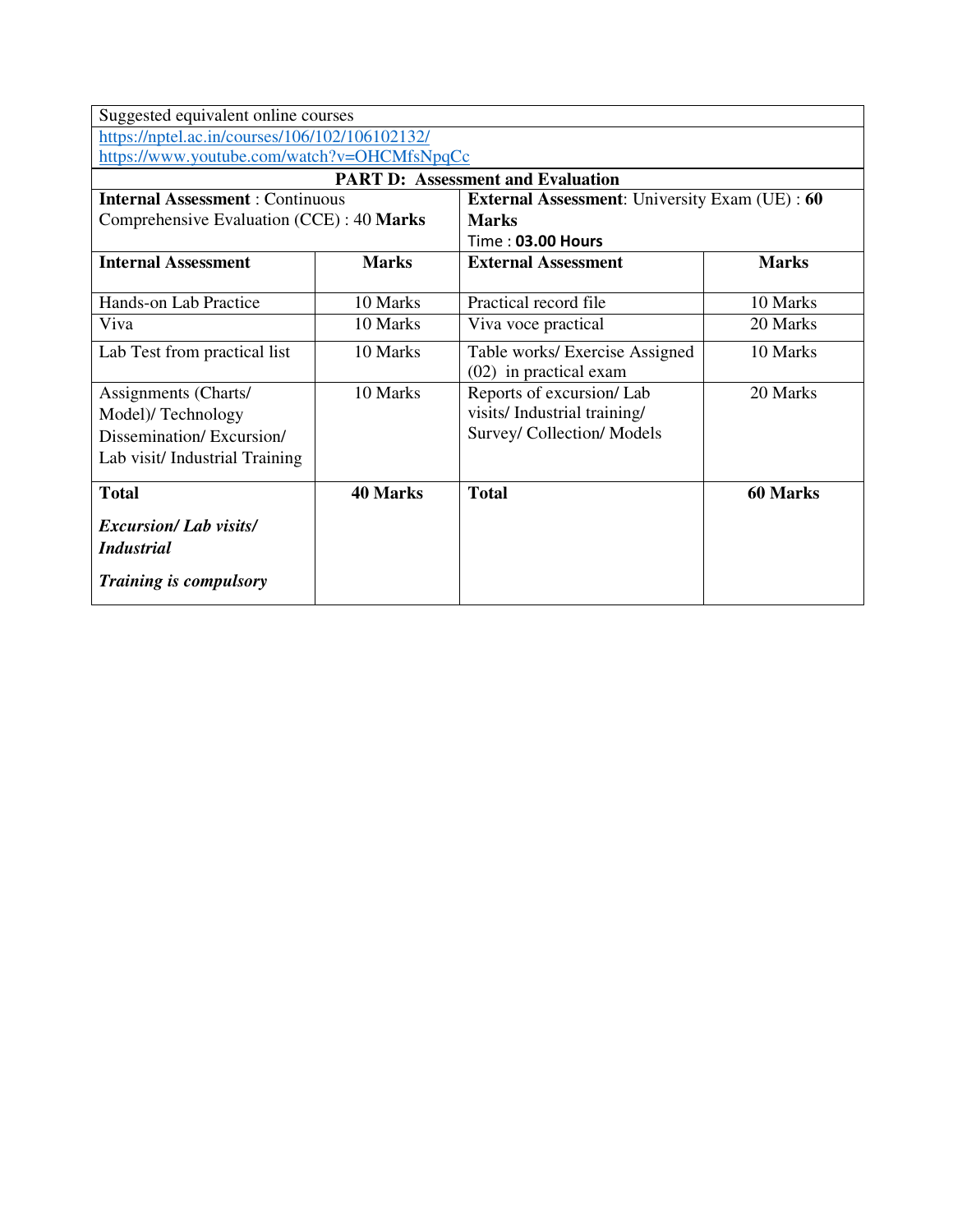|                                                                       |                                                                          | <b>Part A - Introduction</b>                                                                           |                                                                                                                                                                                                                                                                                                                                                                                                                                                                                                                                                                                                                                                                                               |  |  |  |
|-----------------------------------------------------------------------|--------------------------------------------------------------------------|--------------------------------------------------------------------------------------------------------|-----------------------------------------------------------------------------------------------------------------------------------------------------------------------------------------------------------------------------------------------------------------------------------------------------------------------------------------------------------------------------------------------------------------------------------------------------------------------------------------------------------------------------------------------------------------------------------------------------------------------------------------------------------------------------------------------|--|--|--|
| <b>Programme: Class: BCA</b><br><b>UG Level</b><br><b>Certificate</b> |                                                                          | Semester: $2nd$                                                                                        | <b>Session 2021-22</b>                                                                                                                                                                                                                                                                                                                                                                                                                                                                                                                                                                                                                                                                        |  |  |  |
|                                                                       |                                                                          | <b>Subject: Computer Application</b>                                                                   |                                                                                                                                                                                                                                                                                                                                                                                                                                                                                                                                                                                                                                                                                               |  |  |  |
| $\mathbf{1}$                                                          | <b>Course Code</b>                                                       | <b>BCA 204</b>                                                                                         |                                                                                                                                                                                                                                                                                                                                                                                                                                                                                                                                                                                                                                                                                               |  |  |  |
| $\overline{2}$                                                        | <b>Course Title</b>                                                      | <b>Environment Education</b>                                                                           |                                                                                                                                                                                                                                                                                                                                                                                                                                                                                                                                                                                                                                                                                               |  |  |  |
| $\overline{3}$                                                        | Course Type (Core<br>Course/Elective/<br>Generic Elective/<br>Vocational | <b>Foundation Course</b>                                                                               |                                                                                                                                                                                                                                                                                                                                                                                                                                                                                                                                                                                                                                                                                               |  |  |  |
| $\overline{\mathbf{4}}$                                               | Prerequisite (if any)                                                    | Nil.                                                                                                   |                                                                                                                                                                                                                                                                                                                                                                                                                                                                                                                                                                                                                                                                                               |  |  |  |
| 5                                                                     | <b>Course Learning</b><br>Outcome<br>(CLO)                               | 1.<br>Anthropocene era.<br>inform decisions.<br>3.<br>nature preservation.<br>4.<br>development.<br>5. | To understand various aspects of life forms, ecological<br>processes, and the impacts on them by the human during<br>2. To build capabilities to identify relevant environmental<br>issues, analyze the various underlying causes, evaluate<br>practices and policies, and develop framework to make<br>To develop empathy for all life forms, awareness, and<br>responsibility towards environmental protection and<br>To develop the critical thinking for shaping strategies<br>such as; scientific, social, economic, administrative &<br>legal, environmental protection, conservation of<br>biodiversity, environmental equity and sustainable<br>To prepare for the competitive exams. |  |  |  |
| 6                                                                     | Credit Value                                                             | 02 Credit                                                                                              |                                                                                                                                                                                                                                                                                                                                                                                                                                                                                                                                                                                                                                                                                               |  |  |  |
| $\overline{7}$                                                        | <b>Total Marks</b>                                                       | Max Marks: 50                                                                                          | Min Passing Marks: 17                                                                                                                                                                                                                                                                                                                                                                                                                                                                                                                                                                                                                                                                         |  |  |  |

| <b>Part B: Content of the Course</b> |                                                                                             |          |  |  |
|--------------------------------------|---------------------------------------------------------------------------------------------|----------|--|--|
|                                      | Total No. of Lectures/Tutorials/Practical (01 hours per week) Total No. of Lectures = 15Hrs |          |  |  |
| Unit                                 | Topic                                                                                       | No. of   |  |  |
|                                      |                                                                                             | ∟ectures |  |  |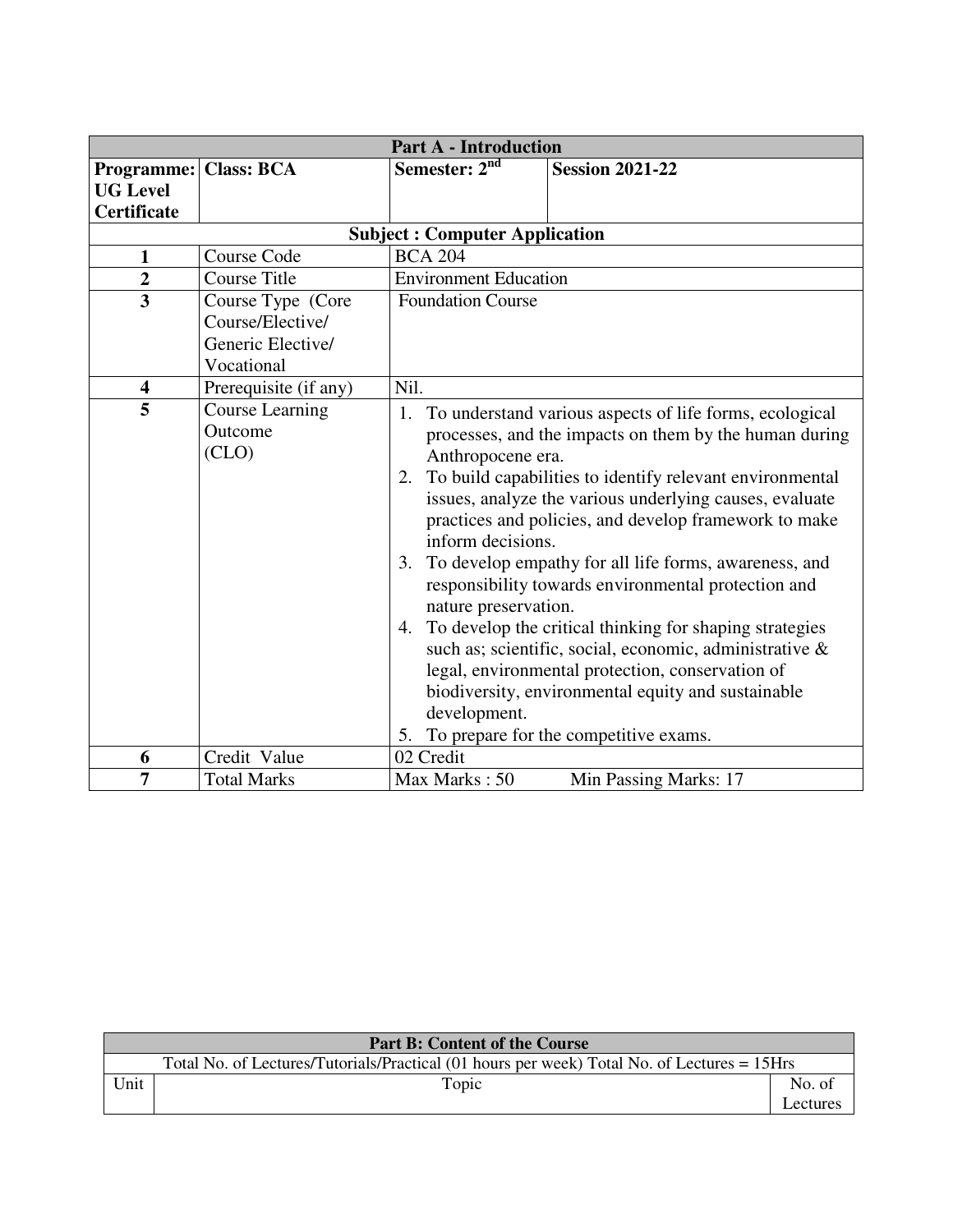|                                  | <b>Reading, Writing and Interpretation Skills:</b>                                                    | 5 Hrs. |
|----------------------------------|-------------------------------------------------------------------------------------------------------|--------|
|                                  | Multidisciplinary nature, Scope and Importance of Environment.<br>$\bullet$                           |        |
|                                  | Components of Environment : Atmosphere, Hydrosphere, Lithosphere, and<br>$\bullet$                    |        |
|                                  | Biosphere.                                                                                            |        |
|                                  | Brief account of Natural Resources and associated problems : Land Resource,<br>$\bullet$              |        |
|                                  | Water Resource, Energy Resource.                                                                      |        |
|                                  | Concept of Sustainability and Sustainable Development<br>$\bullet$                                    |        |
|                                  | [Key Word: Environment, Forest, Mineral, Food, Land, Water, Energy, Sustainable<br>Development ]      |        |
| $\mathbf{I}$                     | <b>Biome, Ecosystem and Biodiversity:</b>                                                             | 4 Hrs. |
|                                  | Major Biomes : Tropical, Temperate, Forest, Grassland, Desert, Tundra, Wetland,<br>$\bullet$          |        |
|                                  | <b>Estuarine and Marine</b>                                                                           |        |
|                                  | Ecosystem : Structure function and types their Preservation & Restoration<br>$\bullet$                |        |
|                                  | Biodiversity and its conservation practices                                                           |        |
|                                  | [Key Word: Biome, Ecosystem, Biodiversity]                                                            |        |
| $\mathop{\mathrm{III}}\nolimits$ | <b>Environmental Pollution, Management and Social Issues:</b>                                         | 6 Hrs. |
|                                  | Pollution : Types, Control measures, Management and associate problems.<br>1.                         |        |
|                                  | Environmental Law and Legislation : Protection and conservation Acts.<br>2.                           |        |
|                                  | International Agreement & Programme<br>3.                                                             |        |
|                                  | Environmental Movements, communication and public programme.<br>4.                                    |        |
|                                  | National and International organizations related to environment conservation and<br>5.<br>monitoring. |        |
|                                  | Role of information technology in environment and human health.<br>6.                                 |        |
|                                  | [Key Word: Pollution, Environment Legislation, Environmental Movement,                                |        |
|                                  | Environmental programme and organization]                                                             |        |
|                                  | Suggested activities (at least one)                                                                   |        |
|                                  | Visit to an area to document environmental assets: rivers/forest/flora/fauna.<br>1.                   |        |
|                                  | Visit to a local polluted site Urban/Rural/Industrial/Agricultural<br>2.                              |        |
|                                  | 3.<br>Study of simple ecosystem.                                                                      |        |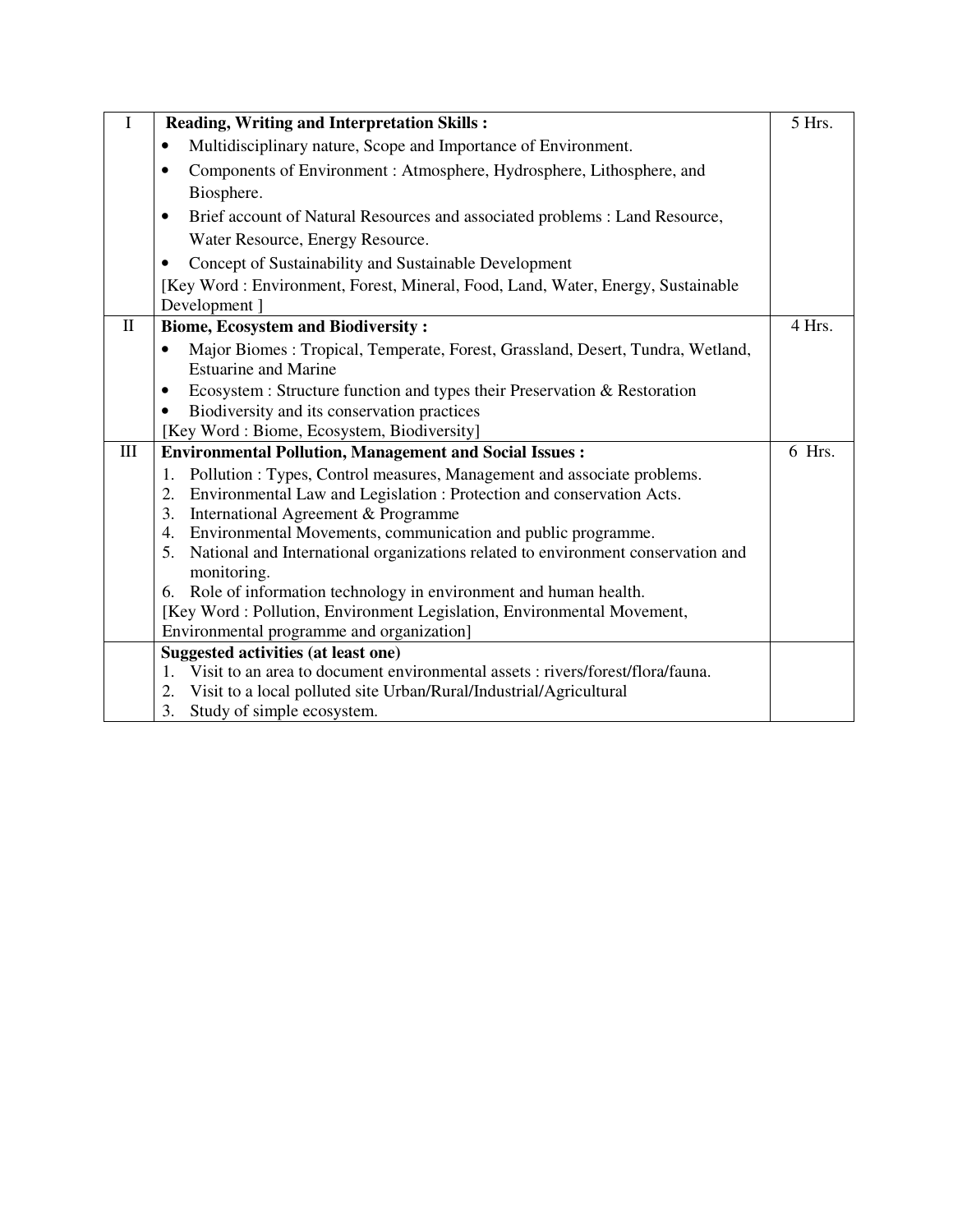| <b>Part - C – Learning Resources</b> |  |
|--------------------------------------|--|
|                                      |  |

#### **Text Books, Reference Books, Other resources**

### **Suggested Reading :**

- Singh; J.S., Singh S.P. and Gupta, S.R., "Ecology; Environment Science and Conservation". S.Chand publishing, New Delhi, (2018).
- Divan, S. and Rosencranz, A., "Environmental Law and Policy in India : Cases, Material & Status " Oxford University Press, India,  $(2002)$   $2<sup>nd</sup>$  Edition.
- Odum, E.P., "Fundamentals of Ecology", Philadelphia Saundres, (1971).
- Bharucha, Erach, "Environmental studies" Universities Press India Pvt. Ltd. Hyderabad (2014) (Hindi Edition also available)
- Kaushik, Anubha, Kaushik, C.P. "Perspectives in Environmental Studies" New age International Publishers,  $(2018)$ ,  $6<sup>th</sup>$  Edition.
- Asthana, D.K. Asthana Meera, "A Textbook of Environmental Studies", S. Chand Publishing New Delhi, (2007).
- National Digital Library (https://ndl.iitkgp.c.in/homestudy/science)
- Epg-pathshala (https://epgp.inflibnet.ac.in/Home/Download)
- NPTEI (https://nptel.ac.in/course.html)
- Coursera (https://www.coursera.org/search?query=environmental+science&page=1)
- इराक भरूचा, पर्यावरण अध्ययन, ओरियन्ट ब्लैकस्वान प्राइवेट लिमिटेड नई दिल्ली (2014)
- दयाशंकर त्रिपाठी, पर्यावरण अध्ययन, मोतीलाल बनारसीलाल पब्लिशर्स, दिल्ली (2005)
- रतन जोशी, पर्यावरण अध्ययन, साहित्य भवन पब्लिकेशन्स (2018)

### **Suggested Reading :**

- **i.** The Health Effects of Climate Change (edx)
- ii. Climate Change : Financial Risks and Opportunities (edx)
- iii. Introduction to Environmental Law and Policy (coursera)
- iv. Women in environmental biology (coursera)
- v. Our Earth : It's Climate, History, and Processes ((coursera)
- vi. Ecology, Physiology, Environmental Science (National Digital Library)

| <b>PART D: Assessment and Evaluation</b>                                                  |         |                                                  |                    |  |  |  |
|-------------------------------------------------------------------------------------------|---------|--------------------------------------------------|--------------------|--|--|--|
| <b>Internal Assessment: Continuous</b>                                                    |         | <b>External Assessment:</b> University Exam (UE) |                    |  |  |  |
| Comprehensive Evaluation (CCE) : 15 Marks                                                 |         | : $35$ Marks                                     |                    |  |  |  |
| Shall be based on allotted assignments and Class<br>Tests. The marks shall be as follows: |         | Time: 03.00 Hours                                |                    |  |  |  |
| Class Test I (Objective                                                                   | 5 Marks | Section $(A)$ : Five MCQ                         | $01 \times 05 = 5$ |  |  |  |
| <b>Questions</b> )                                                                        |         | Questions                                        | <b>Marks</b>       |  |  |  |
|                                                                                           |         |                                                  |                    |  |  |  |
|                                                                                           |         |                                                  |                    |  |  |  |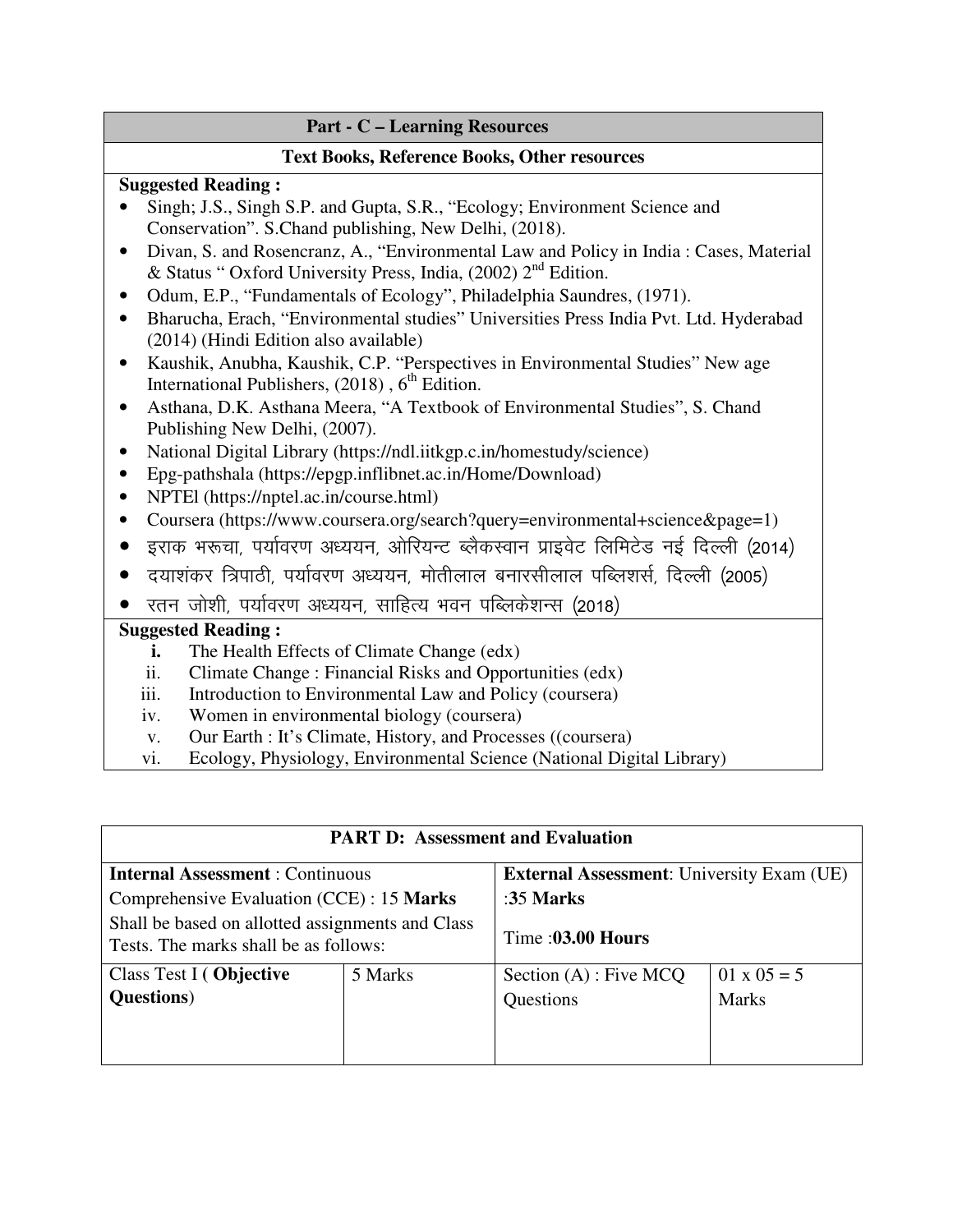| <b>Class Test II (Descriptive</b> | 5 Marks  | Section (B) : Five Short       | $05 \times 02 = 10$ |
|-----------------------------------|----------|--------------------------------|---------------------|
| <b>Questions</b> )                |          | Questions (200 Words)<br>Each) | <b>Marks</b>        |
| Class Test III (Objective and     | 5 Marks  | Section (C): Four Long         | $05 \times 04 = 20$ |
| <b>Descriptive Questions</b> )    |          | Questions (500 Words)          | <b>Marks</b>        |
|                                   |          | Each)                          |                     |
| Total                             | 15 Marks | Total                          | 35 Marks            |
| Any remarks/suggestions:          |          |                                |                     |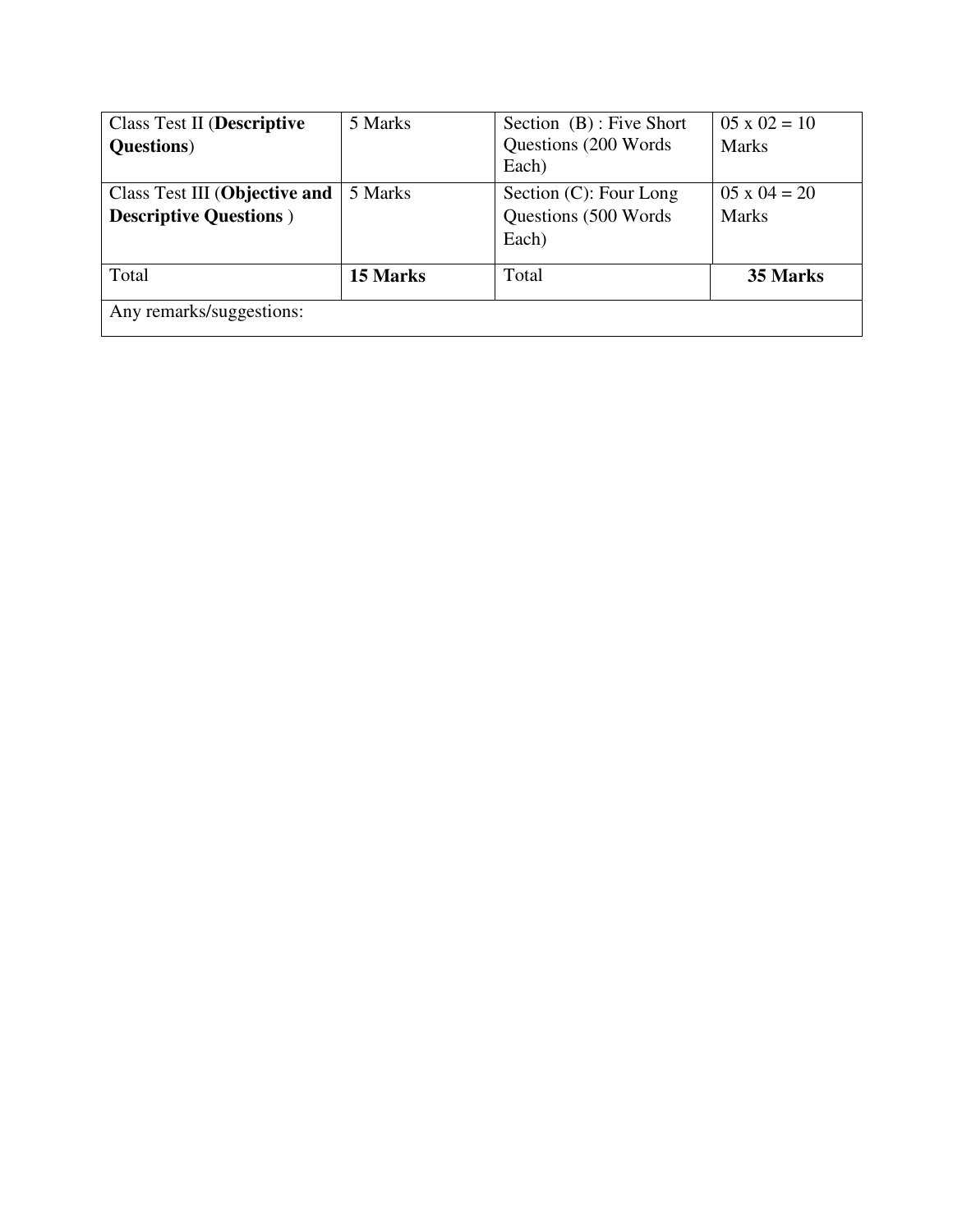| <b>Part A - Introduction</b>  |                                    |                                                                       |                                   |               |                                                                                              |
|-------------------------------|------------------------------------|-----------------------------------------------------------------------|-----------------------------------|---------------|----------------------------------------------------------------------------------------------|
| <b>Programme: Certificate</b> |                                    |                                                                       |                                   |               | <b>Session : 2021-22</b>                                                                     |
|                               |                                    |                                                                       |                                   |               |                                                                                              |
|                               |                                    |                                                                       |                                   |               |                                                                                              |
|                               |                                    |                                                                       |                                   |               |                                                                                              |
| Course Code                   |                                    | <b>BCA 205</b>                                                        |                                   |               |                                                                                              |
| Course Title                  |                                    | <b>Yoga and Meditation</b>                                            |                                   |               |                                                                                              |
| 3                             |                                    | <b>Foundation Course</b>                                              |                                   |               |                                                                                              |
| Course/Elective/ Generic      |                                    |                                                                       |                                   |               |                                                                                              |
| Elective/Vocational           |                                    |                                                                       |                                   |               |                                                                                              |
|                               |                                    | Nil                                                                   |                                   |               |                                                                                              |
|                               |                                    | After studying this course, students will be able to:                 |                                   |               |                                                                                              |
| (CLO)                         |                                    | Take care of their own Physical Mental emotional                      |                                   |               |                                                                                              |
|                               |                                    |                                                                       |                                   |               |                                                                                              |
| 6                             |                                    |                                                                       |                                   |               |                                                                                              |
|                               |                                    | Min Passing Marks: 17                                                 |                                   |               |                                                                                              |
|                               | Credit Value<br><b>Total Marks</b> | Course Type (Core<br>Prerequisite (if any)<br>Course Learning Outcome | <b>Class: BCA</b><br>Theory - $2$ | Max Marks: 50 | <b>SEMESTER: 2nd</b><br><b>Subject: Computer Application</b><br>social and spiritual health. |

| <b>Part B: Content of the Course</b>                                              |                                                                                 |          |  |
|-----------------------------------------------------------------------------------|---------------------------------------------------------------------------------|----------|--|
| Total No. of Lectures/Tutorials/Practical (in hours per week) : 2 hourse per week |                                                                                 |          |  |
|                                                                                   | Total No. of Lectures = 30 hours; L-T-: $2 - 0 - 0$                             |          |  |
| Unit                                                                              | Topic                                                                           | No. of   |  |
|                                                                                   |                                                                                 | Lectures |  |
| $\mathbf I$                                                                       | <b>Introduction:</b>                                                            | 10       |  |
|                                                                                   | Yoga: Etymology, definitions, aim, objectives and misconceptions<br>1.          |          |  |
|                                                                                   | Yoga: Its Origin, history and development<br>2.                                 |          |  |
|                                                                                   | 3.<br>Rules and regulations to be followed by Yoga Practitioners                |          |  |
|                                                                                   | Introduction to Yoga practices<br>4.                                            |          |  |
|                                                                                   | 5.<br>Shatkarma: meaning, purpose and their significance in Yoga Sadhana        |          |  |
|                                                                                   | Introduction to Yogic Loosening practices and Surya Namaskar<br>6.              |          |  |
|                                                                                   | [Key Word : History and Development of Yoga, Shatkarma, Common Yogic Practices] |          |  |
| $\mathbf{I}$                                                                      | <b>Breathing Practices and Pranayama:</b>                                       | 10       |  |
|                                                                                   | Sectional Breathing (Abdominal, Thoracic and Clavicular)<br>1.                  |          |  |
|                                                                                   | <b>Yogic Deep Breathing</b><br>2.                                               |          |  |
|                                                                                   | Concept of Puraka, Rechaka and Kumbhaka<br>3.                                   |          |  |
|                                                                                   | Concept of Bandha and Mudra<br>4.                                               |          |  |
|                                                                                   | Anulmoa Viloma/NadiShodhana<br>5.                                               |          |  |
|                                                                                   | Shitali<br>6.                                                                   |          |  |
|                                                                                   | $7_{\scriptscriptstyle{\ddot{\sim}}}$<br><b>Bhramari</b>                        |          |  |
|                                                                                   | [Key words : Sectional Breathing, Deep Breathing, Bandha & Mudra, Shitali,      |          |  |
|                                                                                   | Bhramari]                                                                       |          |  |
| Ш                                                                                 | <b>Practices Leadingto Meditation:</b>                                          | 05       |  |
|                                                                                   | Recitation of Pranava Mantra<br>$\mathbf{1}$ .                                  |          |  |
|                                                                                   | 2.<br>Recitation of Hymns, in vocations and prayers                             |          |  |
|                                                                                   | <b>Anter Maun</b><br>3.                                                         |          |  |
|                                                                                   | <b>Breath Meditation</b><br>4.                                                  |          |  |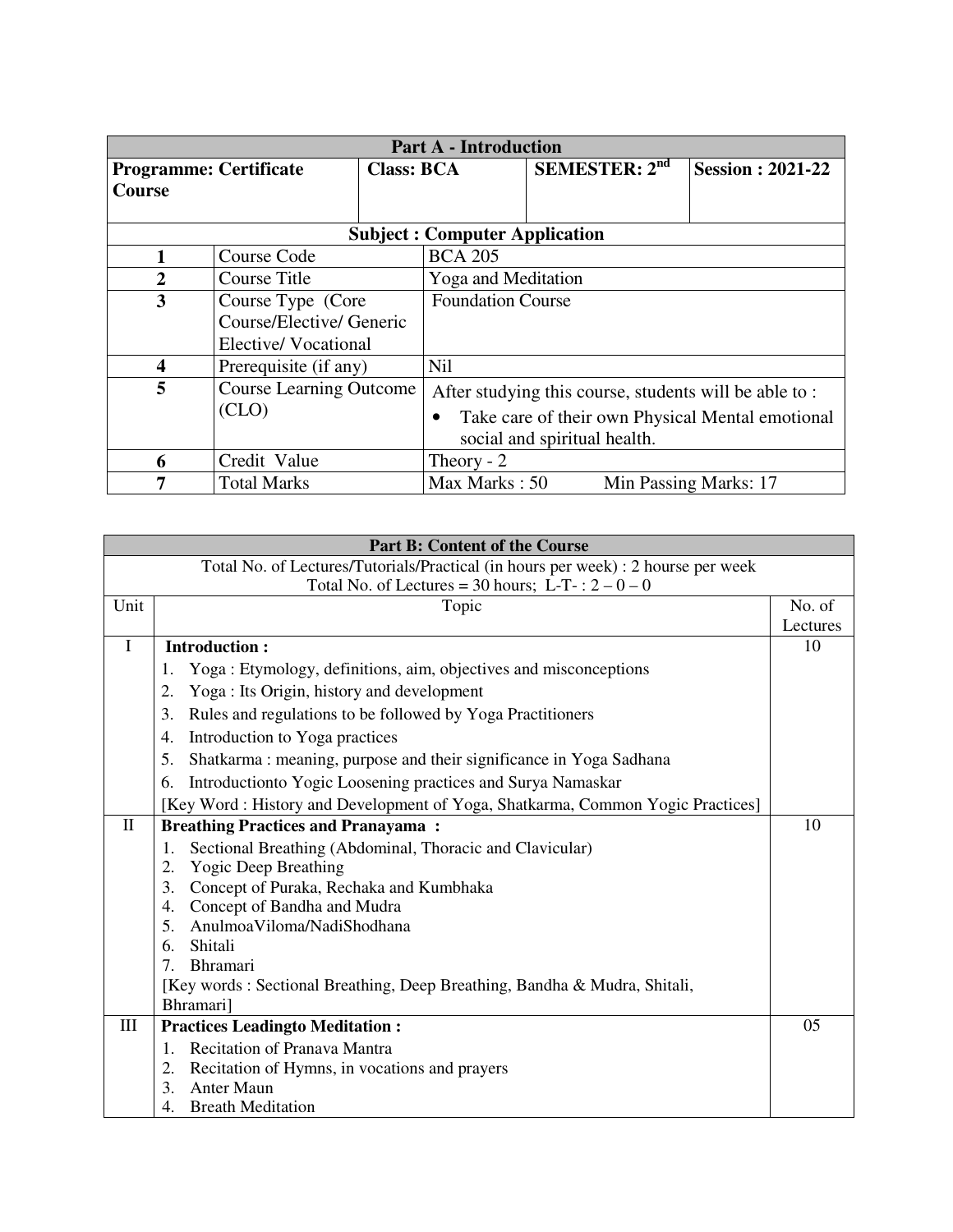| Om Dhvana                                                          |  |
|--------------------------------------------------------------------|--|
| [Key Words: Pranav Mantra, Antermaun, Breath Meditation, Om Dhyan] |  |

### **Part - C – Learning Resources**

#### **Text Books, Reference Books, Other resources**

#### **Suggested Reading :**

- Singh, S.P. & Yogi Mukesh : Foundation of Yoga, Standard Publication, New Dehi, 2010.
- Swami Dhirendra Brahmchari : Yogasana Vijnana, Dhirendra Yoga Publication, New Delhi, 1966.
- Saraswati, Swami Satyanand : Asana, Pranayama, Mudra, Bandha (APMB), Yoga Publication Trust, Munger, 2013.
- H.R. Nagendra : Asana, Pranayama, Mudra, Bandha, Swami Vivekananda Yog Prakashan, Bangalore, 2002.
- Ishwar Bhardwaj : Saral Yogasana, Satyam Publishing House, New Delhi, 2018.
- Shri Rai Singh Chouhan : Mudra Rahasya, Bhartiya Yog Sansthan, New Delhi, 2014.
- Dr. Vishwanath Prasad Sanha : Dhyan Yoga, Bhartiya Yog Sansthan, New Delhi, 1987.
- Shri Deshraj : Dhyan Sadhana, Bhartiya Yog Sansthan, New Delhi, 2015.

### **Suggestive digital platforms web links :**

• www.rishikeshnathyogshala.com

### **Suggested equivalent online courses :**

- **1. https://sahayji.com/hathayoga-course**
- **2. https://theyogainstitute.org/**

| PART D: Assessment and Evaluation                                                         |         |                                                  |                     |  |  |
|-------------------------------------------------------------------------------------------|---------|--------------------------------------------------|---------------------|--|--|
| <b>Internal Assessment: Continuous</b>                                                    |         | <b>External Assessment:</b> University Exam (UE) |                     |  |  |
| Comprehensive Evaluation (CCE) : 15 Marks                                                 |         | : $35$ Marks                                     |                     |  |  |
| Shall be based on allotted assignments and Class<br>Tests. The marks shall be as follows: |         | Time: 03.00 Hours                                |                     |  |  |
| Class Test I (Objective                                                                   | 5 Marks | Section $(A)$ : Five MCQ                         | $01 \times 05 = 5$  |  |  |
| <b>Questions</b> )                                                                        |         | Questions                                        | <b>Marks</b>        |  |  |
|                                                                                           |         |                                                  |                     |  |  |
| Class Test II (Descriptive                                                                | 5 Marks | Section (B): Five Short                          | $05 \times 02 = 10$ |  |  |
| <b>Questions</b> )                                                                        |         | Questions (200 Words)<br>Each)                   | <b>Marks</b>        |  |  |
| Class Test III (Objective and                                                             | 5 Marks | Section $(C)$ : Four Long                        | $05 \times 04 = 20$ |  |  |
| <b>Descriptive Questions</b> )                                                            |         | Questions (500 Words)<br>Each)                   | <b>Marks</b>        |  |  |

### **PART D: Assessment and Evaluation**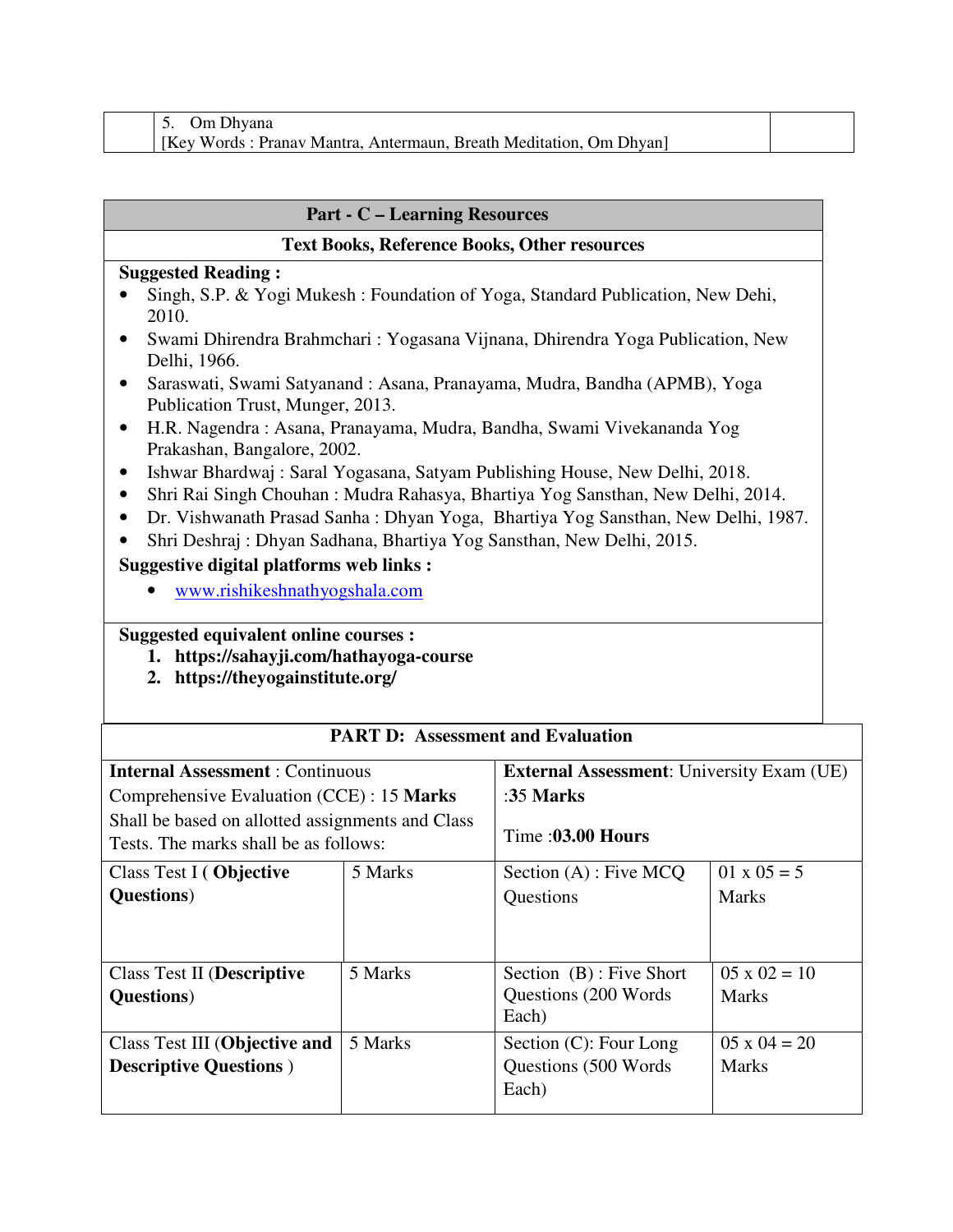| Total                    | 15 Marks | Total | 35 Marks |
|--------------------------|----------|-------|----------|
| Any remarks/suggestions: |          |       |          |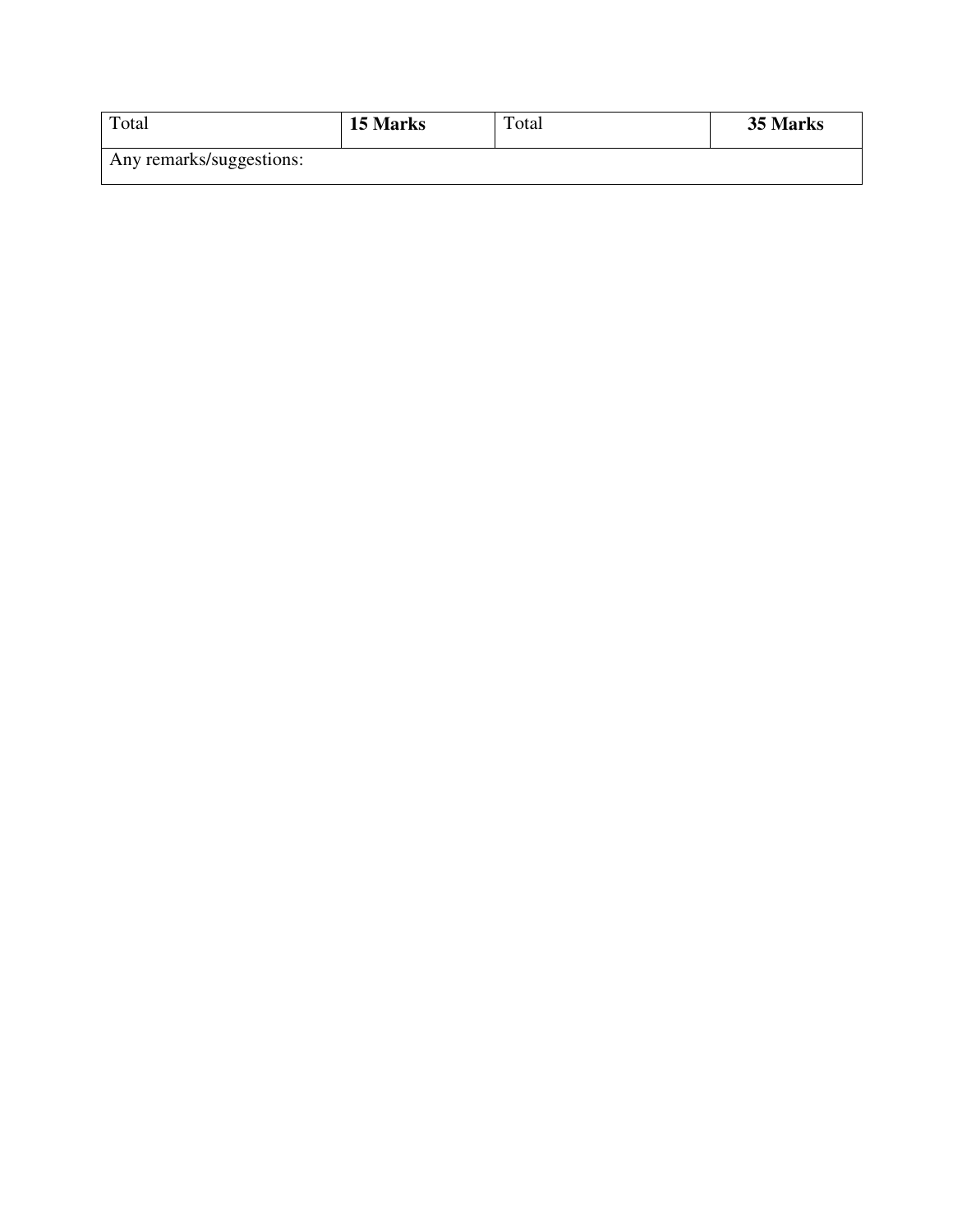|                                    | <b>Part A Introduction</b> |                                                                 |  |                              |                                                                  |  |
|------------------------------------|----------------------------|-----------------------------------------------------------------|--|------------------------------|------------------------------------------------------------------|--|
| <b>Program:</b> Certificate Course |                            | <b>Class: BCA</b>                                               |  | Semester:<br>2 <sup>nd</sup> | <b>Session: 2021-2022</b>                                        |  |
|                                    |                            | <b>Subject:Computer Applications</b>                            |  |                              |                                                                  |  |
|                                    | Course Code                | <b>BCA 203 EL-1</b>                                             |  |                              |                                                                  |  |
| 2                                  | Course Title               |                                                                 |  | <b>Numerical Methods</b>     |                                                                  |  |
| 3                                  | Course Type                |                                                                 |  | Open Elective                |                                                                  |  |
| $\overline{4}$                     | Pre-requisite (if any)     |                                                                 |  |                              |                                                                  |  |
| 5                                  | Course Learning            | The course will enable the students to:                         |  |                              |                                                                  |  |
|                                    | Outcomes (CLO)             |                                                                 |  |                              | 1. Understand numerical methods to find the solution of a system |  |
|                                    |                            | of linear equations.                                            |  |                              |                                                                  |  |
|                                    |                            | 2. Compute interpolation value for real data.                   |  |                              |                                                                  |  |
|                                    |                            | 3. Findquadrature by using various numerical methods.           |  |                              |                                                                  |  |
|                                    |                            | 4. Solve system of linear equations by using various numerical  |  |                              |                                                                  |  |
|                                    |                            | techniques.                                                     |  |                              |                                                                  |  |
|                                    |                            | 5. Obtain solutions of ordinary differential equations by using |  |                              |                                                                  |  |
|                                    |                            | numerical methods.                                              |  |                              |                                                                  |  |
| 6                                  | Credit Value               | <b>Theory:</b> 6Credit                                          |  |                              |                                                                  |  |
|                                    | <b>Total Marks</b>         | Max. Marks: $40 + 60$                                           |  | Min. Passing Marks: 35       |                                                                  |  |

|              | <b>Part B - Content of the Course</b>                                                    |          |  |  |  |  |
|--------------|------------------------------------------------------------------------------------------|----------|--|--|--|--|
|              | Total No. of Lectures (in hours per week): 3 hours per week                              |          |  |  |  |  |
|              | <b>Total Lectures: 90 hours</b>                                                          |          |  |  |  |  |
| Unit         | Topics                                                                                   | No. of   |  |  |  |  |
|              |                                                                                          | Lectures |  |  |  |  |
|              | <b>Methods for Solving Algebraic and Transcendental Equations:</b>                       |          |  |  |  |  |
| $\mathbf I$  | Bisection Method, Regula Falsi Method, Secant Method, Newton-Raphson                     | 18       |  |  |  |  |
|              | Method, Ramanujan Method.                                                                |          |  |  |  |  |
|              | <b>Interpolation:</b>                                                                    |          |  |  |  |  |
| $\mathbf{I}$ | Lagrange interpolation, Finite difference operators, Interpolation formula               | 18       |  |  |  |  |
|              | using Differences, Gregory-Newton Forward Difference Interpolation,                      |          |  |  |  |  |
|              | Gregory-Newton Backward Difference Interpolation.                                        |          |  |  |  |  |
|              | <b>Numerical Integration:</b>                                                            |          |  |  |  |  |
| III          | Newton- Cote's formulae, Trapezoidal rule, Simpson's 1/3 rule, Simpson's                 |          |  |  |  |  |
|              | 3/8 rule, Gauss Integration.                                                             |          |  |  |  |  |
|              | <b>Methods to Solve System of Linear Equations:</b>                                      |          |  |  |  |  |
| IV           | Direct method for solving system of linear equations: Gauss elimination,                 | 21       |  |  |  |  |
|              | LU decomposition, Cholesky decomposition. Iterative method:Jacobi,                       |          |  |  |  |  |
|              | Gauss-Seidel.                                                                            |          |  |  |  |  |
|              | <b>Numerical Solution of Ordinary Differential Equations:</b>                            |          |  |  |  |  |
| $\mathbf{V}$ | Single step methods: Picard, Taylor's series, Euler, Runge-Kutta.                        | 21       |  |  |  |  |
|              | Multistep methods: Predictor-corrector, Modified Euler, Milne-Simpson.                   |          |  |  |  |  |
|              | <b>Keywords/Tags:</b>                                                                    |          |  |  |  |  |
|              | Algebraic and transcendental equations, Interpolation, Numerical Integration, Gauss      |          |  |  |  |  |
|              | elimination method, LU decomposition, Jacobi method, Gauss-Seidel method, Picard method, |          |  |  |  |  |
|              | Runge-Kutta method, Predictor-corrector method, Milne-Simpson method.                    |          |  |  |  |  |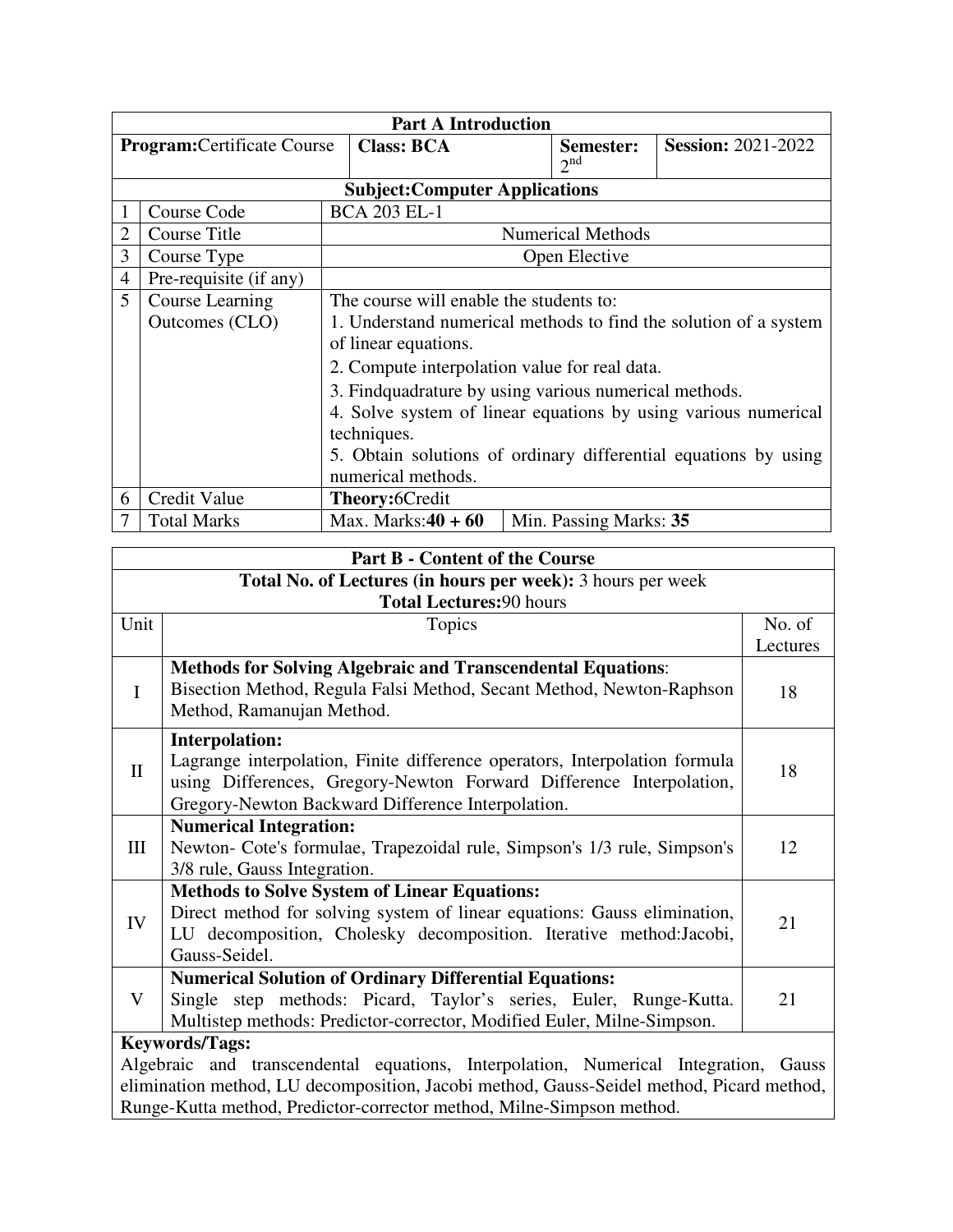**Remark:** Scientific calculator will be allowed during examination.

### **Part C - Learning Resources**  Text Books, Reference Books, Other Resources **Suggested Readings: Text Books:**  1. S. S. Sastry: Introductory Methods of Numerical Analysis, Prentice Hall India Learning Private Limited, Fifth edition, 2012. 2. E. Balagurusamy: Numerical Methods, Tata McGraw Hill Publication, 2017. 3. मध्य प्रदेश हिन्दी ग्रंथ अकादमी सेे प्रकाशित विषय सेे संबंधित पुस्तकें। **Reference Books:** 1. M. K. Jain, S. R. K. Iyengar, R. K. Jain, Numerical Method for Scientific and Engineering Computation, New Age International (P) Ltd., 1999. 2. Saxena H. C.: Finite Differences & Numerical Analysis, S Chand, 2010. **Suggested Digital Platforms Web links:**  https://epgp.inflibnet.ac.in https://www.highereducation.mp.gov.in/?page=xhzIQmpZwkylQo2b%2Fy5G7w%3D%3D **Suggested Equivalent online courses:**  https://nptel.ac.in/courses/111106101/ https://nptel.ac.in/courses/111107105/ https://nptel.ac.in/courses/111107107/ https://ugcmoocs.inflibnet.ac.in/index.php/courses/view\_pg/1476 **PART D: Assessment and Evaluation**

| <b>Internal Assessment:</b> |                                  | <b>External Assessment:</b> University Exam (UE):60 Marks |                           |  |  |  |
|-----------------------------|----------------------------------|-----------------------------------------------------------|---------------------------|--|--|--|
| Continuous Comprehensive    |                                  |                                                           |                           |  |  |  |
| Evaluation (CCE) : 40 Marks |                                  | Time :03.00 Hours                                         |                           |  |  |  |
| Shall be based on allotted  |                                  |                                                           |                           |  |  |  |
|                             | assignments and Class Tests. The |                                                           |                           |  |  |  |
| marks shall be as follows:  |                                  |                                                           |                           |  |  |  |
| Assessment                  | 10 Marks                         | Section $(A)$ : Ten Very Short                            | $01 \times 10 = 10$ Marks |  |  |  |
| and                         |                                  | Questions (50 Words Each)                                 |                           |  |  |  |
| presentation of             |                                  | <b>OR</b>                                                 |                           |  |  |  |
| assignment                  |                                  | Nine MCQ Questions                                        |                           |  |  |  |
|                             |                                  |                                                           |                           |  |  |  |
| Class Test I (              | 10 Marks                         |                                                           |                           |  |  |  |
| <b>Objective</b>            |                                  |                                                           |                           |  |  |  |
| <b>Questions</b> )          |                                  |                                                           |                           |  |  |  |
| <b>Class Test II</b>        | 10 Marks                         | Section (B) : Five Short                                  | $05 \times 04 = 20$ Marks |  |  |  |
| (Descriptive                |                                  | Questions (200 Words Each)                                |                           |  |  |  |
| <b>Questions</b> )          |                                  |                                                           |                           |  |  |  |
|                             |                                  |                                                           |                           |  |  |  |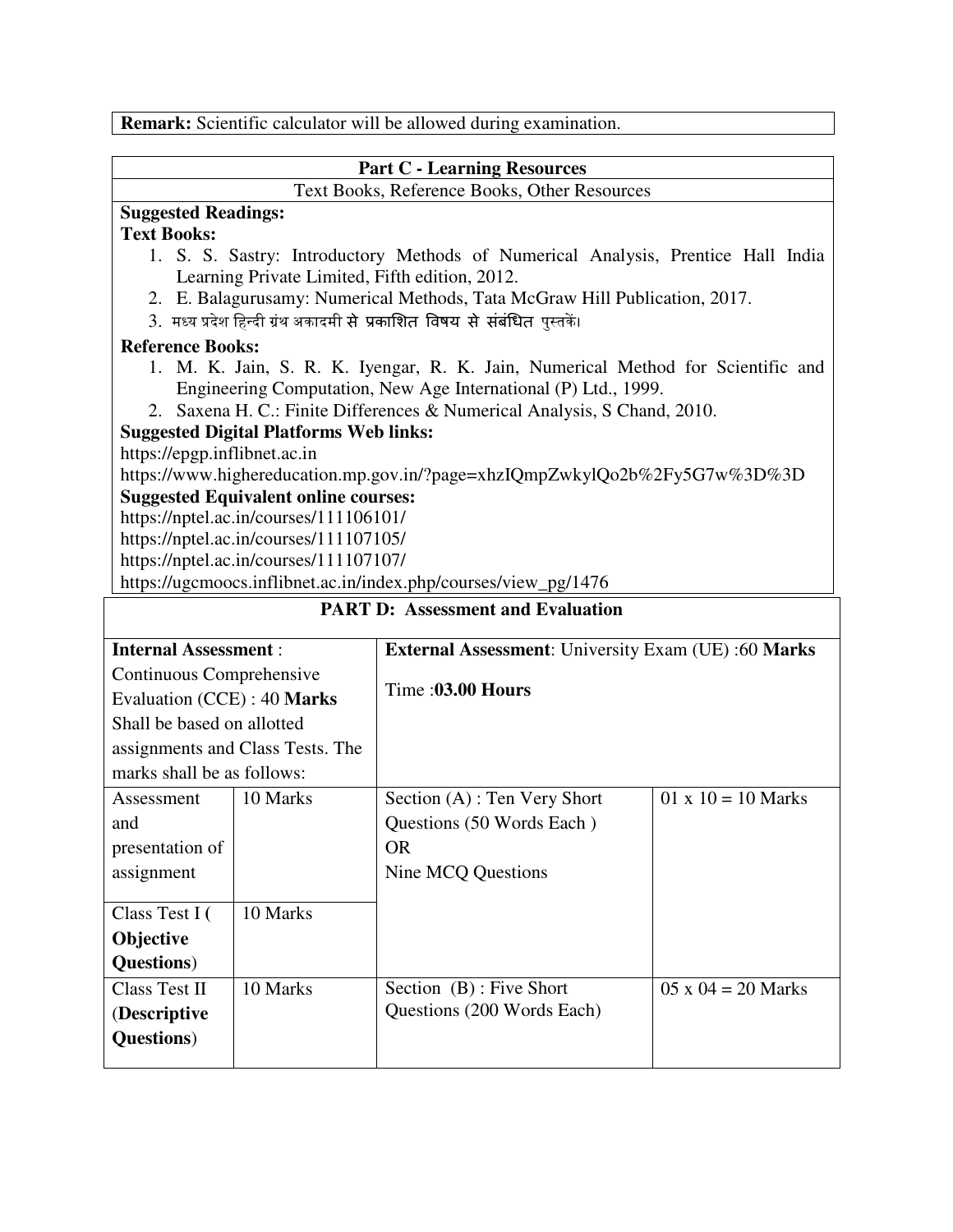| <b>Class Test III</b>    | 10 Marks        |                  | Section (C): Five Long Questions | $06 \times 05 = 30$ Marks |  |  |  |
|--------------------------|-----------------|------------------|----------------------------------|---------------------------|--|--|--|
| (Objective               |                 | (500 Words Each) |                                  |                           |  |  |  |
| and                      |                 |                  |                                  |                           |  |  |  |
| <b>Descriptive</b>       |                 |                  |                                  |                           |  |  |  |
| <b>Questions</b> )       |                 |                  |                                  |                           |  |  |  |
|                          |                 |                  |                                  |                           |  |  |  |
| Total                    | <b>40 Marks</b> | Total            |                                  | <b>60 Marks</b>           |  |  |  |
|                          |                 |                  |                                  |                           |  |  |  |
| Any remarks/suggestions: |                 |                  |                                  |                           |  |  |  |
|                          |                 |                  |                                  |                           |  |  |  |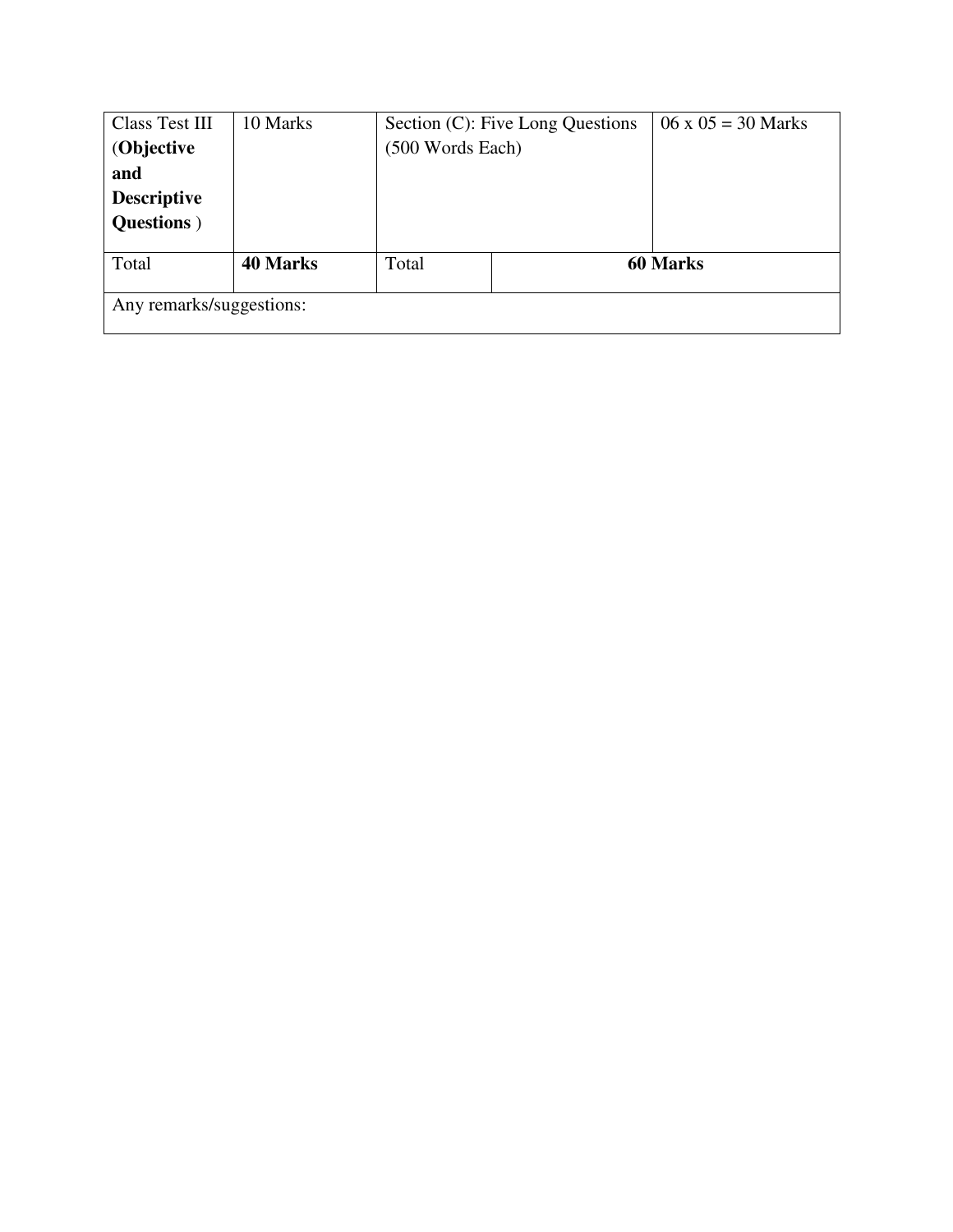| <b>Part A Introduction</b>         |                                    |                                                                                                                                          |                                       |  |                              |                           |
|------------------------------------|------------------------------------|------------------------------------------------------------------------------------------------------------------------------------------|---------------------------------------|--|------------------------------|---------------------------|
|                                    | <b>Program:</b> Certificate Course |                                                                                                                                          | Class: BCA                            |  | Semester:<br>2 <sup>nd</sup> | <b>Session: 2021-2022</b> |
|                                    |                                    |                                                                                                                                          | <b>Subject: Computer Applications</b> |  |                              |                           |
| <b>BCA 203 EL-2</b><br>Course Code |                                    |                                                                                                                                          |                                       |  |                              |                           |
| 2                                  | <b>Course Title</b>                | <b>Discrete Mathematics</b>                                                                                                              |                                       |  |                              |                           |
| 3                                  | Course Type                        | Open Elective                                                                                                                            |                                       |  |                              |                           |
| 4                                  | Pre-requisite (if any)             |                                                                                                                                          |                                       |  |                              |                           |
| 5                                  | Course Learning                    | The course will enable the students:                                                                                                     |                                       |  |                              |                           |
|                                    | Outcomes (CLO)                     | 1. Apply the Boolean algebra, switching circuits and their<br>applications.                                                              |                                       |  |                              |                           |
|                                    |                                    | 2. Minimize the Boolean Function using Karnaugh Map.                                                                                     |                                       |  |                              |                           |
|                                    |                                    | 3. Understand the lattices and their types.                                                                                              |                                       |  |                              |                           |
|                                    |                                    | 4. Graphs, their types and its applications in study of shortest path<br>algorithms.<br>5. Test whether two given graphs are isomorphic. |                                       |  |                              |                           |
|                                    |                                    | 6. Understand the Eulerian and Hamiltonian graphs.                                                                                       |                                       |  |                              |                           |
|                                    |                                    | 7. Represent graphs using adjacency and incidence matrices.                                                                              |                                       |  |                              |                           |
|                                    |                                    | 8.<br>Understand the discrete numeric functions, generating<br>functions and Recurrence Relations.                                       |                                       |  |                              |                           |
| 6                                  | Credit Value                       | Theory:6Credit                                                                                                                           |                                       |  |                              |                           |
| 7                                  | <b>Total Marks</b>                 |                                                                                                                                          | Max. Marks: $40 + 60$                 |  | Min. Passing Marks: 35       |                           |

| <b>Part B - Content of the Course</b>                       |                                                                                                                                                                                                                                                                                                                             |          |  |  |  |
|-------------------------------------------------------------|-----------------------------------------------------------------------------------------------------------------------------------------------------------------------------------------------------------------------------------------------------------------------------------------------------------------------------|----------|--|--|--|
| Total No. of Lectures (in hours per week): 3 hours per week |                                                                                                                                                                                                                                                                                                                             |          |  |  |  |
| <b>Total Lectures: 90 hours</b>                             |                                                                                                                                                                                                                                                                                                                             |          |  |  |  |
| Unit                                                        | Topics                                                                                                                                                                                                                                                                                                                      | No. of   |  |  |  |
|                                                             |                                                                                                                                                                                                                                                                                                                             | Lectures |  |  |  |
|                                                             | <b>Relations:</b> Binary, Inverse, Composite and Equivalence relation,<br>Equivalence classes and its properties, Partition of a set, Partial order<br>relation, Partially ordered and Totally ordered sets, Hasse diagram.<br>Lattices: Definition and examples, Dual, bounded, distributive and<br>complemented lattices. | 18       |  |  |  |
| $\mathbf{I}$                                                | <b>Boolean Algebra:</b> Definition and properties, Switching circuits and its<br>applications, Logic gates and circuits.<br><b>Boolean functions:</b> Disjunctive and conjunctive normal forms, Bool's<br>expansion theorem, Minimize the Boolean function using Karnaugh<br>Map.                                           | 18       |  |  |  |
| IΙI                                                         | <b>Graphs:</b> Definition and types of graphs, Subgraphs, Walk, path and<br>circuit, Connected and disconnected graphs, Euler graph, Hamiltonian<br>path and circuit, Dijkstra's Algorithm for shortest paths in weighted<br>graph.                                                                                         | 18       |  |  |  |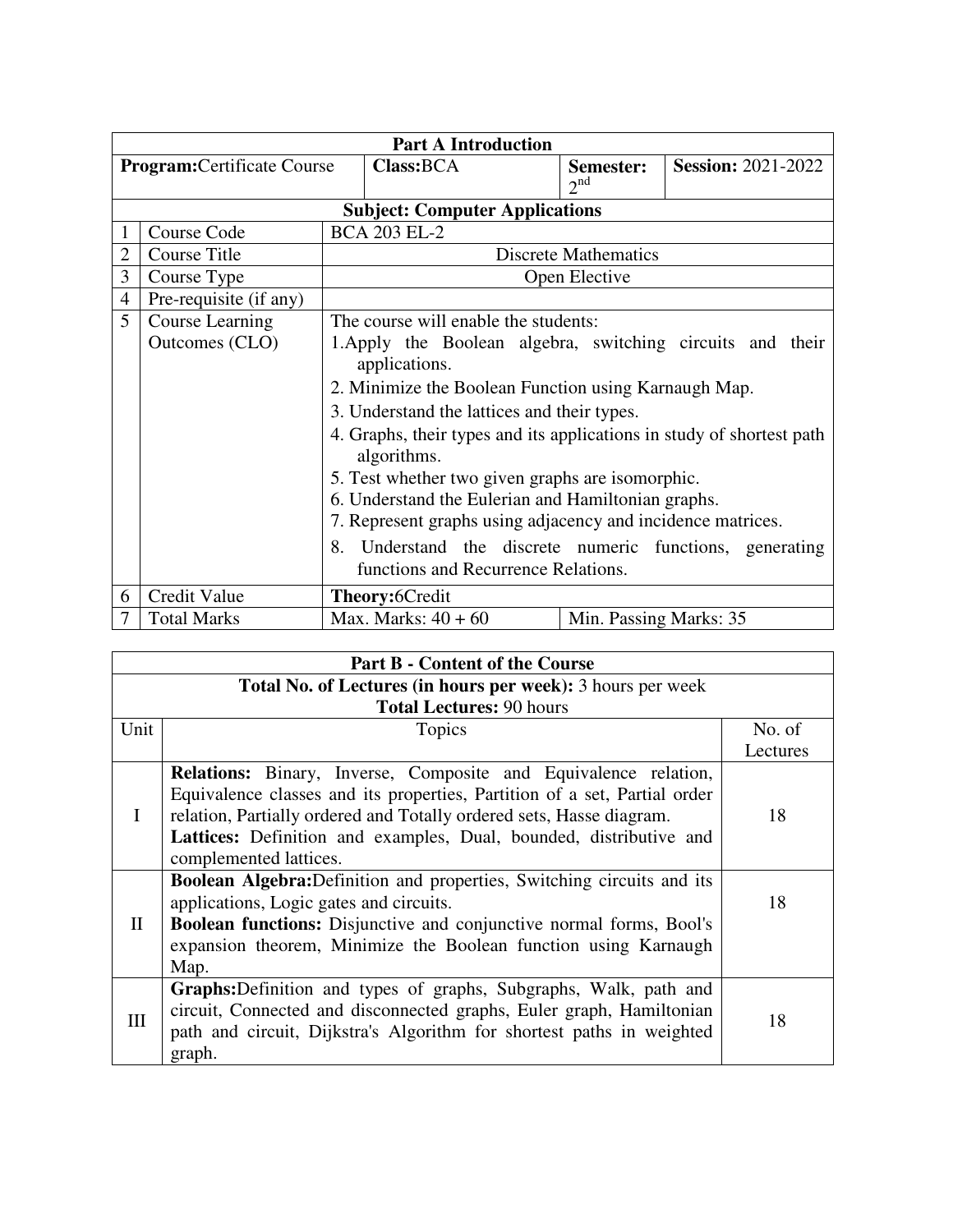|    | <b>Trees:</b> Definition and its properties, Rooted, Binary and Spanning tree |    |  |  |  |
|----|-------------------------------------------------------------------------------|----|--|--|--|
|    | Rank and nullity of agraph, Kruskal's and Prim's Algorithm, Cut-set and       |    |  |  |  |
| IV | its properties, Fundamental Circuit and Cut-Set, Planar graphs.               | 18 |  |  |  |
|    | Matrix representation of graphs: Incidence, Adjacency, Circuit, Cut-          |    |  |  |  |
|    | Set, Path.                                                                    |    |  |  |  |
|    | Discrete numeric and generating functions: Operations on numeric              |    |  |  |  |
|    | functions, Asymptotic behavior of numeric functions, Generating               |    |  |  |  |
|    | functions.                                                                    |    |  |  |  |
|    | Recurrence relations and recursive algorithms: Recurrence relations,          |    |  |  |  |
| V  | Linear recurrence relations with constant coefficients, Homogeneous           | 18 |  |  |  |
|    | solutions, Particular solutions, Total solutions, Solution by the method      |    |  |  |  |
|    | of generating functions.                                                      |    |  |  |  |
|    | $V \sim$                                                                      |    |  |  |  |

### **Keywords/Tags:**

Relation, Hasse diagram, Lattices, Boolean Algebra, Boolean function, Graph and Subgraph, Path and circuit, Tree, Spanning tree, Cut-set, Matrix representation of graph, Discrete numeric function, Generating function, Recurrence relation, Recursive algorithm.

#### **Part C - Learning Resources**

Text Books, Reference Books, Other Resources

### **Suggested Readings:**

#### **Text Books:**

- 1. J. P. Tremblay and R. Manohar, Discrete Mathematical Structures With Applications To Computer Science, McGraw Hill Education, 1st edition, 2017.
- 2. C. L. Liu: Elements of Discrete Mathematics, McGraw Hill Education, 4th edition, 2017.
- 3. Narsingh Deo: Graph Theory with Applications to Engineering and Computer Science, Prentice Hall India Learning Private Limited, 1979.
- 4. मध्य प्रदेश हिन्दी ग्रंथ अकादमी सेे प्रकाशित विषय सेे संबंधित पुस्तकें।

### **Reference Books:**

- 1. Seymour Lipschutz and Mark Lipson: Discrete Mathematics (Schaums Outline), McGraw Hill Education, 3rd edition, 2017.
- 2. Edgar G. Goodaire and Michael M. Parmenter, Discrete Mathematics with Graph Theory, Pearson Education Pt.Ltd., Indian Reprint 2003.

### **Suggested Digital Platforms Web links:**

https://www.highereducation.mp.gov.in/?page=xhzIQmpZwkylQo2b%2Fy5G7w%3D%3D

### **Suggested Equivalent online courses:**

https://nptel.ac.in/courses/111106086/

https://ugcmoocs.inflibnet.ac.in/index.php/courses/view\_ug/311